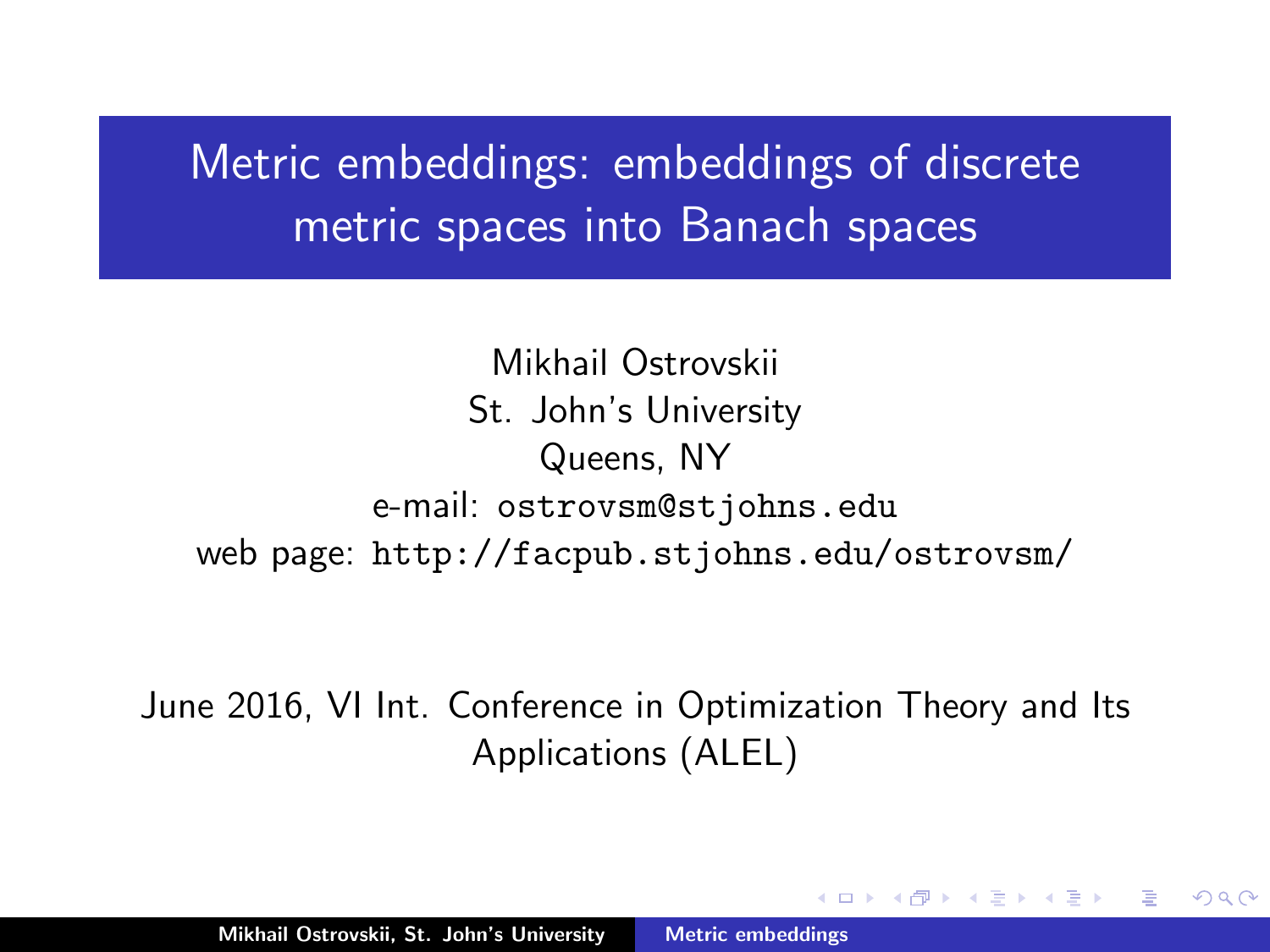$\triangleright$  The general idea of using "good" embeddings of discrete metric spaces into "well-structured" spaces, such as a Hilbert space or a "good" Banach space has found many significant applications.

 $2Q$ 

A.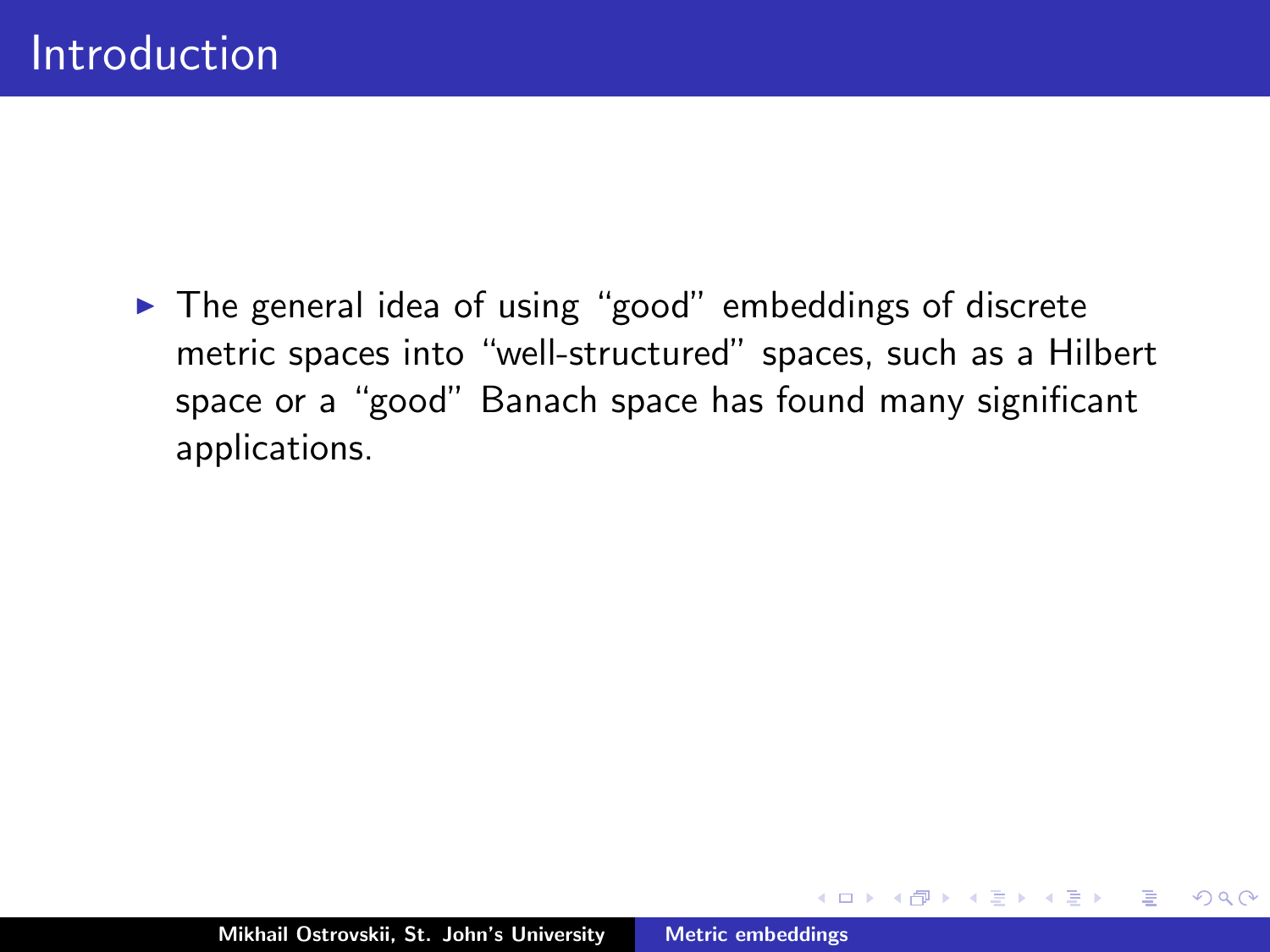- $\blacktriangleright$  The general idea of using "good" embeddings of discrete metric spaces into "well-structured" spaces, such as a Hilbert space or a "good" Banach space has found many significant applications.
- $\triangleright$  One of the reasons for usefulness of this idea consists in the fact that for "well-structured" spaces one can apply well-developed tools which are generally not available for discrete metric spaces.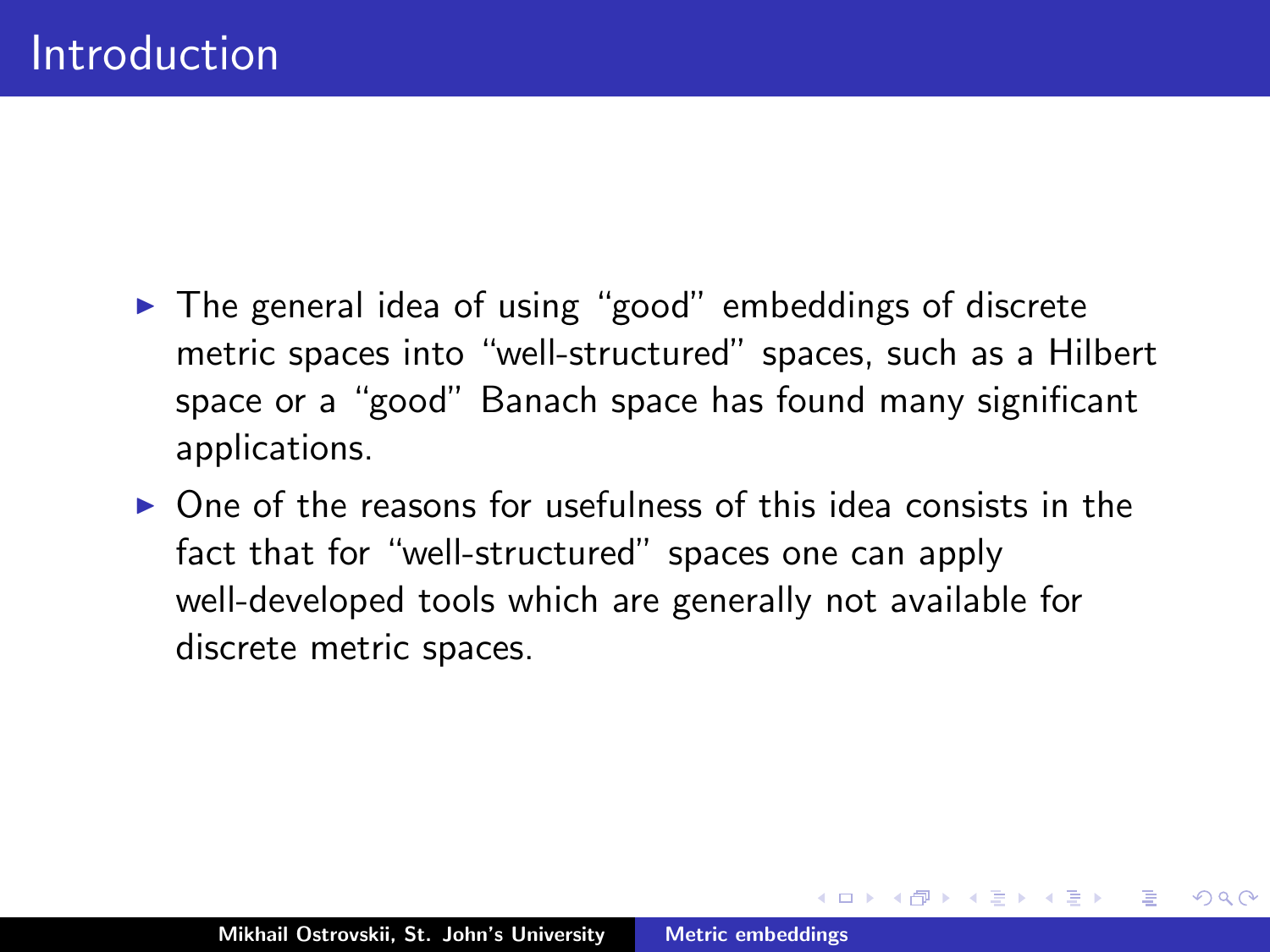$\blacktriangleright$  Here I just list the applications (more details will be provided later).

 $4.171 +$ 

 $\Box$ 

3 로

 $2Q$ 

扂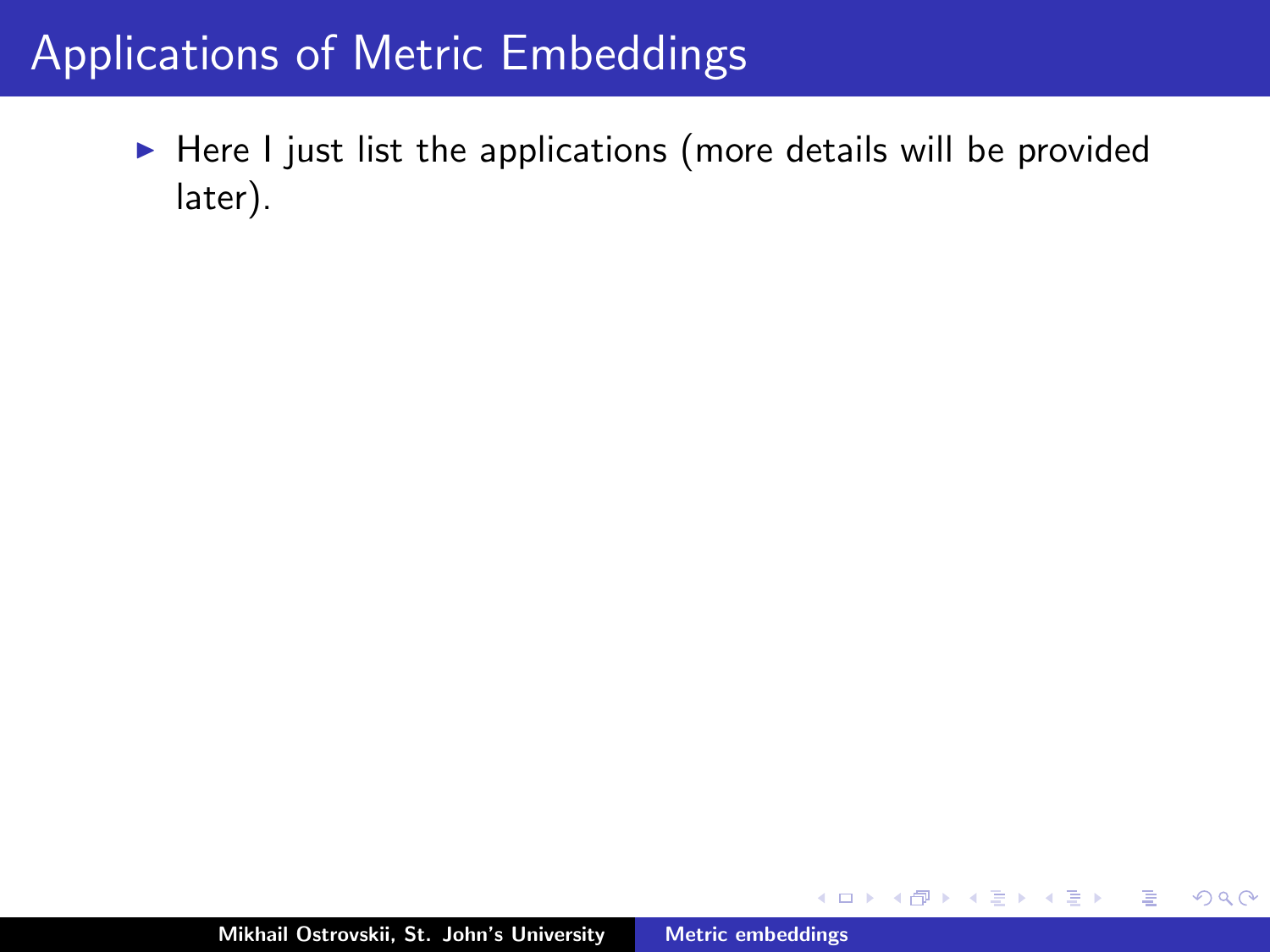- $\blacktriangleright$  Here I just list the applications (more details will be provided later).
	- $\triangleright$  In Geometric Group Theory metric embeddings are used to find an important classification of infinite finitely generated groups.

 $2Q$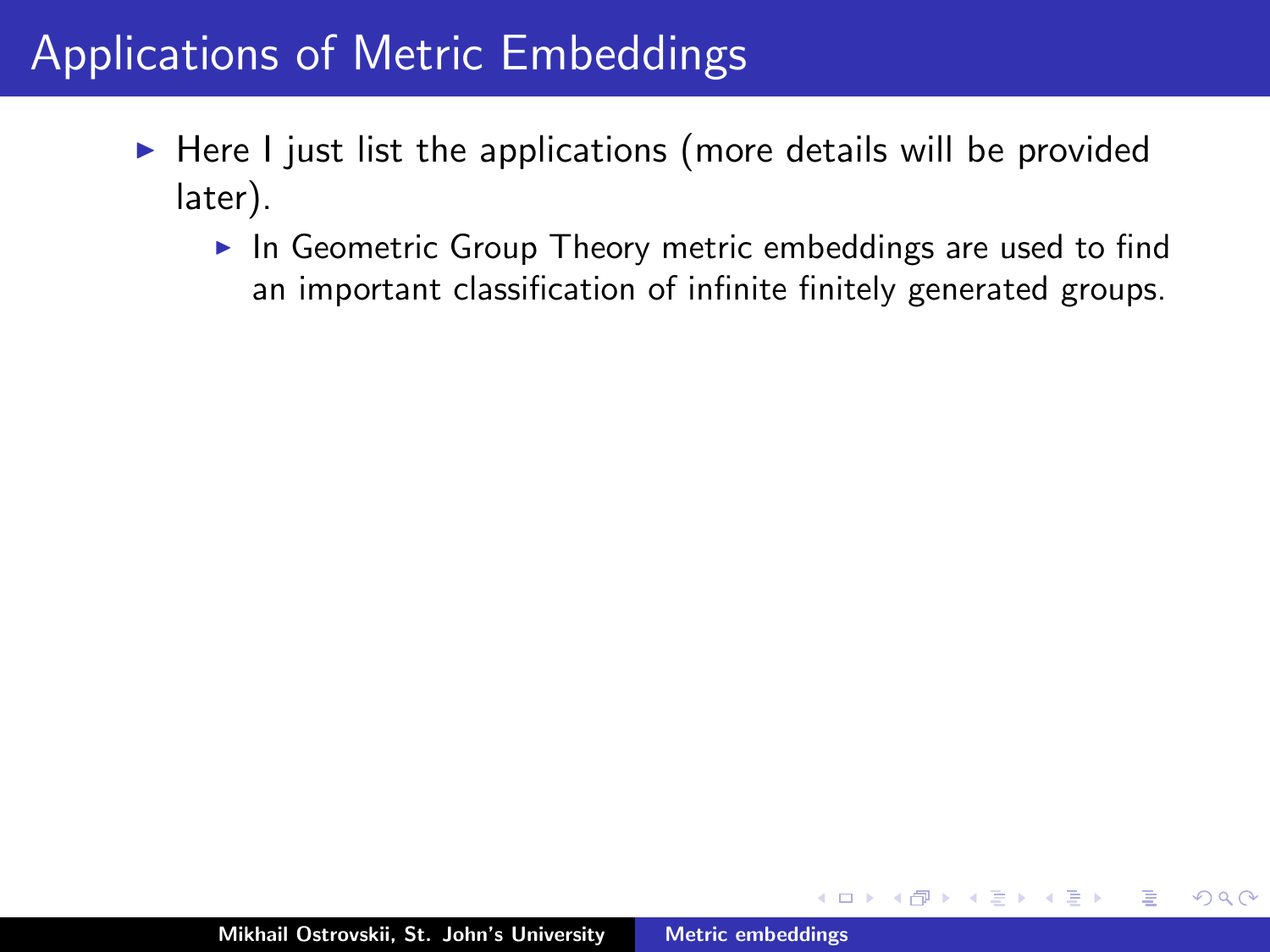- $\triangleright$  Here I just list the applications (more details will be provided later).
	- $\triangleright$  In Geometric Group Theory metric embeddings are used to find an important classification of infinite finitely generated groups.
	- $\blacktriangleright$  In Computer Science metric embeddings are used for construction of polynomial Approximation Algorithms for problems for which (exact) polynomial algorithms are known to be hard to find (in the sense that they can exist only if P coincides with NP in the famous open "P vs NP" problem).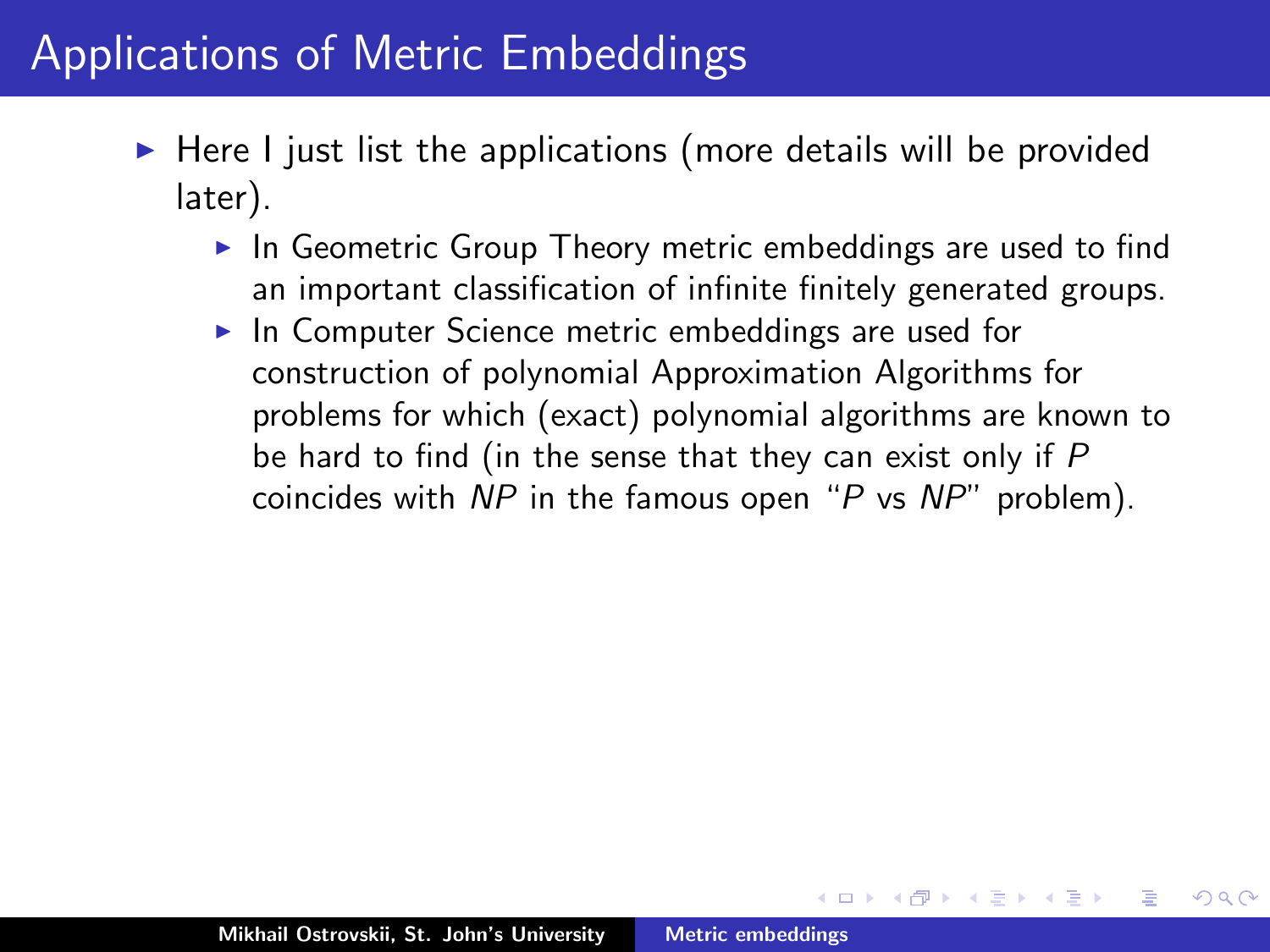- $\triangleright$  Here I just list the applications (more details will be provided later).
	- $\triangleright$  In Geometric Group Theory metric embeddings are used to find an important classification of infinite finitely generated groups.
	- $\blacktriangleright$  In Computer Science metric embeddings are used for construction of polynomial Approximation Algorithms for problems for which (exact) polynomial algorithms are known to be hard to find (in the sense that they can exist only if P coincides with  $NP$  in the famous open "P vs  $NP$ " problem).
	- **Reminder:** A *polynomial* algorithm is an algorithm for which there exists a polynomial Q such that the number of steps for any instance of the problem can be estimated from above by Q(the size of the data for that instance).

 $4.57 + 4.77 +$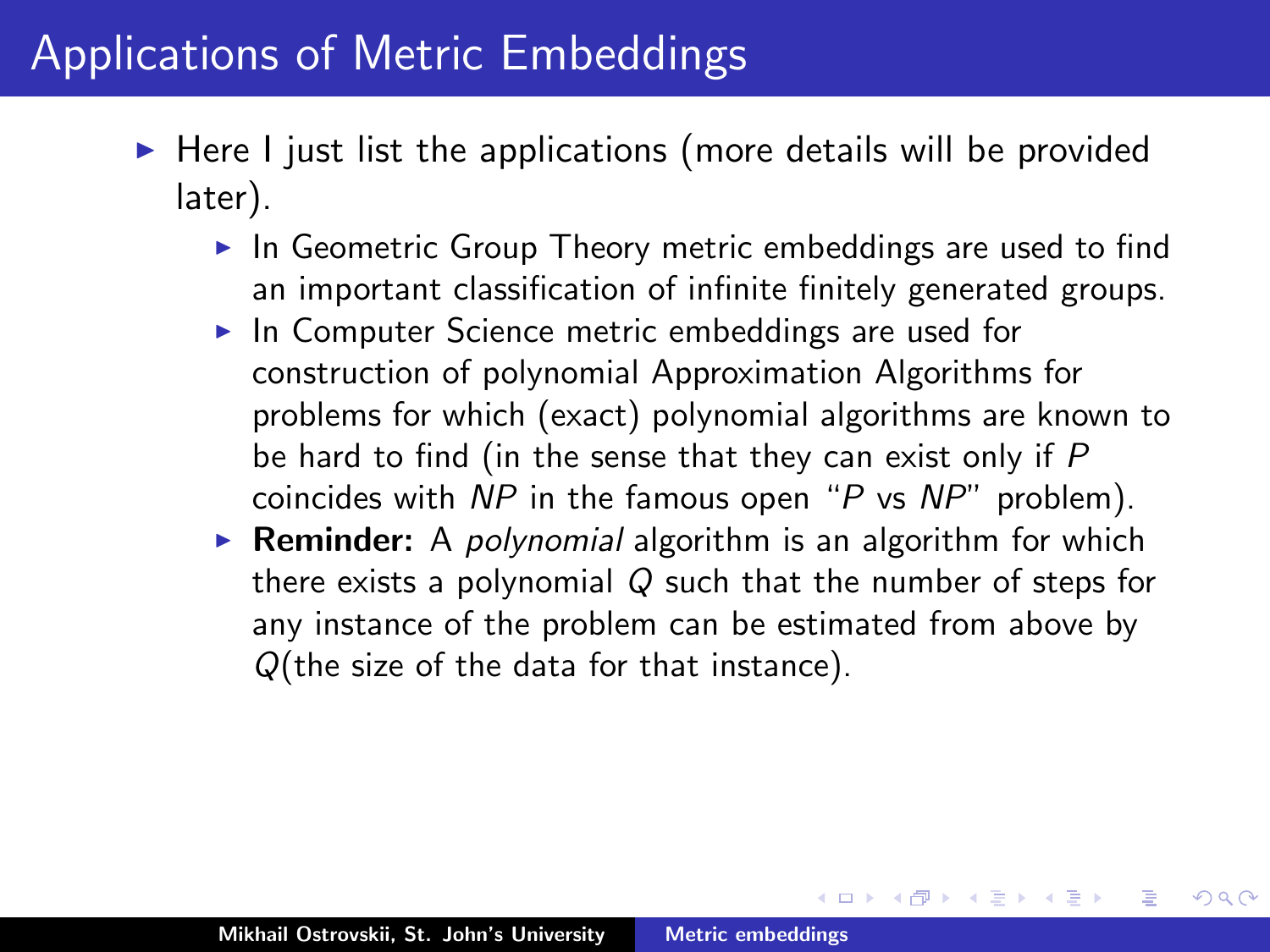- $\triangleright$  Here I just list the applications (more details will be provided later).
	- $\blacktriangleright$  In Geometric Group Theory metric embeddings are used to find an important classification of infinite finitely generated groups.
	- $\blacktriangleright$  In Computer Science metric embeddings are used for construction of polynomial Approximation Algorithms for problems for which (exact) polynomial algorithms are known to be hard to find (in the sense that they can exist only if P coincides with NP in the famous open "P vs NP" problem).
	- **Reminder:** A *polynomial* algorithm is an algorithm for which there exists a polynomial Q such that the number of steps for any instance of the problem can be estimated from above by Q(the size of the data for that instance).
	- $\triangleright$  In Topology metric embeddings are used to prove special cases of the Novikov and Baum-Connes conjectures (also metric embeddings indicated the direction in which counterexamples to some strengthened forms of the Baum-Connes conjecture were found). **K ロ ト K 何 ト K ミ ト**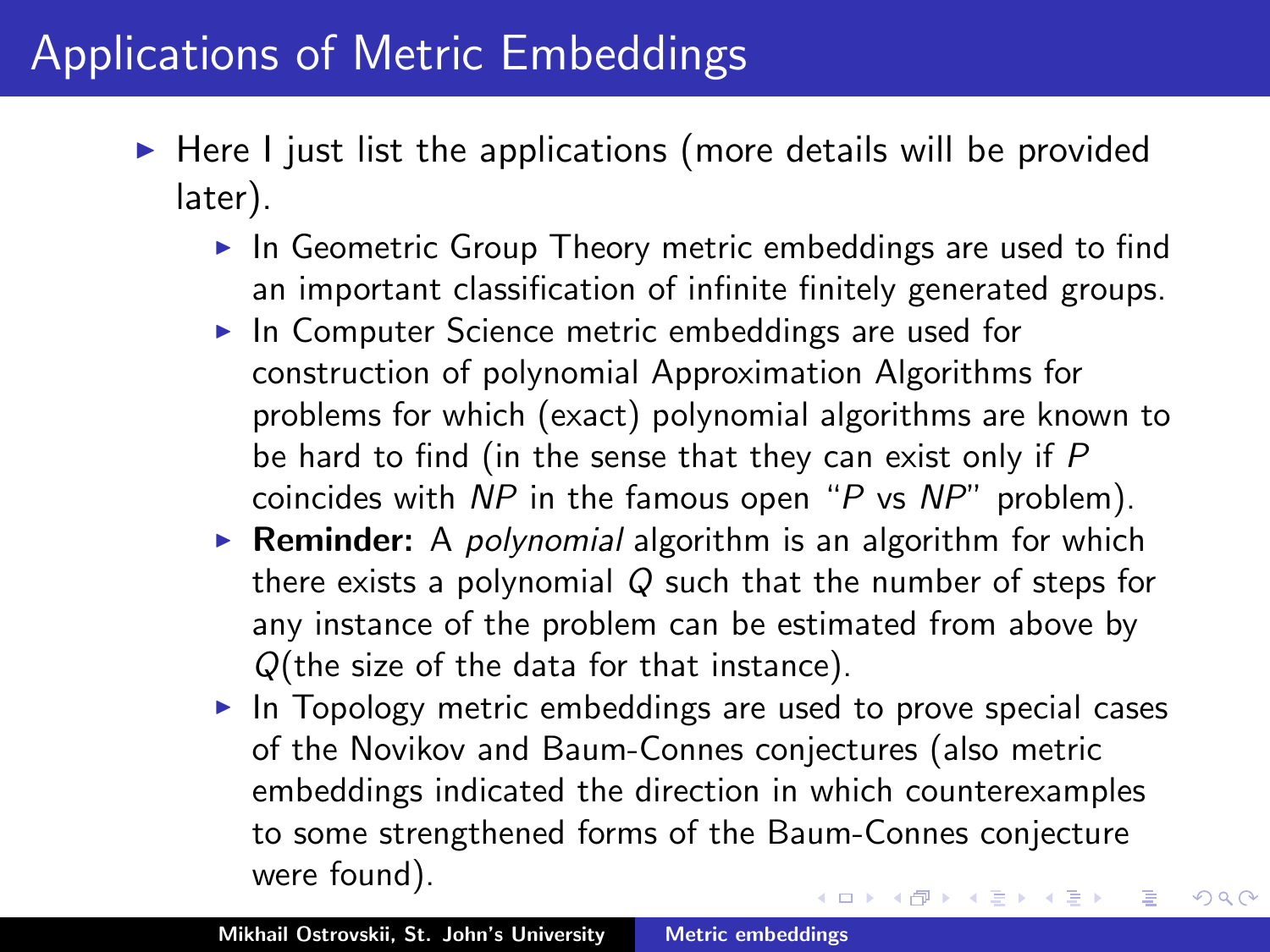## On applications in group theory

 $\triangleright$  An infinite group having a finite generating set can be endowed with a metric in a very natural way:

 $\leftarrow$   $\Box$ 

 $2Q$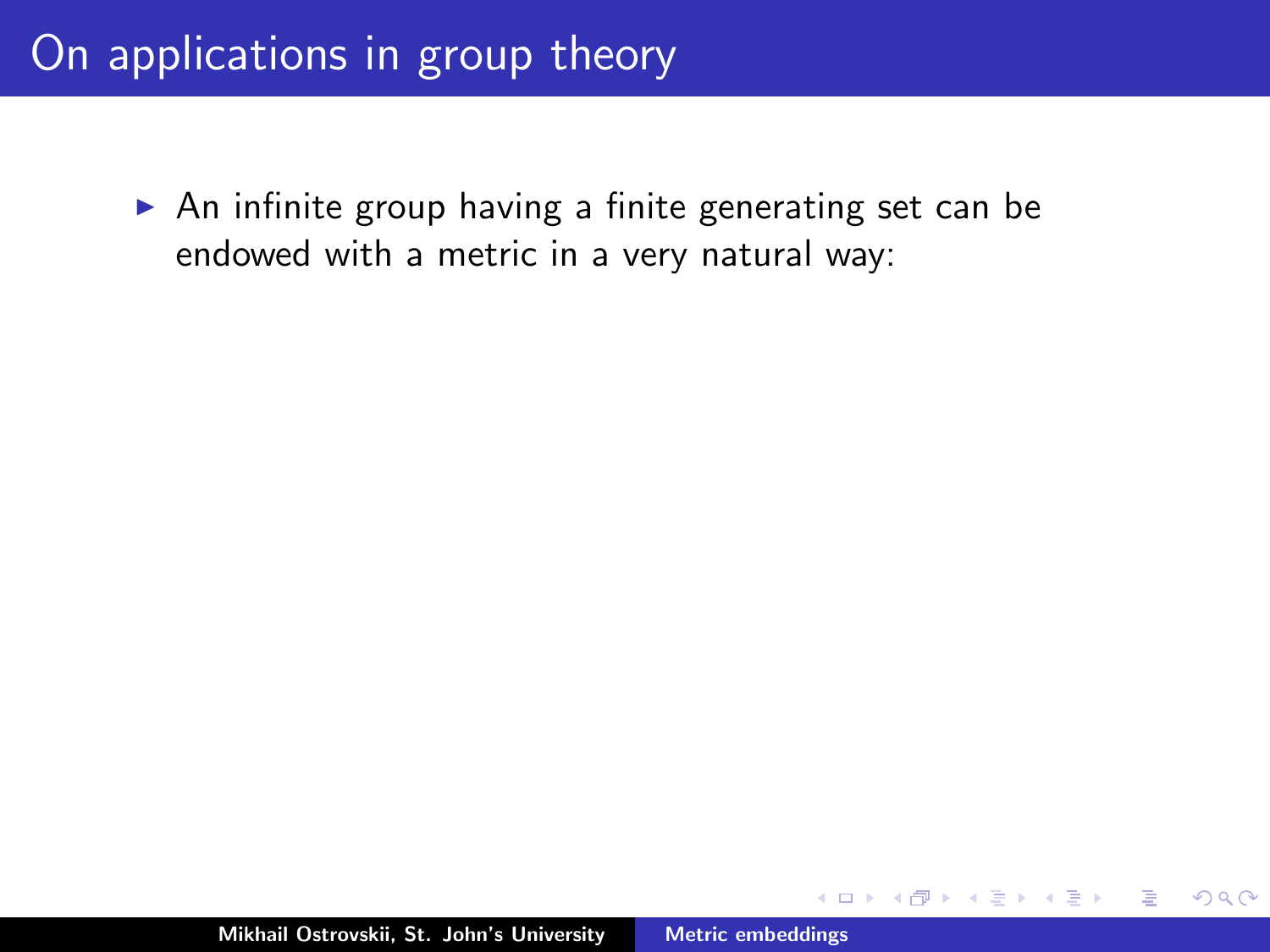## On applications in group theory

- $\triangleright$  An infinite group having a finite generating set can be endowed with a metric in a very natural way:
- In Let G be a group and S be a finite subset of G. We say that S is a generating set of G, if each  $g \in G$  can be written as a finite product of elements from S (elements from S can be repeated in this product arbitrarily many times). We introduce the distance between elements  $g, h \in G$  as the length of the shortest representation of  $\rm g^{-1}$ h in terms of elements of  $S.$  It is easy to check that this is a metric, it is called the word metric.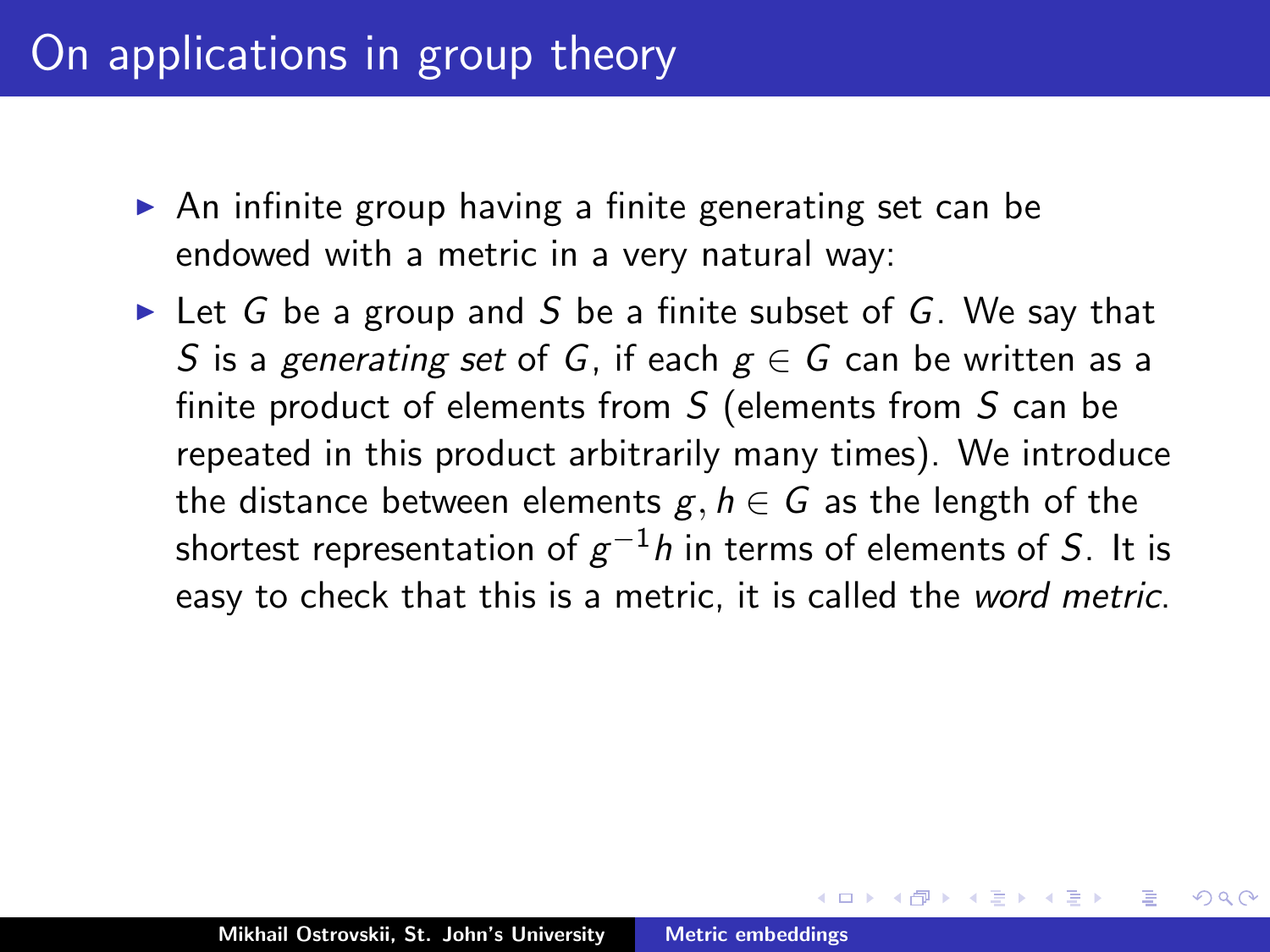### On applications in group theory

- $\triangleright$  An infinite group having a finite generating set can be endowed with a metric in a very natural way:
- In Let G be a group and S be a finite subset of G. We say that S is a generating set of G, if each  $g \in G$  can be written as a finite product of elements from S (elements from S can be repeated in this product arbitrarily many times). We introduce the distance between elements  $g, h \in G$  as the length of the shortest representation of  $\rm g^{-1}$ h in terms of elements of  $S.$  It is easy to check that this is a metric, it is called the word metric.
- $\triangleright$  Applications of metric embeddings in geometric group theory are based on the fact that in some important properties of groups can be characterized in terms of existence of sufficiently good embeddings into certain Banach spaces.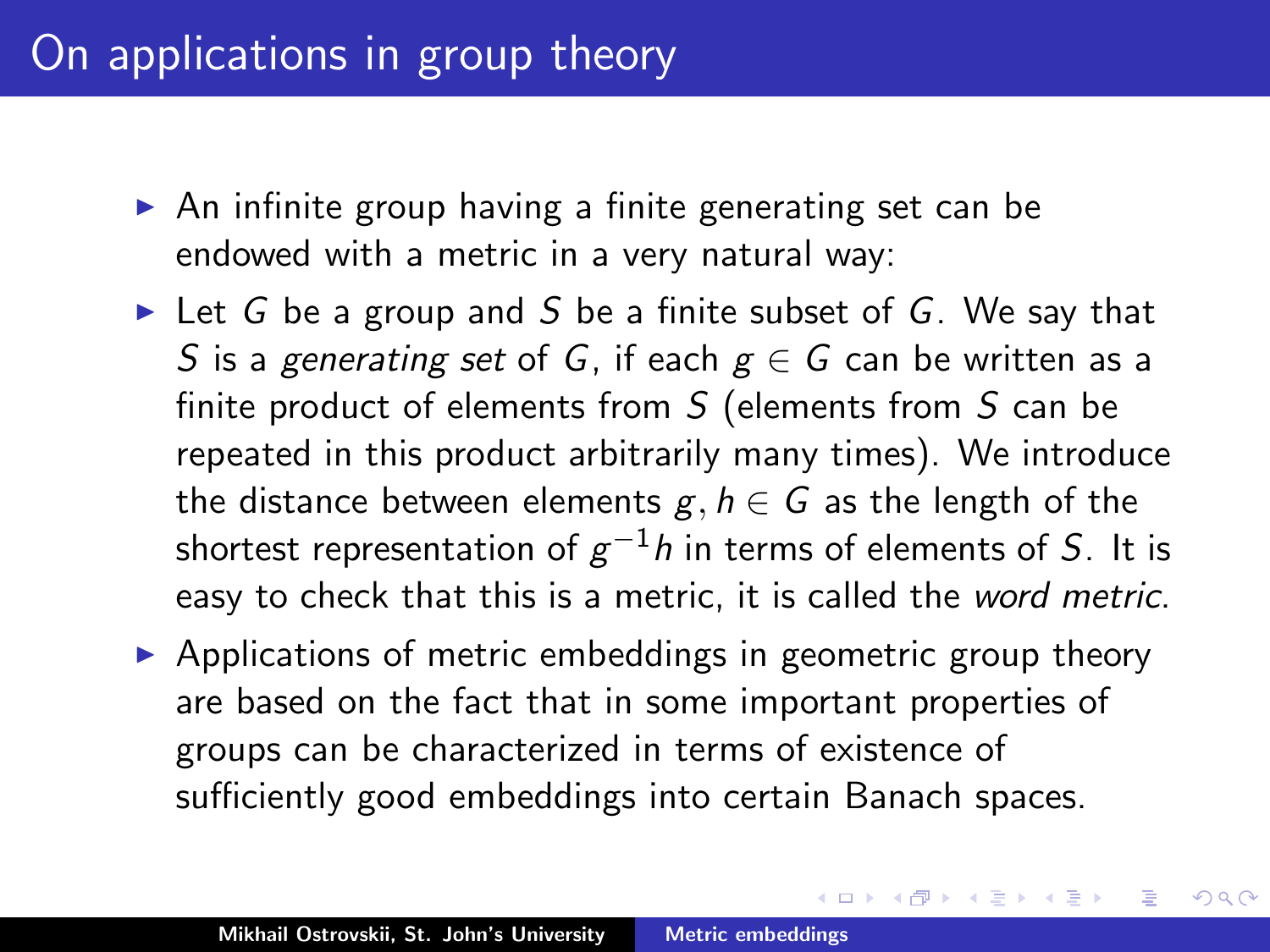$\triangleright$  The sparsest cut problem: We are given a connected graph  $G = (V, E)$ , with a positive weight (called a *capacity*)  $c(e)$ associated to each edge  $e \in E$ , and a nonnegative number (called a *demand*)  $D(u, v)$  associated to each (unordered) pair of vertices  $u, v \in V$ .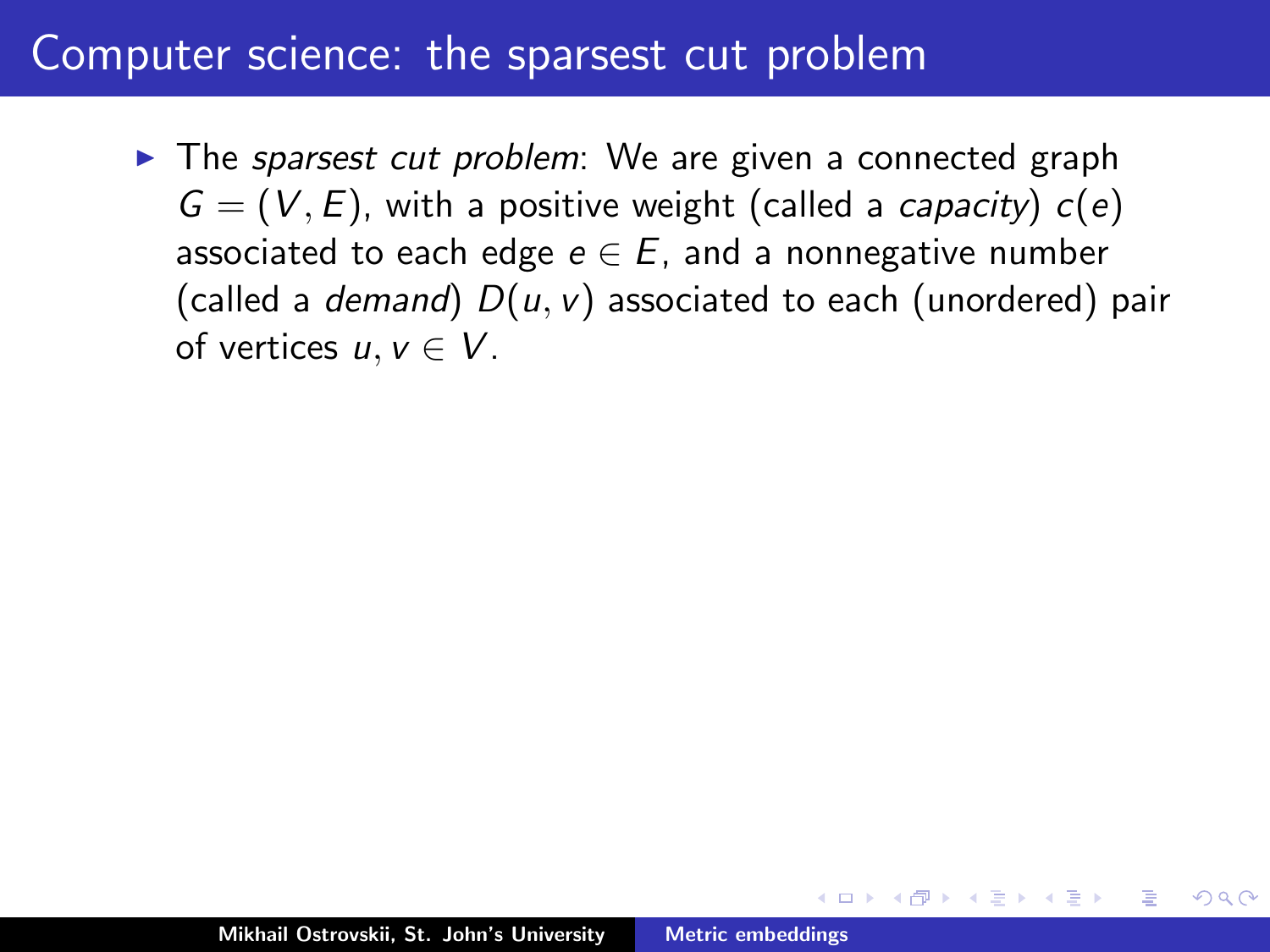- $\triangleright$  The sparsest cut problem: We are given a connected graph  $G = (V, E)$ , with a positive weight (called a *capacity*)  $c(e)$ associated to each edge  $e \in E$ , and a nonnegative number (called a *demand*)  $D(u, v)$  associated to each (unordered) pair of vertices  $u, v \in V$ .
- $\triangleright$  By a cut of G we mean a partition of the vertex set V into two disjoint sets:  $S$  and its complement  $\overline{S}$ .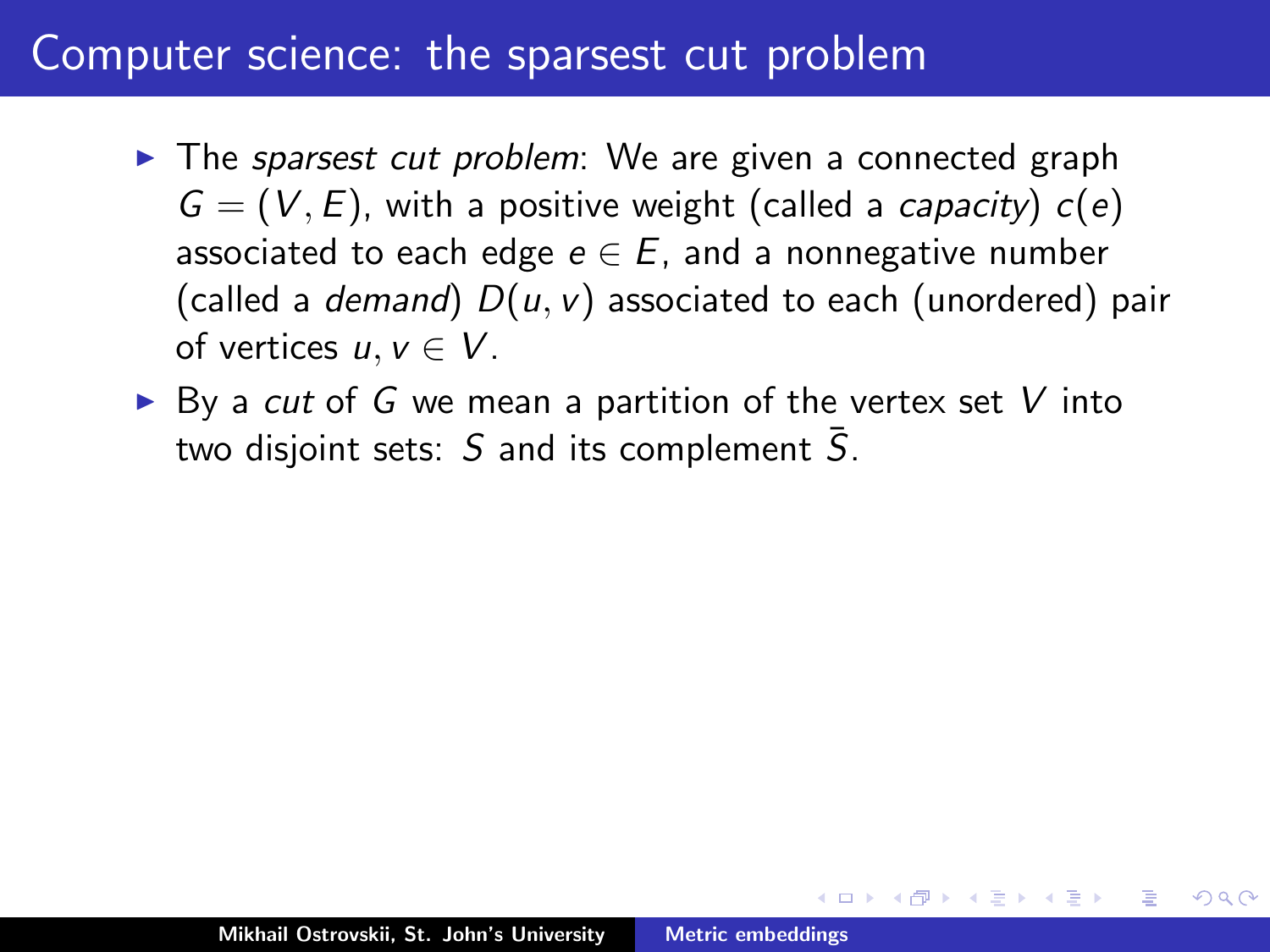- $\triangleright$  The sparsest cut problem: We are given a connected graph  $G = (V, E)$ , with a positive weight (called a *capacity*)  $c(e)$ associated to each edge  $e \in E$ , and a nonnegative number (called a *demand*)  $D(u, v)$  associated to each (unordered) pair of vertices  $u, v \in V$ .
- $\triangleright$  By a cut of G we mean a partition of the vertex set V into two disjoint sets:  $S$  and its complement  $\overline{S}$ .
- The sparsity of the cut  $(S, \bar{S})$  is defined as

$$
\frac{\sum_{u\in S,v\in \bar{S},uv\in E}c(uv)}{\sum_{u\in S,v\in \bar{S}}D(u,v)},\tag{1}
$$

へのへ

that is, the sparsity is the ratio between the capacities and the demands which "cross" the cut.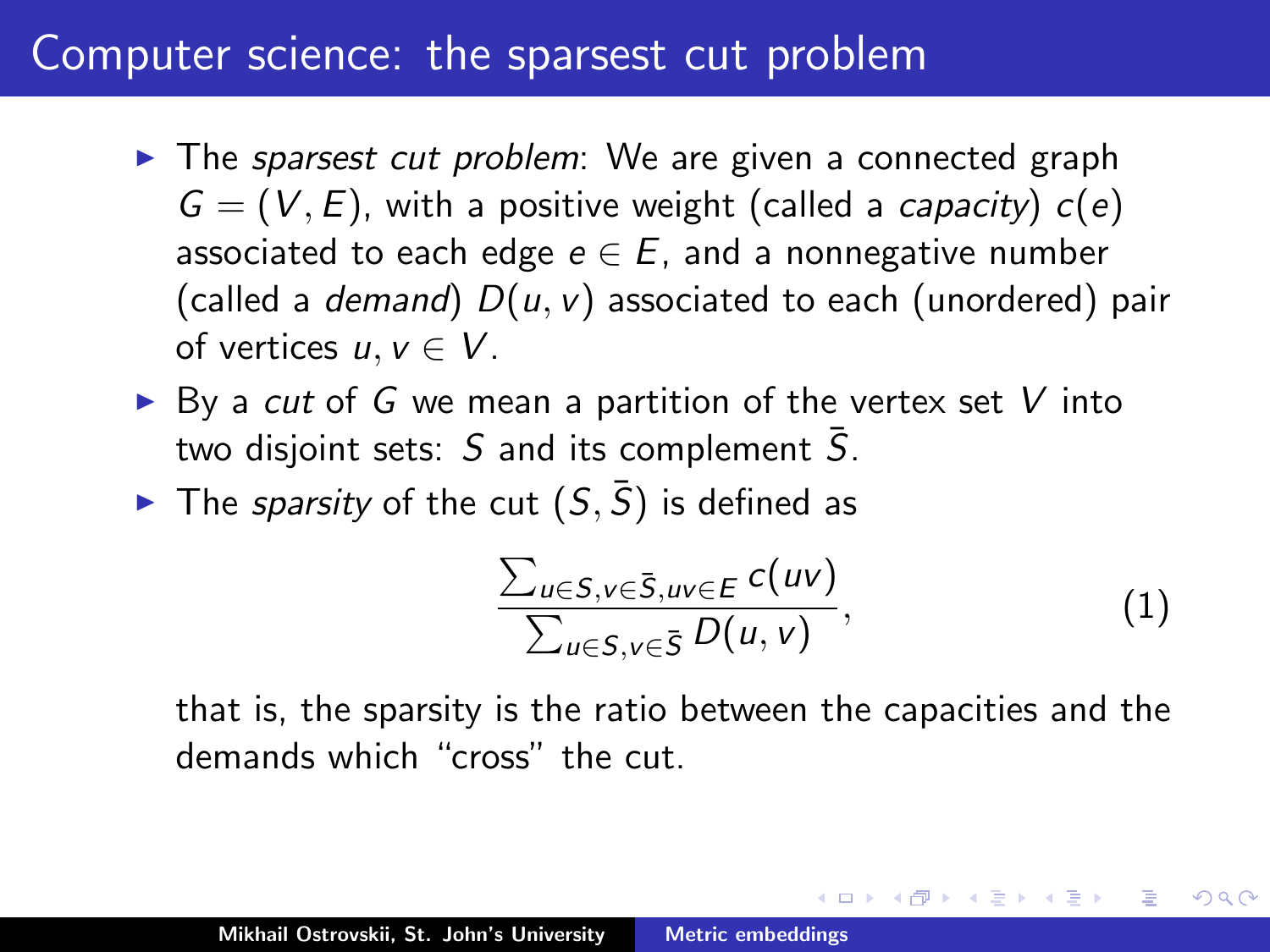- $\triangleright$  The sparsest cut problem: We are given a connected graph  $G = (V, E)$ , with a positive weight (called a *capacity*)  $c(e)$ associated to each edge  $e \in E$ , and a nonnegative number (called a *demand*)  $D(u, v)$  associated to each (unordered) pair of vertices  $u, v \in V$ .
- $\triangleright$  By a cut of G we mean a partition of the vertex set V into two disjoint sets:  $S$  and its complement  $S$ .
- The sparsity of the cut  $(S,\bar{S})$  is defined as

$$
\frac{\sum_{u\in S, v\in \bar{S}, uv\in E} c(uv)}{\sum_{u\in S, v\in \bar{S}} D(u, v)},
$$
\n(1)

へのへ

that is, the sparsity is the ratio between the capacities and the demands which "cross" the cut.

 $\triangleright$  The sparsest cut problem: What is the minimum sparsity among all cuts with nonzero  $\sum_{u\in{\mathsf{S}},v\in{\bar{\mathsf{S}}}}D(u,v)$ ?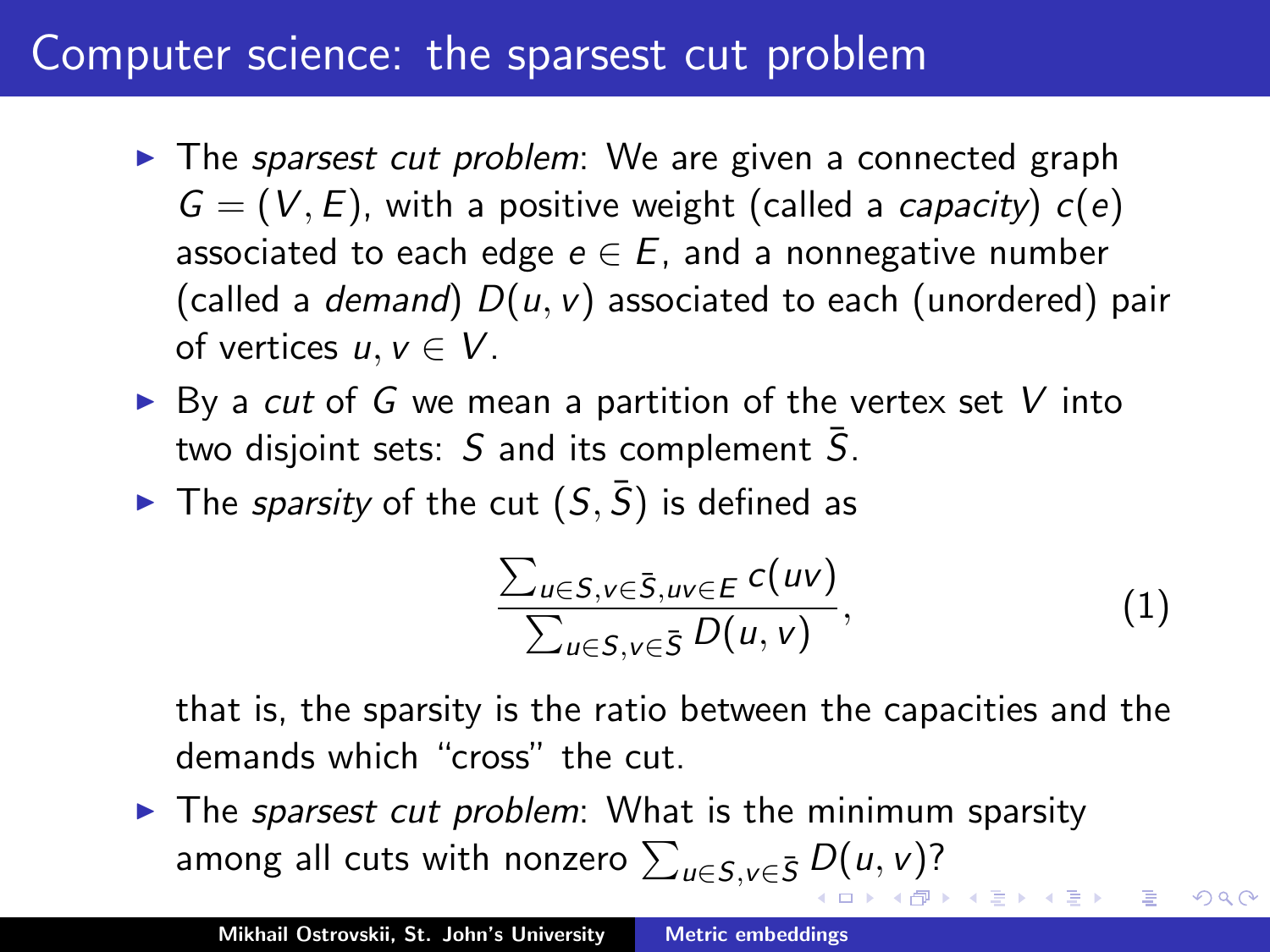$\triangleright$  The sparsest cut problem is known to be computationally hard (in the sense that polynomial algorithms for it can exist only if P is equivalent to NP in the "P vs  $NP$ " problem), for this reason the following version of the sparsest cut problem is also of interest: find an approximation algorithm for the sparsest cut problem.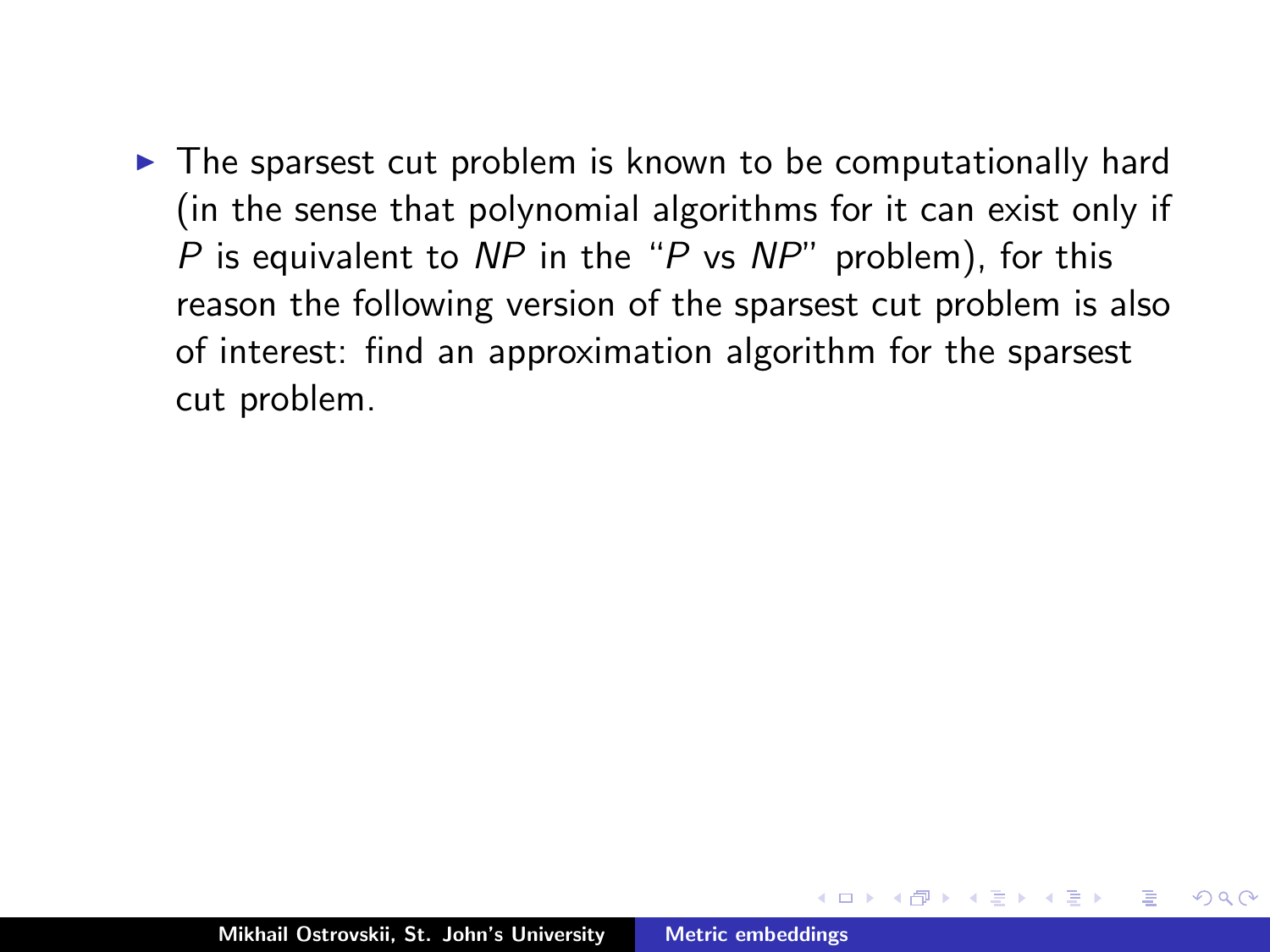- $\triangleright$  The sparsest cut problem is known to be computationally hard (in the sense that polynomial algorithms for it can exist only if P is equivalent to NP in the "P vs  $NP$ " problem), for this reason the following version of the sparsest cut problem is also of interest: find an approximation algorithm for the sparsest cut problem.
- An  $\alpha$ -approximation algorithm for a combinatorial optimization problem is a polynomial-time algorithm that for all instances of the problem produces a solution whose value is within a factor  $\alpha$  of the value of an optimal solution.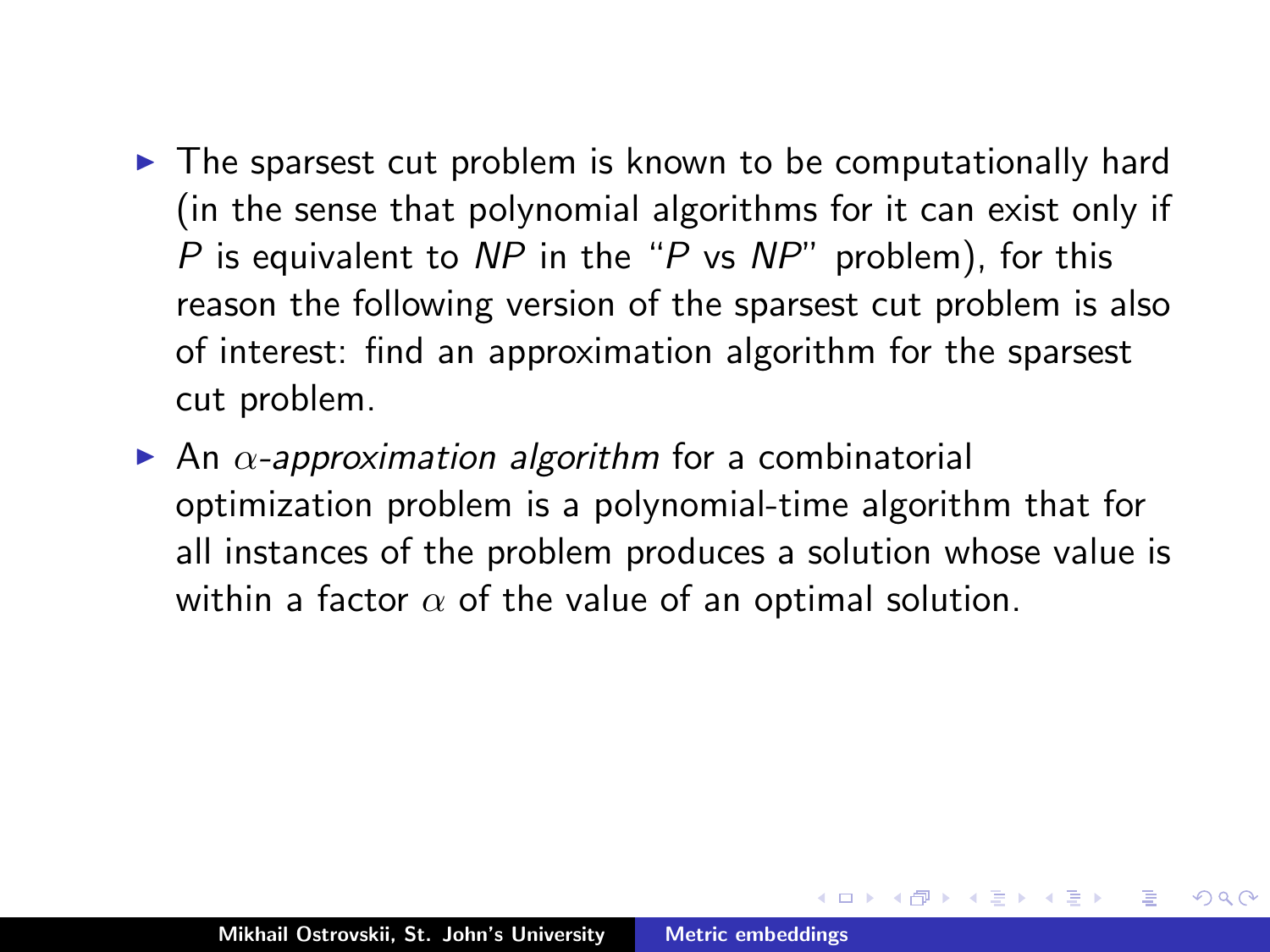- $\triangleright$  The sparsest cut problem is known to be computationally hard (in the sense that polynomial algorithms for it can exist only if P is equivalent to NP in the "P vs  $NP$ " problem), for this reason the following version of the sparsest cut problem is also of interest: find an approximation algorithm for the sparsest cut problem.
- An  $\alpha$ -approximation algorithm for a combinatorial optimization problem is a polynomial-time algorithm that for all instances of the problem produces a solution whose value is within a factor  $\alpha$  of the value of an optimal solution.
- In many cases we have to allow  $\alpha$  to be a slowly increasing function of one of the parameters of the problem.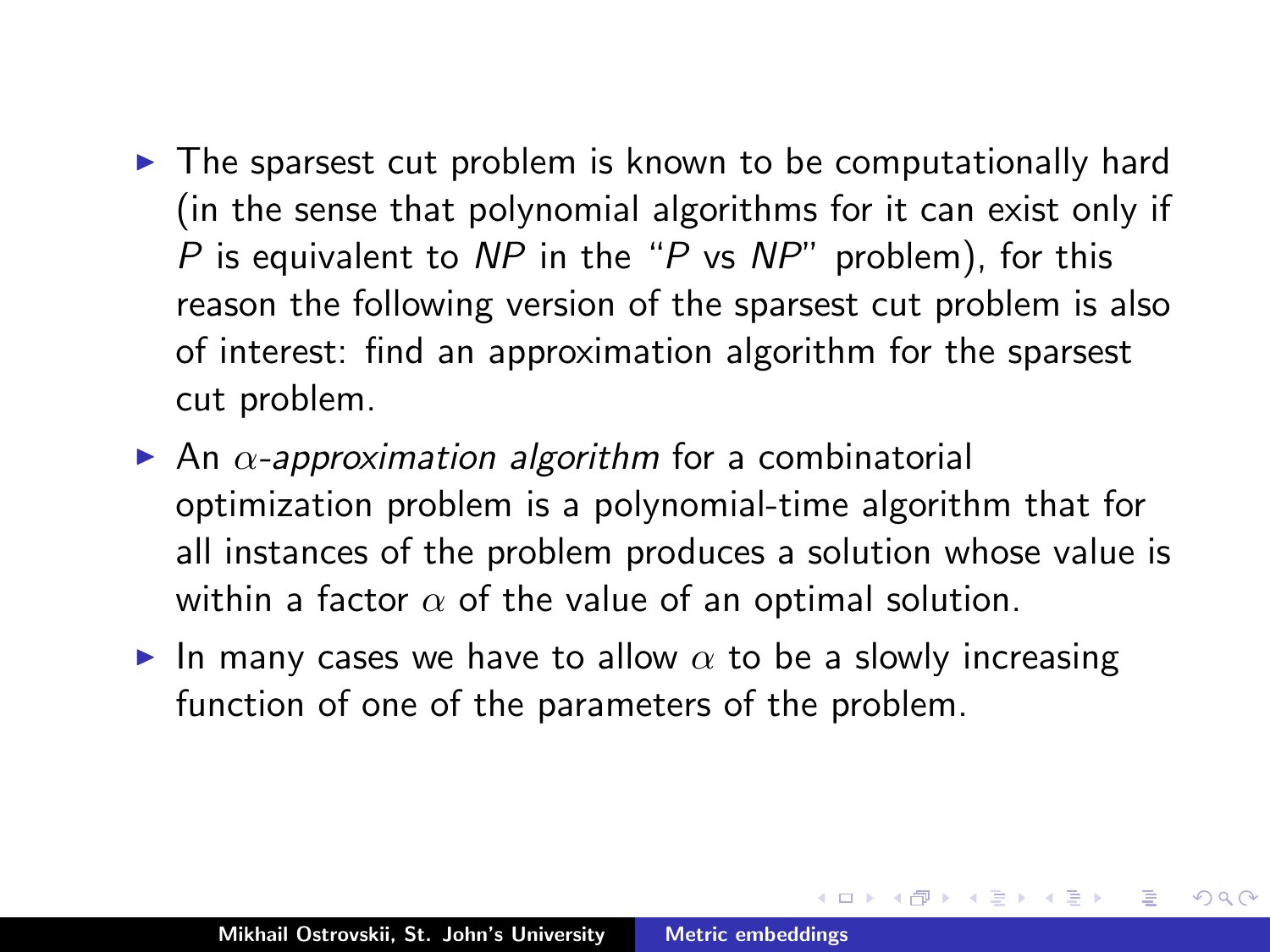$\triangleright$  An approximation algorithm for the sparsest cut problem can be found on the following lines.

a mills.

4 A 6 4 F 6

重

3 로

 $2Q$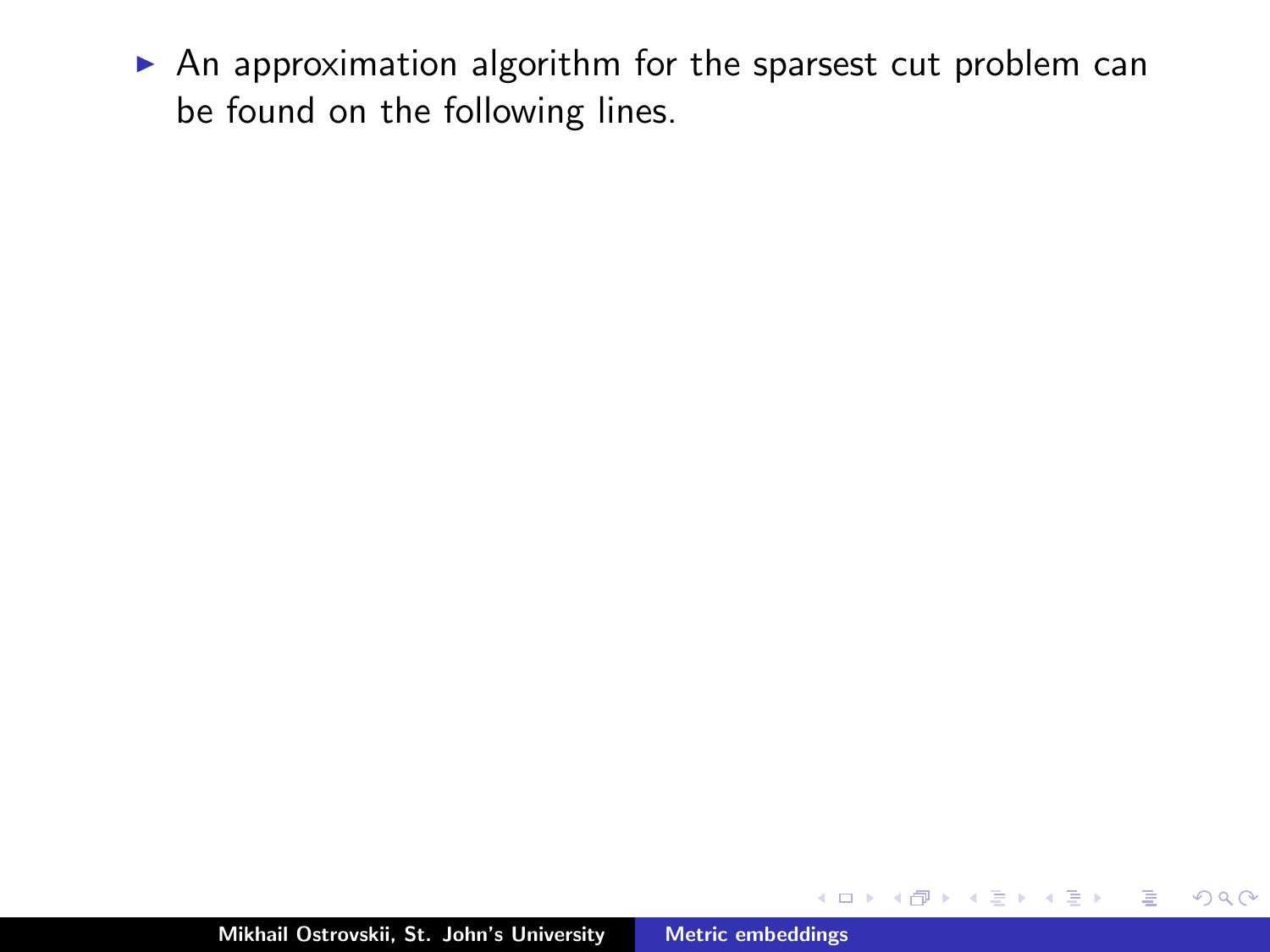- $\triangleright$  An approximation algorithm for the sparsest cut problem can be found on the following lines.
- $\triangleright$  Cut semimetrics (sometimes called elementary cut metrics) Let S be a subset of a set A,  $\overline{S}$  be the complement of S. The pair  $(S, \overline{S})$  is called a *cut* in A and  $S, \overline{S}$  are called *parts* of this cut. The *cut semimetric* on A corresponding to the cut  $(S, \overline{S})$ is defined by

$$
d_S(u, v) = \begin{cases} 0 & \text{if } u \text{ and } v \text{ are in the same part} \\ 1 & \text{if } u \text{ and } v \text{ are in different parts} \end{cases}
$$

∽≏ດ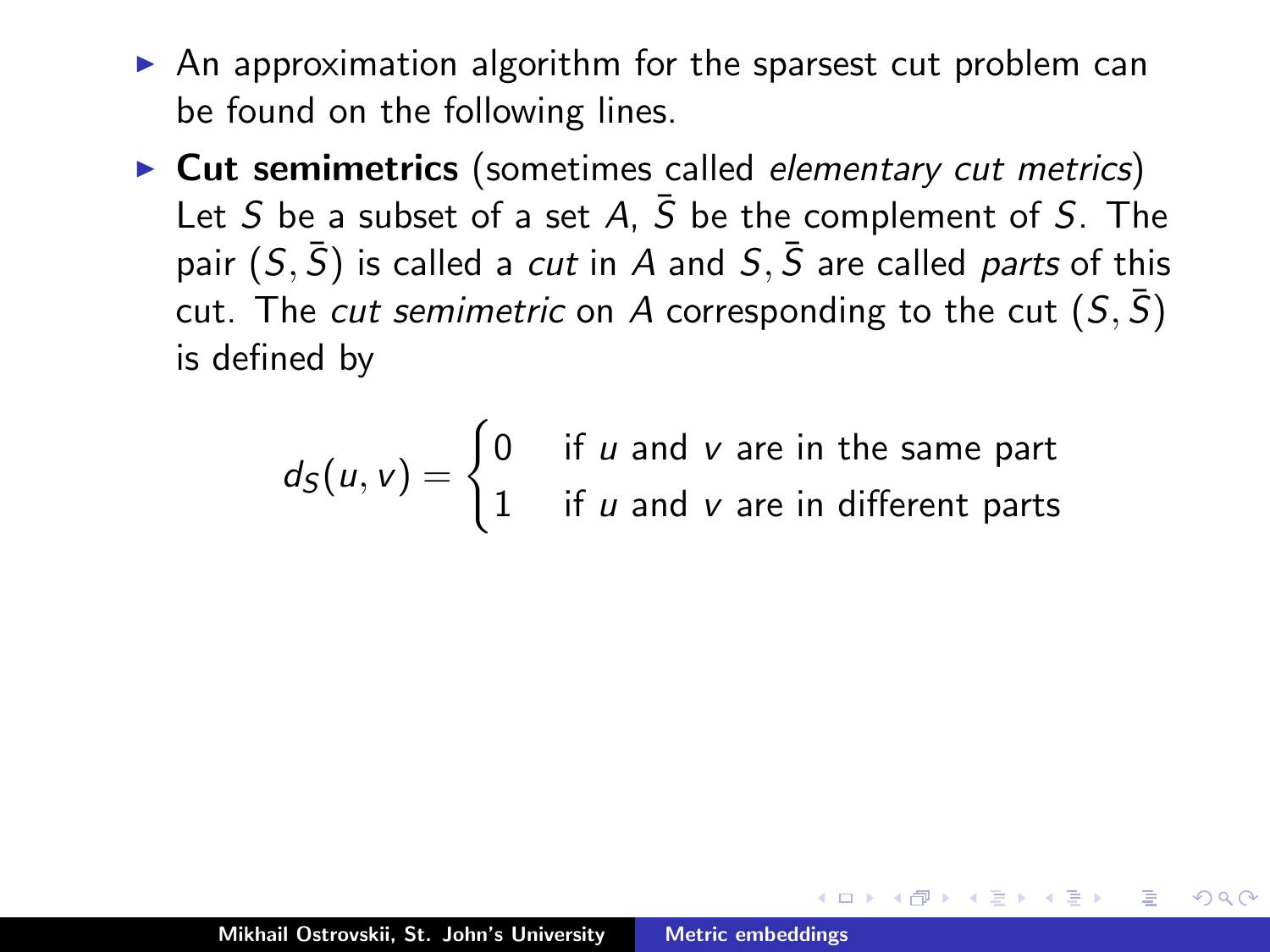- $\triangleright$  An approximation algorithm for the sparsest cut problem can be found on the following lines.
- $\triangleright$  Cut semimetrics (sometimes called elementary cut metrics) Let S be a subset of a set A,  $\bar{S}$  be the complement of S. The pair  $(S, \overline{S})$  is called a *cut* in A and  $S, \overline{S}$  are called *parts* of this cut. The *cut semimetric* on A corresponding to the cut  $(S, \bar{S})$ is defined by

 $d_S(u, v) = \begin{cases} 0 & \text{if } u \text{ and } v \text{ are in the same part} \\ 1 & \text{if } u \text{ and } v \text{ are in different order.} \end{cases}$ 1 if  $u$  and  $v$  are in different parts

It is easy to see that the quantity which is of interest for the sparsest cut problem can be rewritten as

$$
\frac{\sum_{uv \in E} c(uv) d_S(u, v)}{\sum_{u,v \in V} D(u,v) d_S(u,v)} \quad \left(\text{Originally: } \frac{\sum_{u \in S, v \in \bar{S}, uv \in E} c(uv)}{\sum_{u \in S, v \in \bar{S}} D(u,v)}\right)
$$

∽≏ດ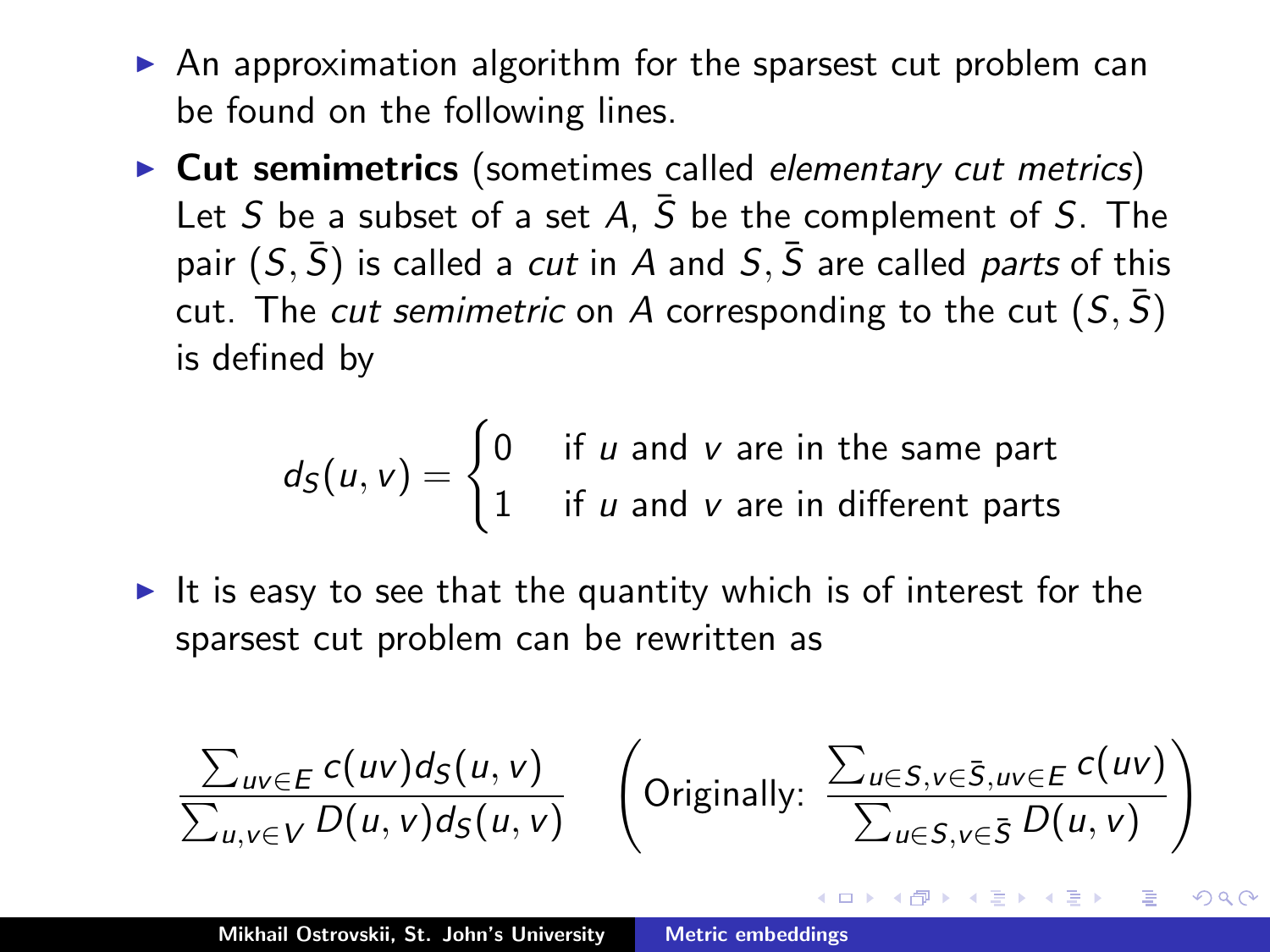$\triangleright$  The next step in the approximation algorithm is the observation that if we replace the minimum over cut metrics in the sparsest cut problem by the minimum over all metrics, we get a problem for which polynomial algorithms are known (it becomes a Linear Programming problem).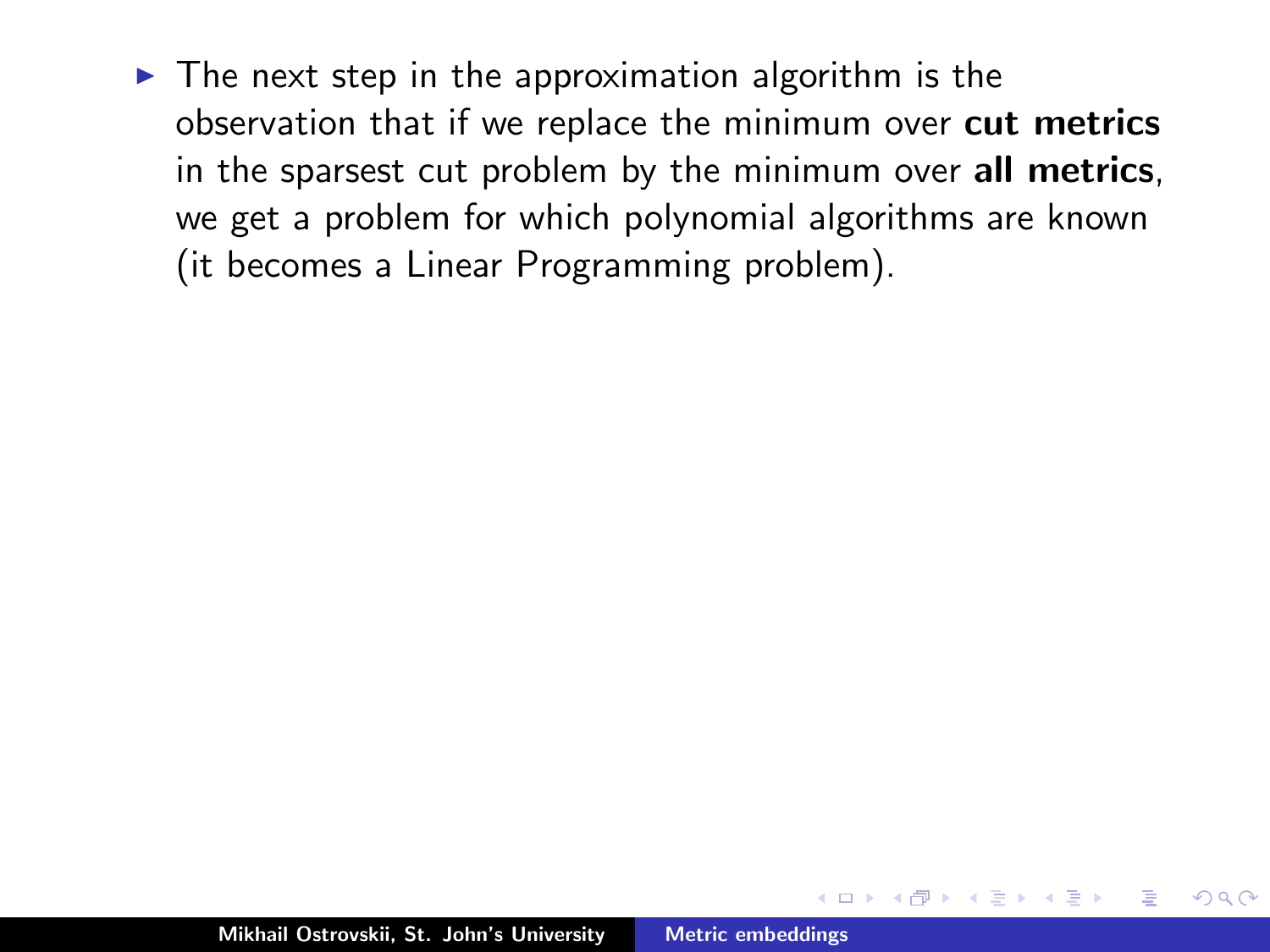- $\triangleright$  The next step in the approximation algorithm is the observation that if we replace the minimum over cut metrics in the sparsest cut problem by the minimum over all metrics, we get a problem for which polynomial algorithms are known (it becomes a Linear Programming problem).
- $\triangleright$  Solving this problem we get a metric (instead of a cut which we wanted to get) and the corresponding ratio.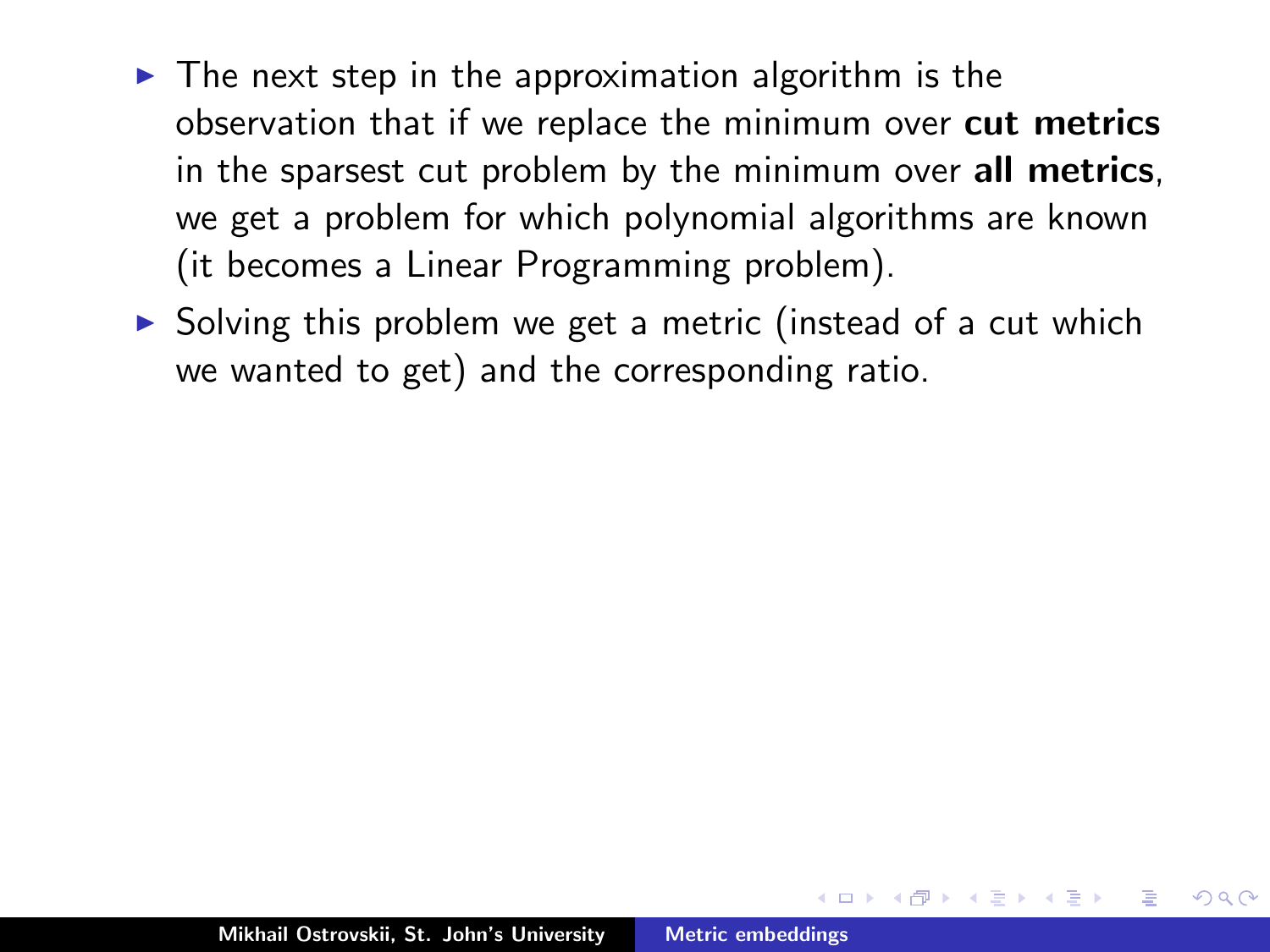- $\triangleright$  The next step in the approximation algorithm is the observation that if we replace the minimum over cut metrics in the sparsest cut problem by the minimum over all metrics, we get a problem for which polynomial algorithms are known (it becomes a Linear Programming problem).
- $\triangleright$  Solving this problem we get a metric (instead of a cut which we wanted to get) and the corresponding ratio.
- It turns out (and not difficult to prove) that the quotient between this ratio and the optimal ratio can be estimated in terms of the distortion of the optimal embedding of the obtained metric space into Banach space  $\ell_1$ . I recall the definition of  $\ell_1$  (distortion will be introduced later):

$$
\ell_1 = \left\{ \{x_i\}_{i=1}^{\infty} : \ x_i \in \mathbb{R}, \ ||\{x_i\}_{i=1}^{\infty}|| = \sum_{i=1}^{\infty} |x_i| < \infty \right\}.
$$

つくい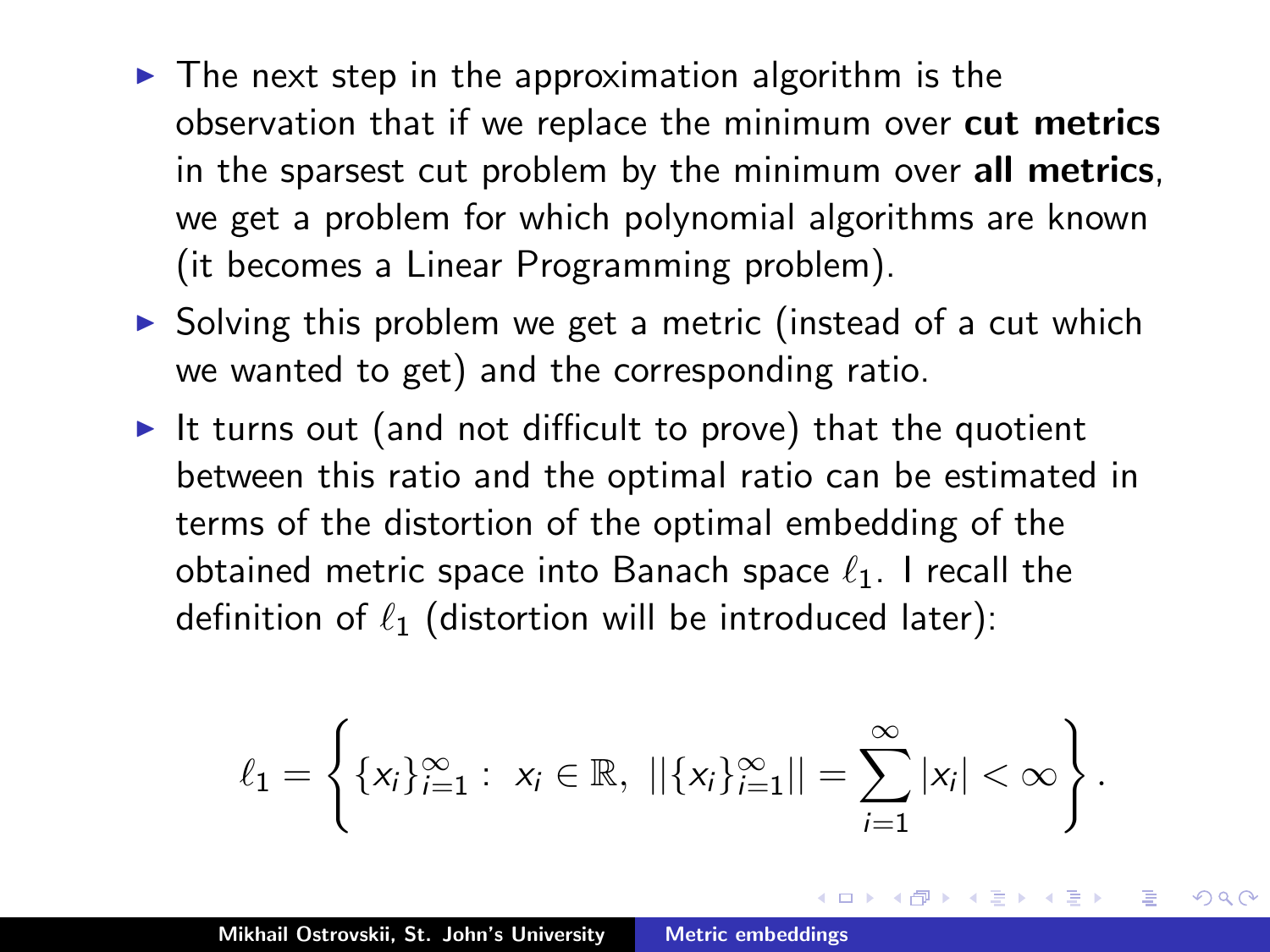Instead of stating the Novikov and Baum-Connes conjectures, I shall state a (close in a certain sense) Borel conjecture.

 $\leftarrow$   $\Box$ 

A

 $2Q$ 

≣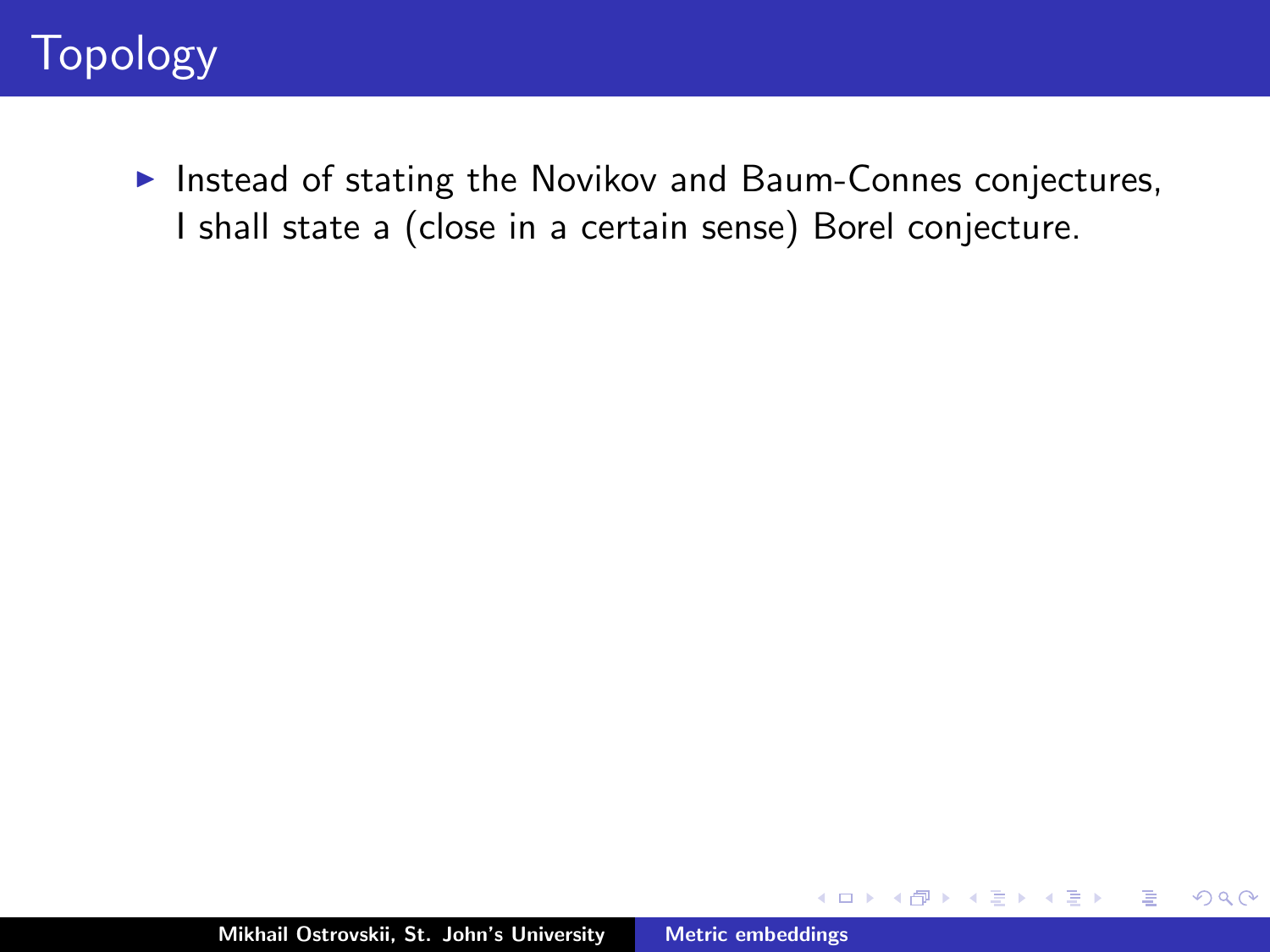- $\triangleright$  Instead of stating the Novikov and Baum-Connes conjectures, I shall state a (close in a certain sense) Borel conjecture.
- $\blacktriangleright$  I do this because the Borel conjecture is much easier to state. I should confess that at this point I do not know works on the Borel conjecture which involve metric embeddings.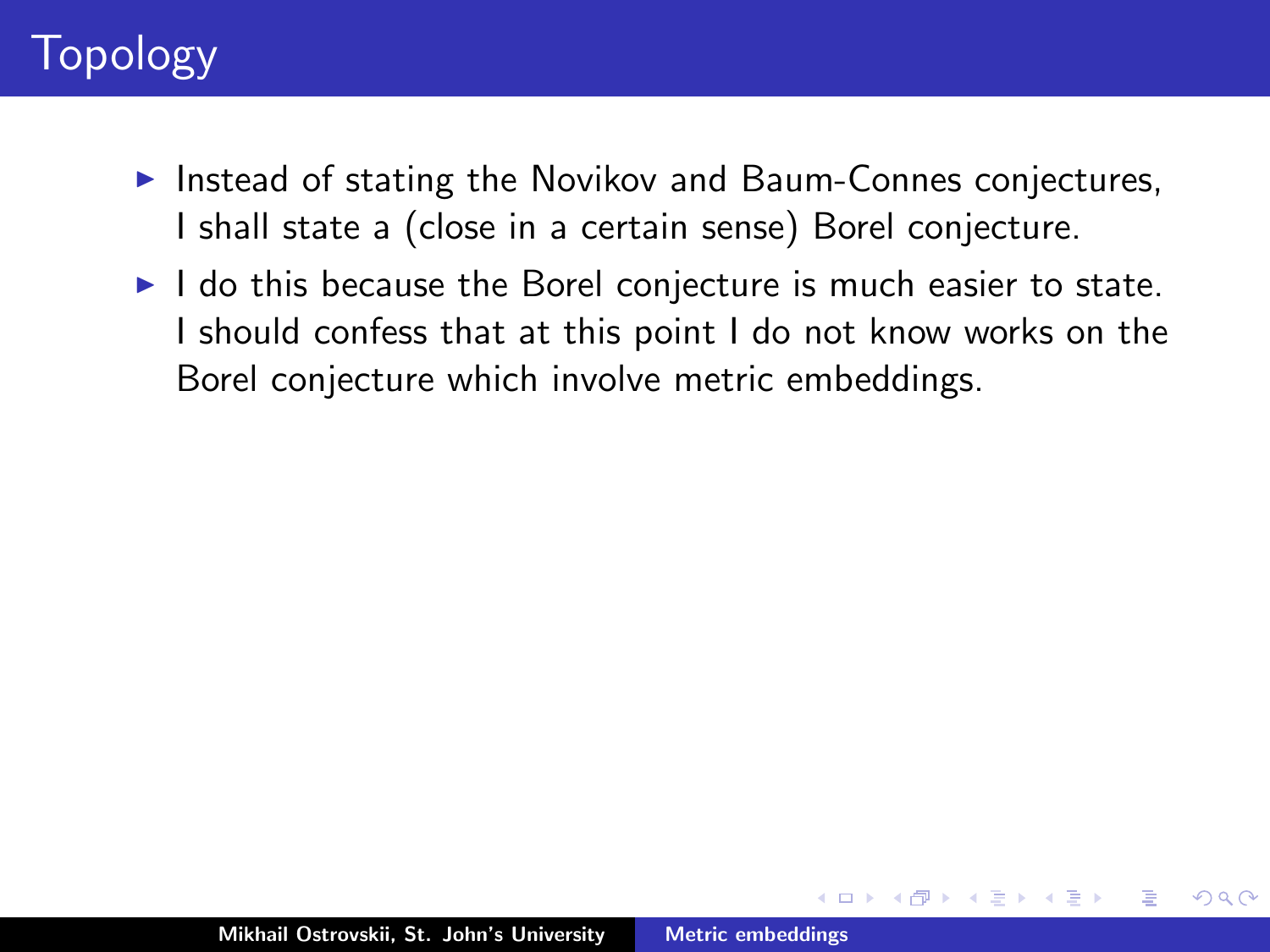- $\triangleright$  Instead of stating the Novikov and Baum-Connes conjectures, I shall state a (close in a certain sense) Borel conjecture.
- $\blacktriangleright$  I do this because the Borel conjecture is much easier to state. I should confess that at this point I do not know works on the Borel conjecture which involve metric embeddings.
- $\triangleright$  A manifold M is called *aspherical* if all of its homotopy groups  $\pi_n(M)$  are trivial (contain only the identity).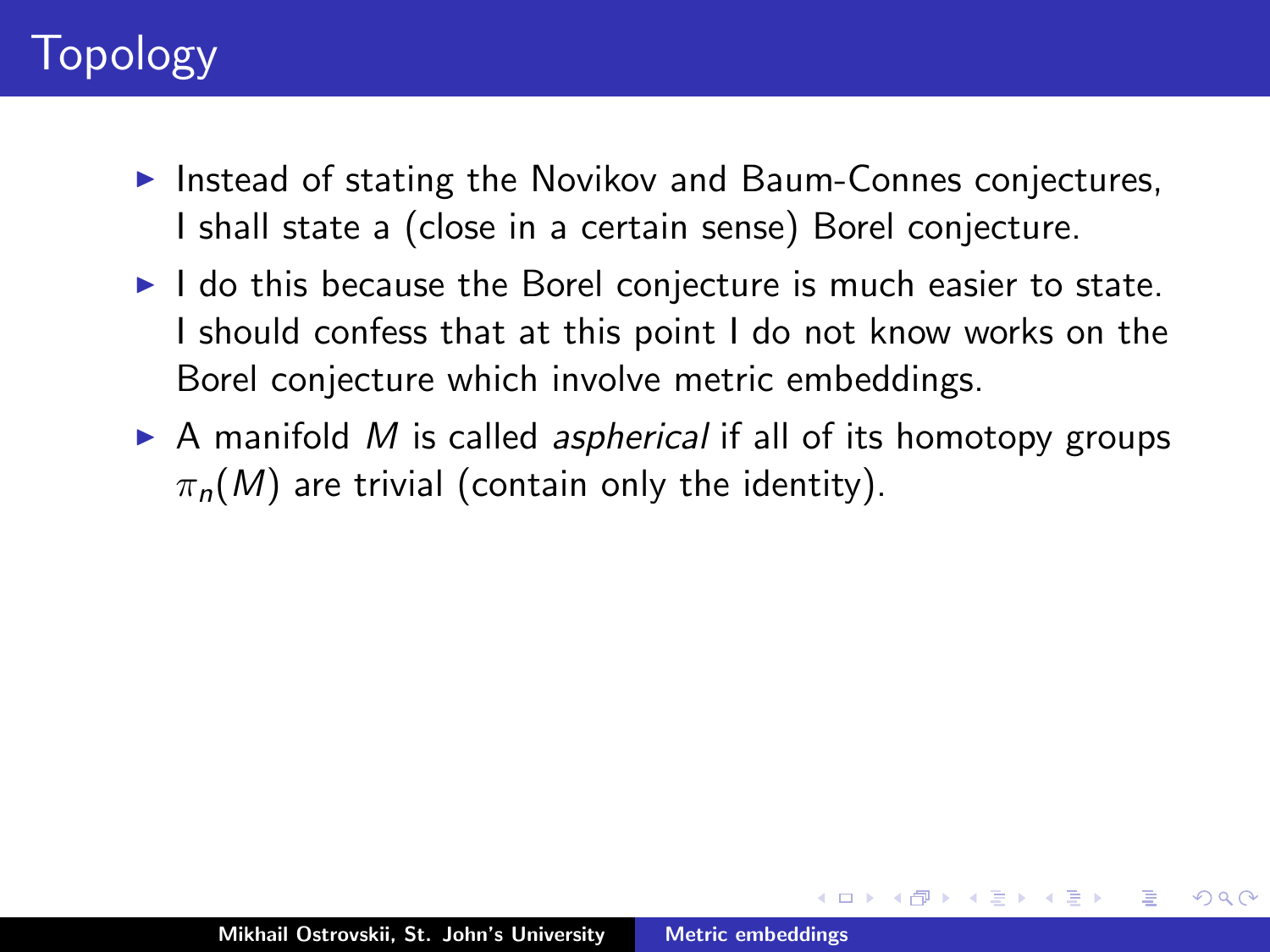- $\triangleright$  Instead of stating the Novikov and Baum-Connes conjectures, I shall state a (close in a certain sense) Borel conjecture.
- $\blacktriangleright$  I do this because the Borel conjecture is much easier to state. I should confess that at this point I do not know works on the Borel conjecture which involve metric embeddings.
- $\triangleright$  A manifold M is called *aspherical* if all of its homotopy groups  $\pi_n(M)$  are trivial (contain only the identity).
- $\triangleright$  Borel conjecture: Let X and Y be compact aspherical manifolds. If X and Y are homotopy equivalent, then X and Y are homeomorphic.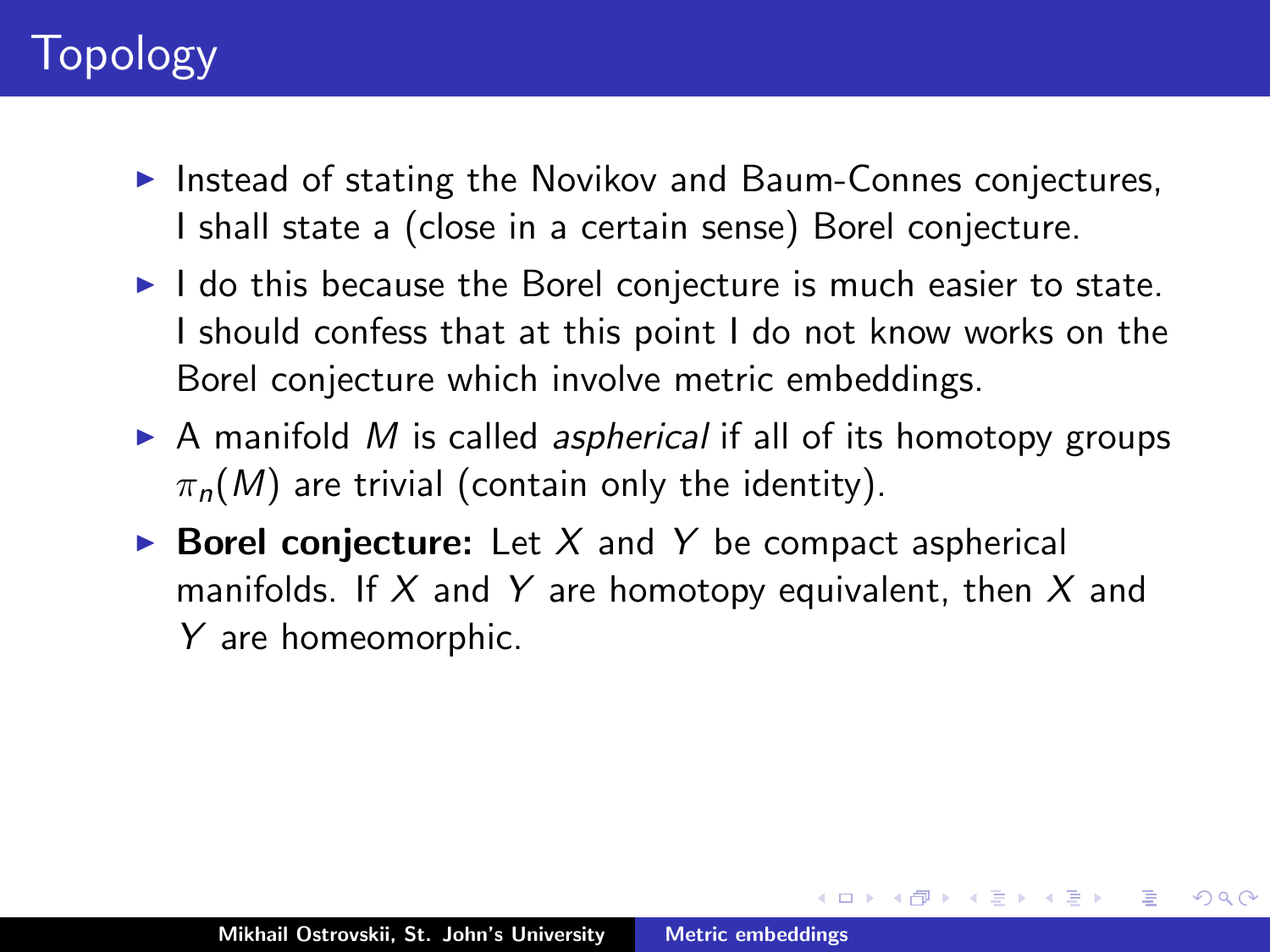- $\triangleright$  Instead of stating the Novikov and Baum-Connes conjectures, I shall state a (close in a certain sense) Borel conjecture.
- $\blacktriangleright$  I do this because the Borel conjecture is much easier to state. I should confess that at this point I do not know works on the Borel conjecture which involve metric embeddings.
- $\triangleright$  A manifold M is called *aspherical* if all of its homotopy groups  $\pi_n(M)$  are trivial (contain only the identity).
- $\triangleright$  Borel conjecture: Let X and Y be compact aspherical manifolds. If X and Y are homotopy equivalent, then X and Y are homeomorphic.
- **Reminder:** Topological spaces X and Y are called *homotopy* equivalent if there exist maps  $f : X \rightarrow Y$  and  $g : Y \rightarrow X$  such that  $f \circ g$  is homotopic to the identity of Y and  $g \circ f$  is homotopic to the identity on  $X$ .

イロメ イ御メ イヨメ イヨメ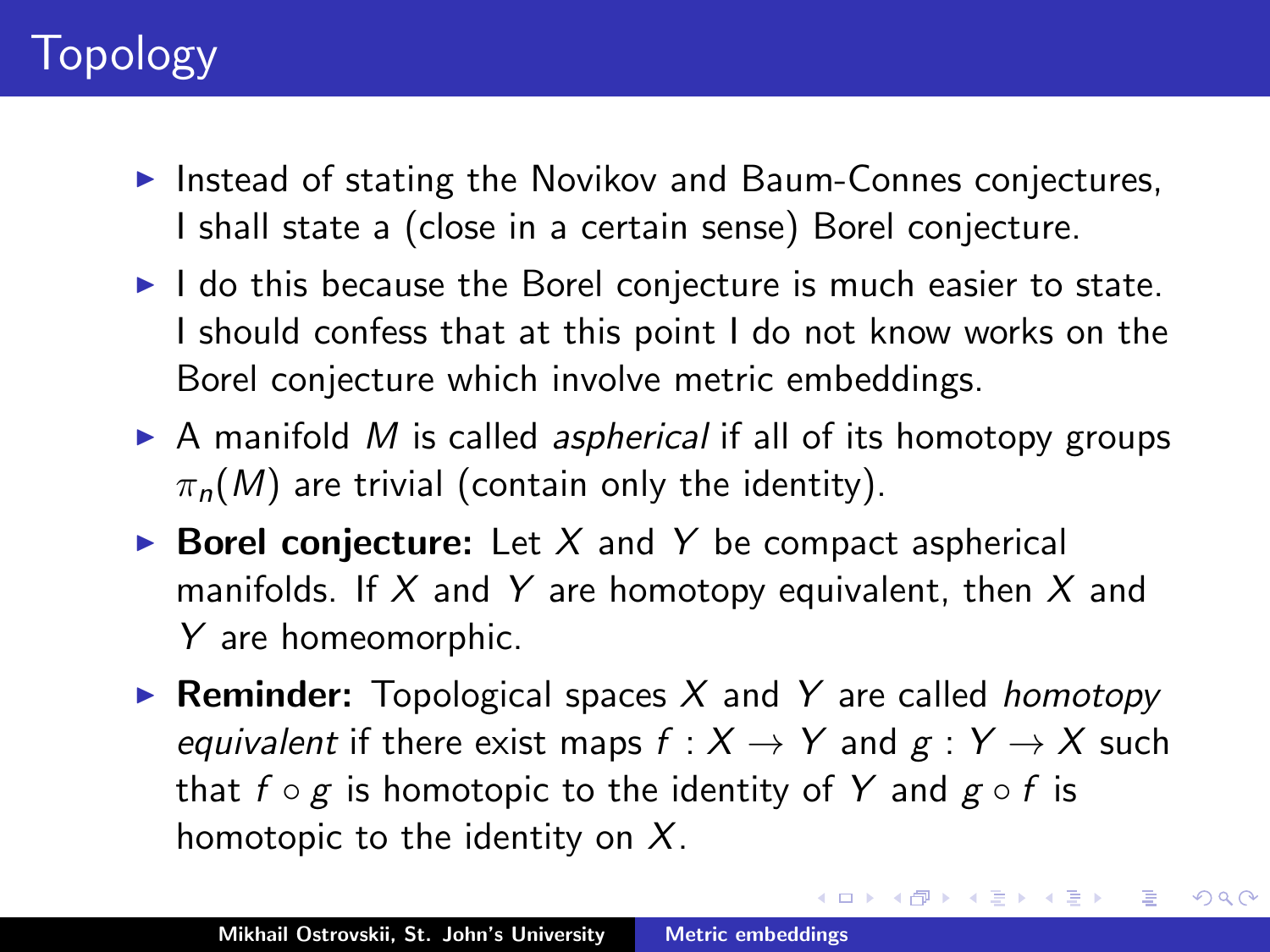## What do we need to know about embeddings?

<span id="page-29-0"></span> $\triangleright$  Types of embeddings and useful choices of Banach spaces are different for different applications. We start with embeddings used for Approximation Algorithms.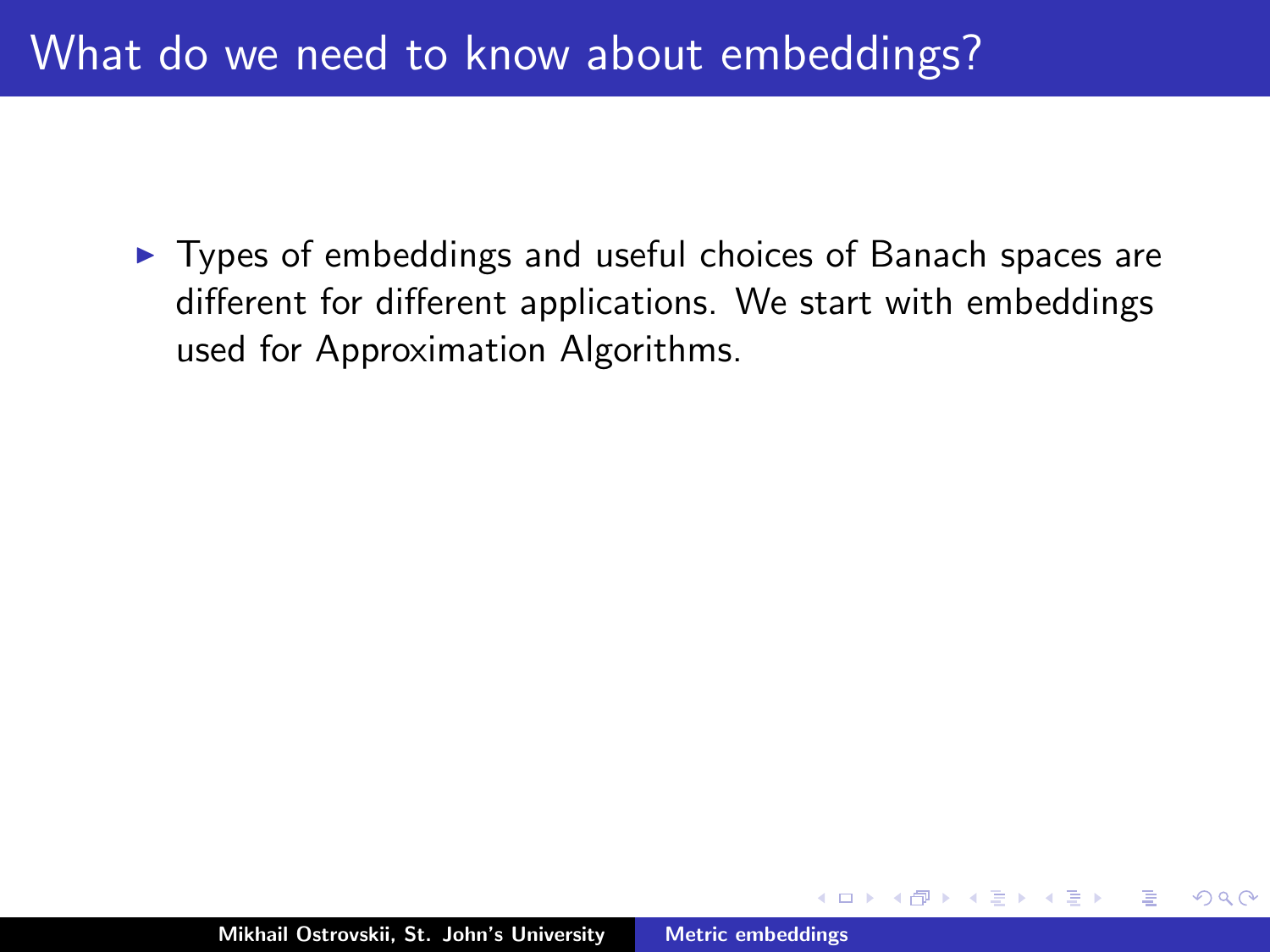## What do we need to know about embeddings?

- $\triangleright$  Types of embeddings and useful choices of Banach spaces are different for different applications. We start with embeddings used for Approximation Algorithms.
- Eet  $(X, d_X)$  be a metric space Y be a Banach space. The distortion  $c_Y(X)$  of embeddings of X into Y is defined as the infimum of  $C \geq 1$  for which there is a map  $f : X \to Y$ satisfying

$$
\forall u, v \in X \quad d_X(u, v) \leq ||f(u) - f(v)||_Y \leq C d_X(u, v). \quad (2)
$$

へのへ

We let  $c_Y(X) = \infty$  if there are no embeddings satisfying [\(2\)](#page-29-0).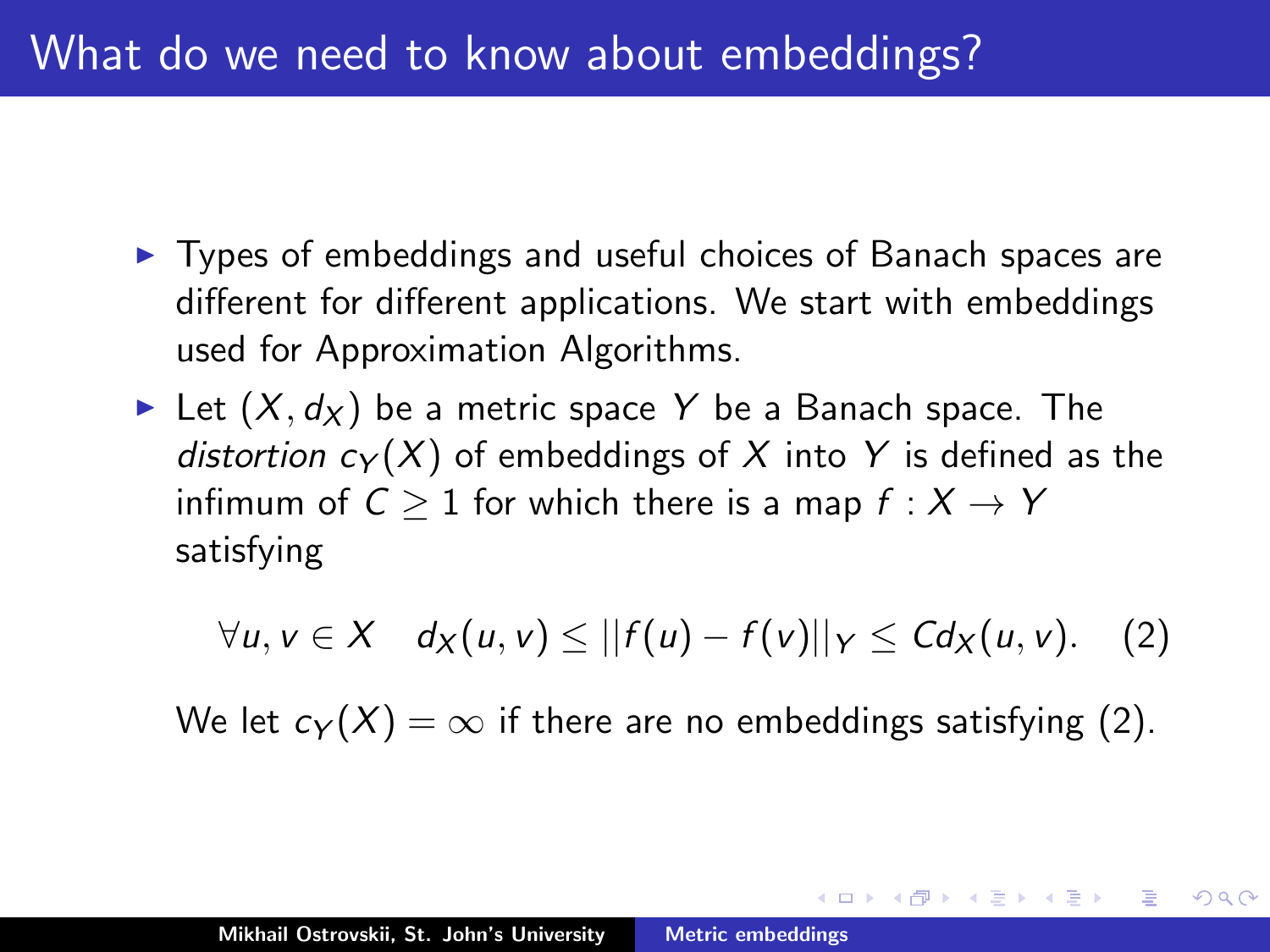$\triangleright$  The most important for applications to Approximation Algorithms are embeddings of finite sets into the Hilbert space  $\ell_2$  and the space  $\ell_1$ . The corresponding distortions are denoted by  $c_2(X)$  and  $c_1(X)$ , respectively (instead of  $c_{\ell_2}(X)$ and  $c_{\ell_1}(X)$ ).

 $\Omega$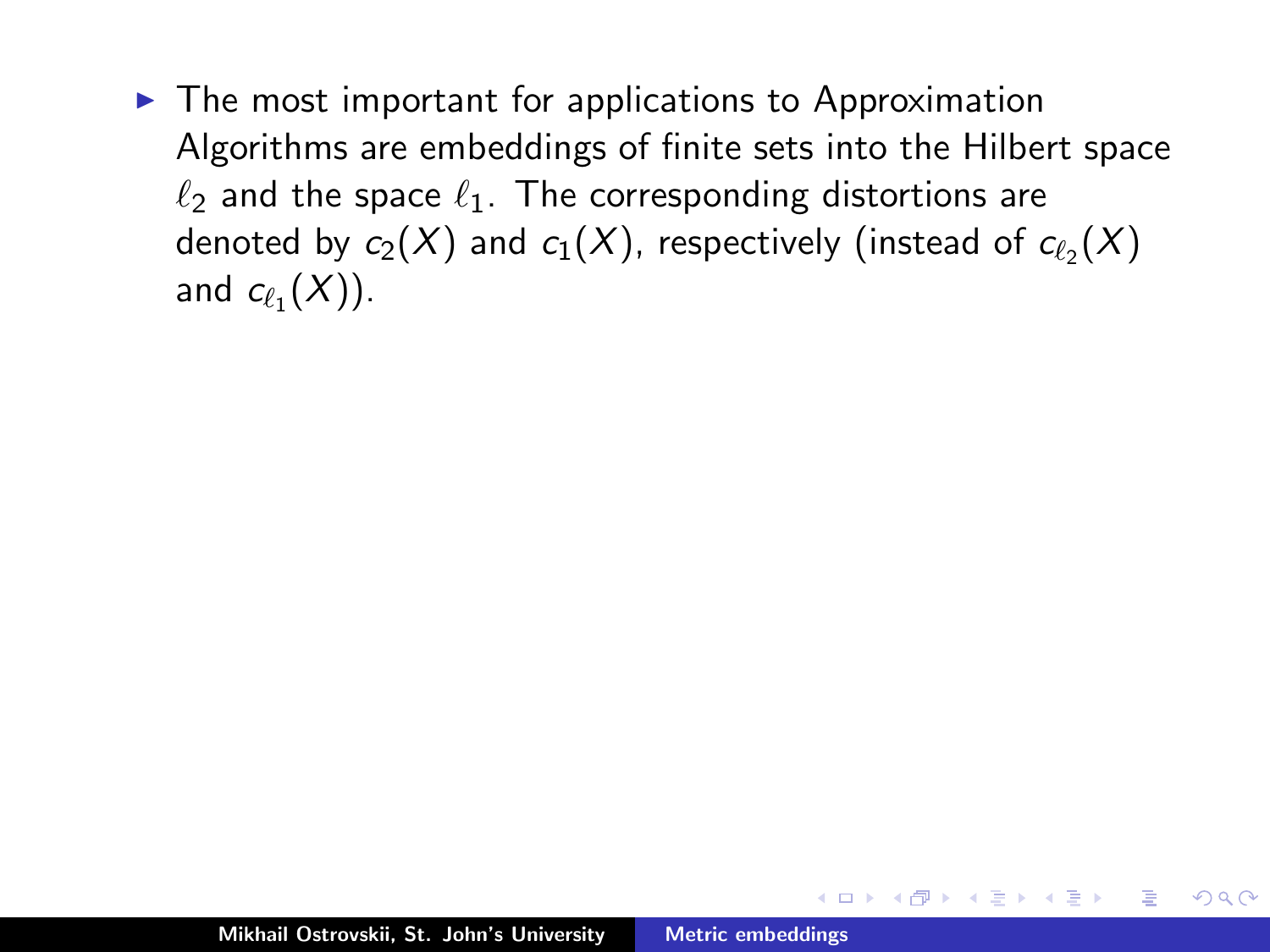- $\triangleright$  The most important for applications to Approximation Algorithms are embeddings of finite sets into the Hilbert space  $\ell_2$  and the space  $\ell_1$ . The corresponding distortions are denoted by  $c_2(X)$  and  $c_1(X)$ , respectively (instead of  $c_{\ell_2}(X)$ and  $c_{\ell_1}(X)$ ).
- $\triangleright$  The general problem of interest for the area of Approximation Algorithms is to estimate distortions of different classes of spaces. Let mention some important facts.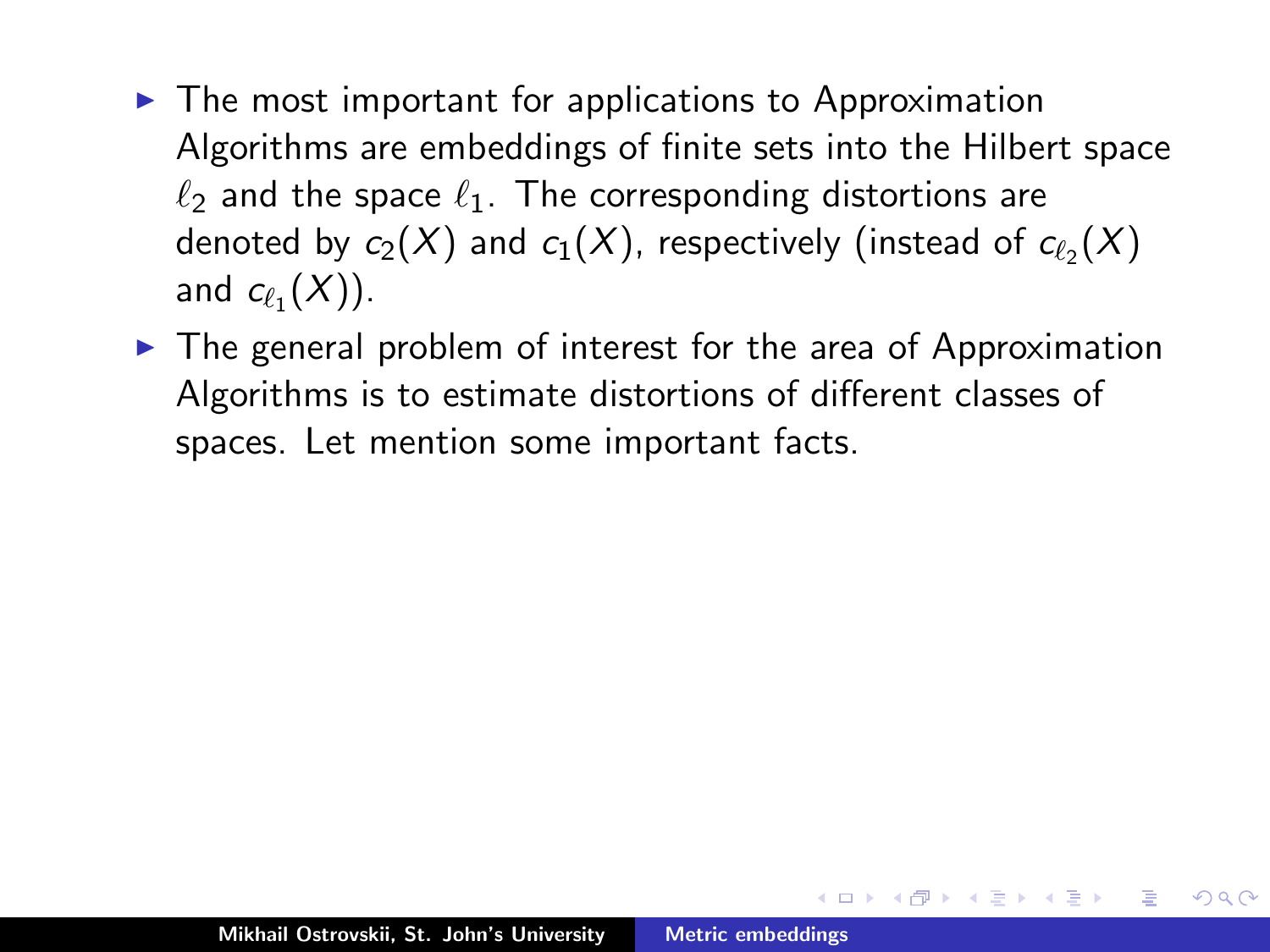- $\triangleright$  The most important for applications to Approximation Algorithms are embeddings of finite sets into the Hilbert space  $\ell_2$  and the space  $\ell_1$ . The corresponding distortions are denoted by  $c_2(X)$  and  $c_1(X)$ , respectively (instead of  $c_{\ell_2}(X)$ and  $c_{\ell_1}(X)$ ).
- $\triangleright$  The general problem of interest for the area of Approximation Algorithms is to estimate distortions of different classes of spaces. Let mention some important facts.
- ▶ Bourgain (1985) proved that there exists constant  $C < \infty$ such that for any *n*-element metric space  $X$  we have  $c_2(X) \le C$  ln n. (Well-known results of Banach space theory imply that  $c_1(X) \leq c_2(X)$  for any finite metric space X.)

 $A \oplus A$  and  $A \oplus A$ 

 $\Omega$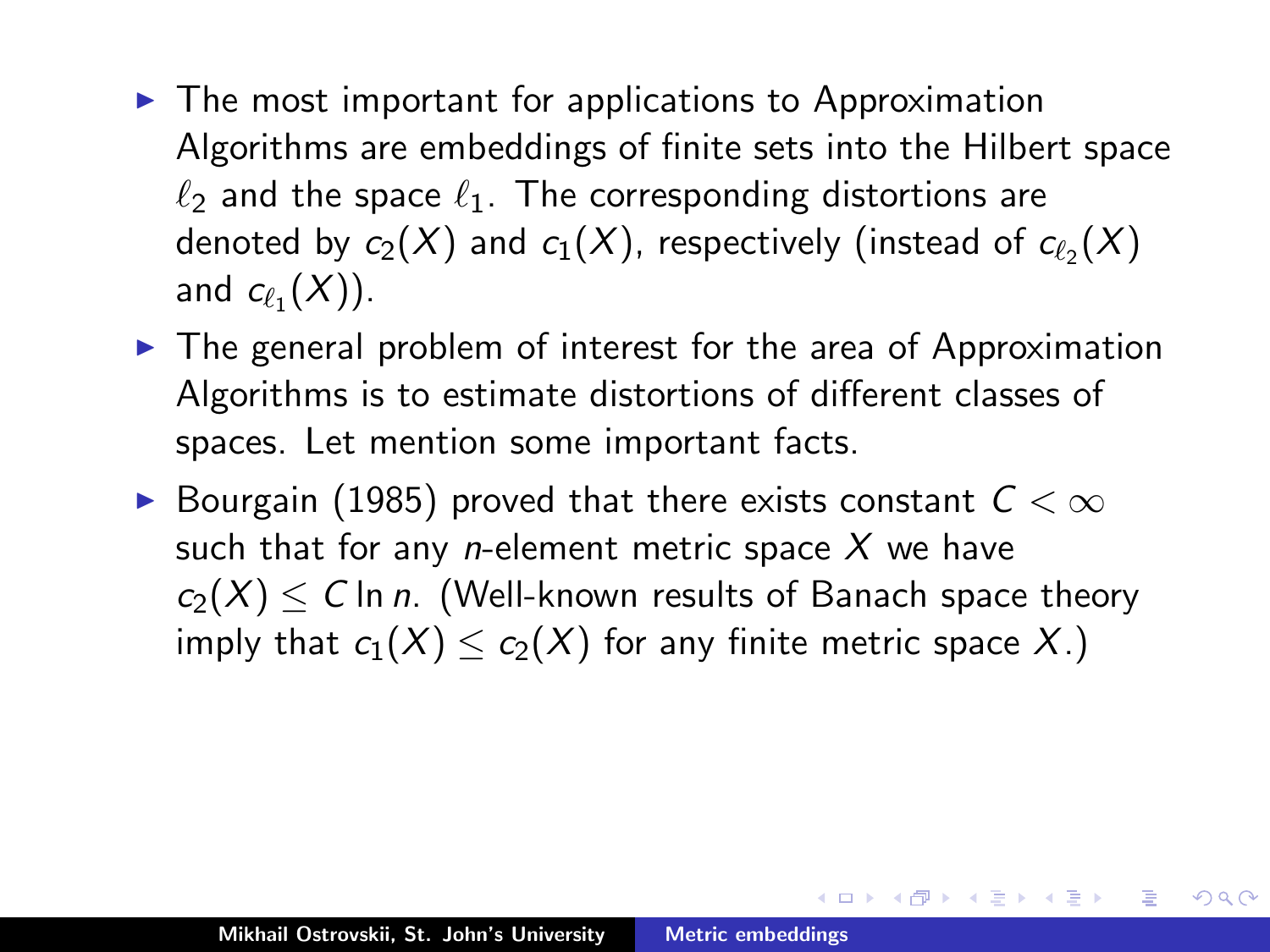- $\triangleright$  The most important for applications to Approximation Algorithms are embeddings of finite sets into the Hilbert space  $\ell_2$  and the space  $\ell_1$ . The corresponding distortions are denoted by  $c_2(X)$  and  $c_1(X)$ , respectively (instead of  $c_{\ell_2}(X)$ and  $c_{\ell_1}(X)$ ).
- $\triangleright$  The general problem of interest for the area of Approximation Algorithms is to estimate distortions of different classes of spaces. Let mention some important facts.
- ▶ Bourgain (1985) proved that there exists constant  $C < \infty$ such that for any *n*-element metric space  $X$  we have  $c_2(X) \le C$  ln n. (Well-known results of Banach space theory imply that  $c_1(X) \leq c_2(X)$  for any finite metric space X.)
- $\blacktriangleright$  Linial-London-Rabinovich (1995) proved that (up the the value of the constant  $C$ ) Bourgain's result is optimal (see the next slide).

イロメ イ部メ イヨメ イヨメー

つくい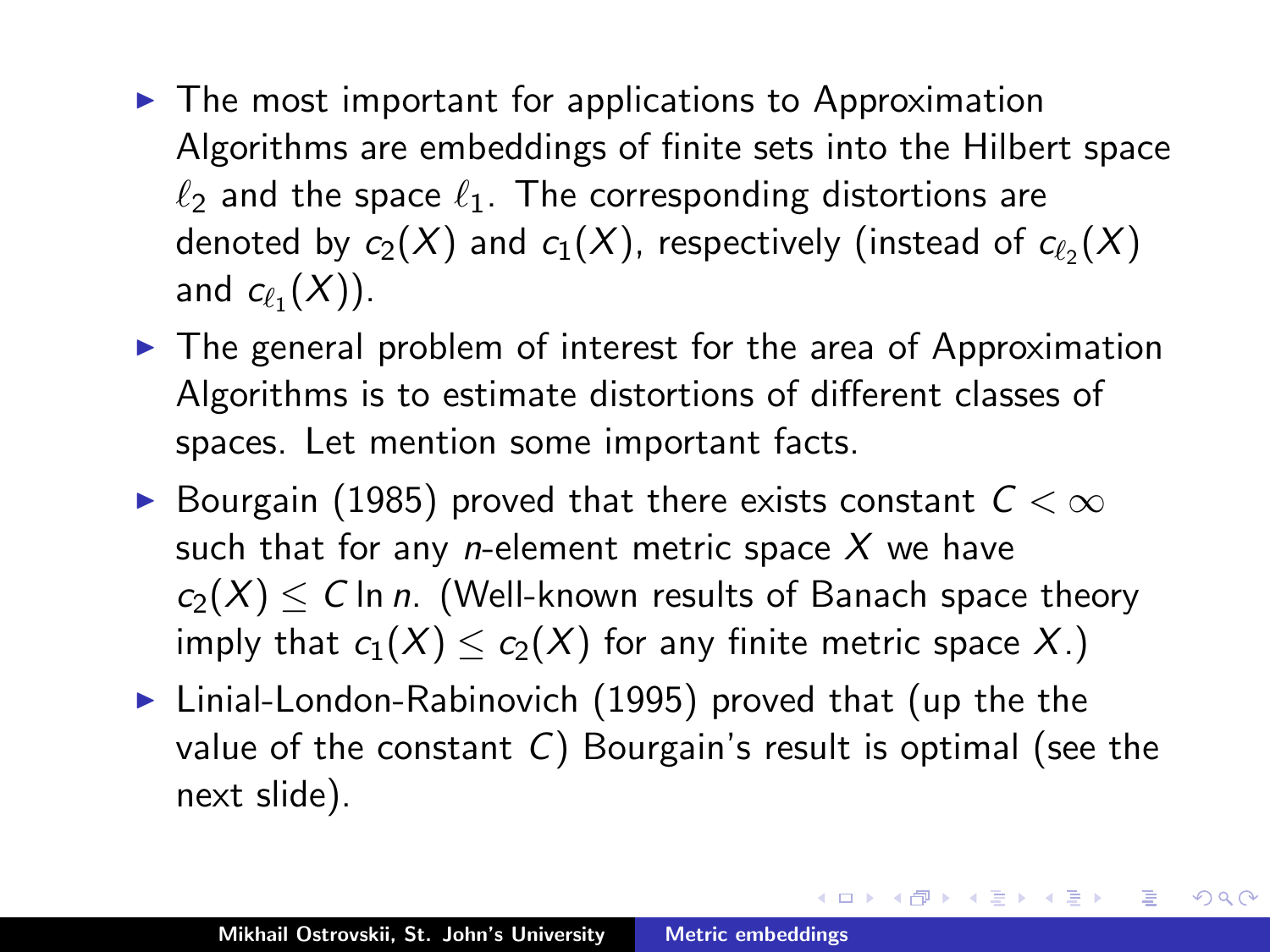► For a graph G with vertex set V and a subset  $F \subset V$  by  $\partial F$ we denote the set of edges connecting F and  $V\backslash F$ . The expanding constant (a.k.a. Cheeger constant) of G is

$$
h(G)=\inf\left\{\frac{|\partial F|}{\min\{|F|,|V\setminus F|\}}:\ F\subset V,\ 0<|F|<+\infty\right\}
$$

 $2Q$ 

(where  $|A|$  denotes the cardinality of a set A.)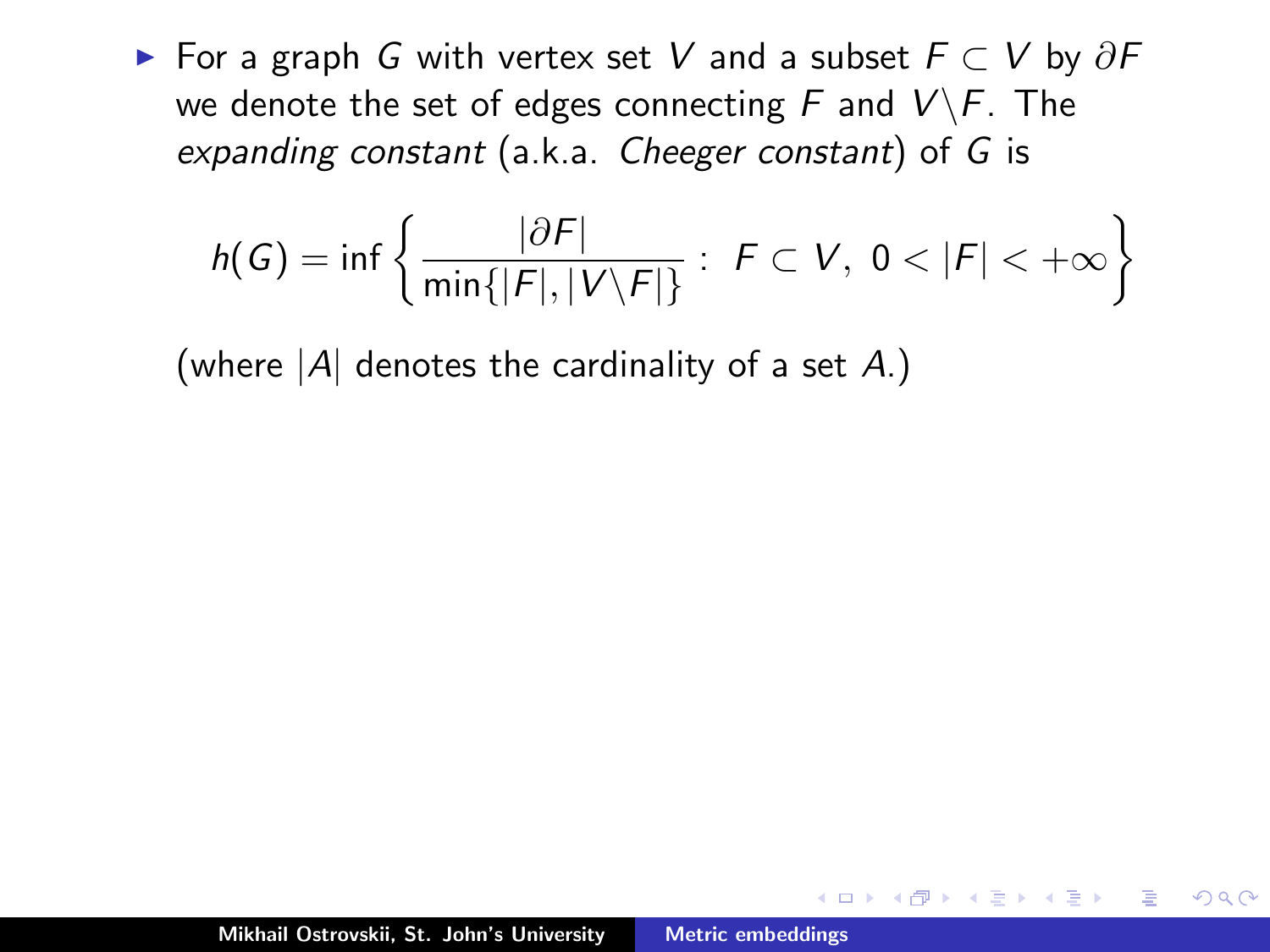► For a graph G with vertex set V and a subset  $F \subset V$  by  $\partial F$ we denote the set of edges connecting F and  $V\backslash F$ . The expanding constant (a.k.a. Cheeger constant) of G is

$$
h(G)=\inf\left\{\frac{|\partial F|}{\min\{|F|,|V\setminus F|\}}:\ F\subset V,\ 0<|F|<+\infty\right\}
$$

(where  $|A|$  denotes the cardinality of a set A.)

A sequence  $\{G_n\}$  of graphs is called a *family of expanders* if all of  $G_n$  are finite, connected, k-regular for some  $k \in \mathbb{N}$  (this means that each vertex is incident with exactly  $k$  edges), their expanding constants  $h(G_n)$  are bounded away from 0 (that is, there exists  $\varepsilon > 0$  such that  $h(G_n) \geq \varepsilon$  for all n), and their orders (numbers of vertices) tend to  $\infty$  as  $n \to \infty$ .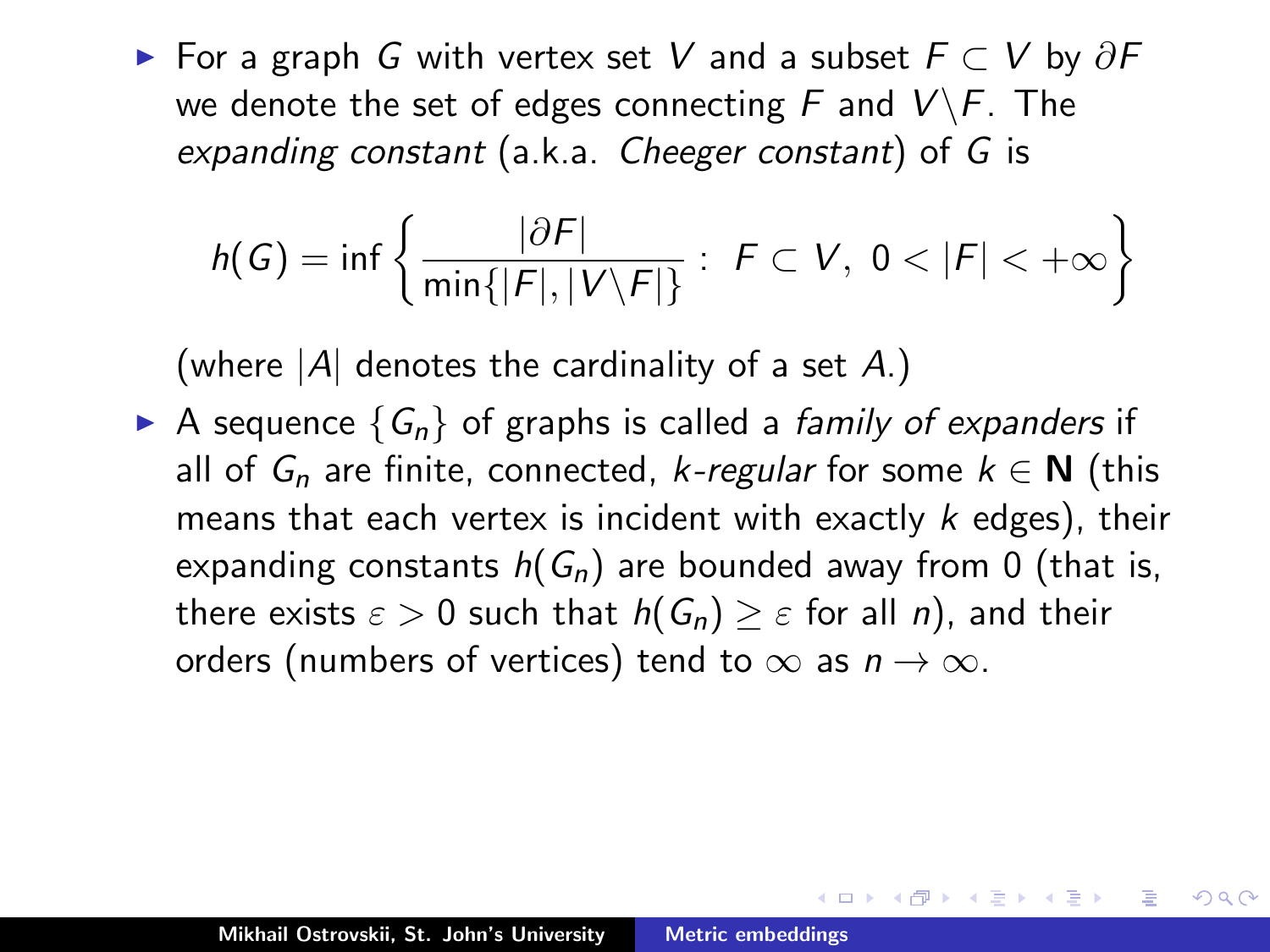► For a graph G with vertex set V and a subset  $F \subset V$  by  $\partial F$ we denote the set of edges connecting F and  $V\backslash F$ . The expanding constant (a.k.a. Cheeger constant) of G is

$$
h(G)=\inf\left\{\frac{|\partial F|}{\min\{|F|,|V\setminus F|\}}:\ F\subset V,\ 0<|F|<+\infty\right\}
$$

(where  $|A|$  denotes the cardinality of a set A.)

- A sequence  $\{G_n\}$  of graphs is called a *family of expanders* if all of  $G_n$  are finite, connected, k-regular for some  $k \in \mathbb{N}$  (this means that each vertex is incident with exactly  $k$  edges), their expanding constants  $h(G_n)$  are bounded away from 0 (that is, there exists  $\varepsilon > 0$  such that  $h(G_n) \geq \varepsilon$  for all n), and their orders (numbers of vertices) tend to  $\infty$  as  $n \to \infty$ .
- $\triangleright$  We consider  $G_n$  as metric spaces, whose elements are vertices of the graph  $G_n$  and the metric is the number of edges in the shortest walk between the vertices. Linial-London-Rabinovich (1995) proved that  $c_1(G_n) \geq c(\varepsilon, k) \ln(|V(G_n)|)$  $c_1(G_n) \geq c(\varepsilon, k) \ln(|V(G_n)|)$  $c_1(G_n) \geq c(\varepsilon, k) \ln(|V(G_n)|)$

つくい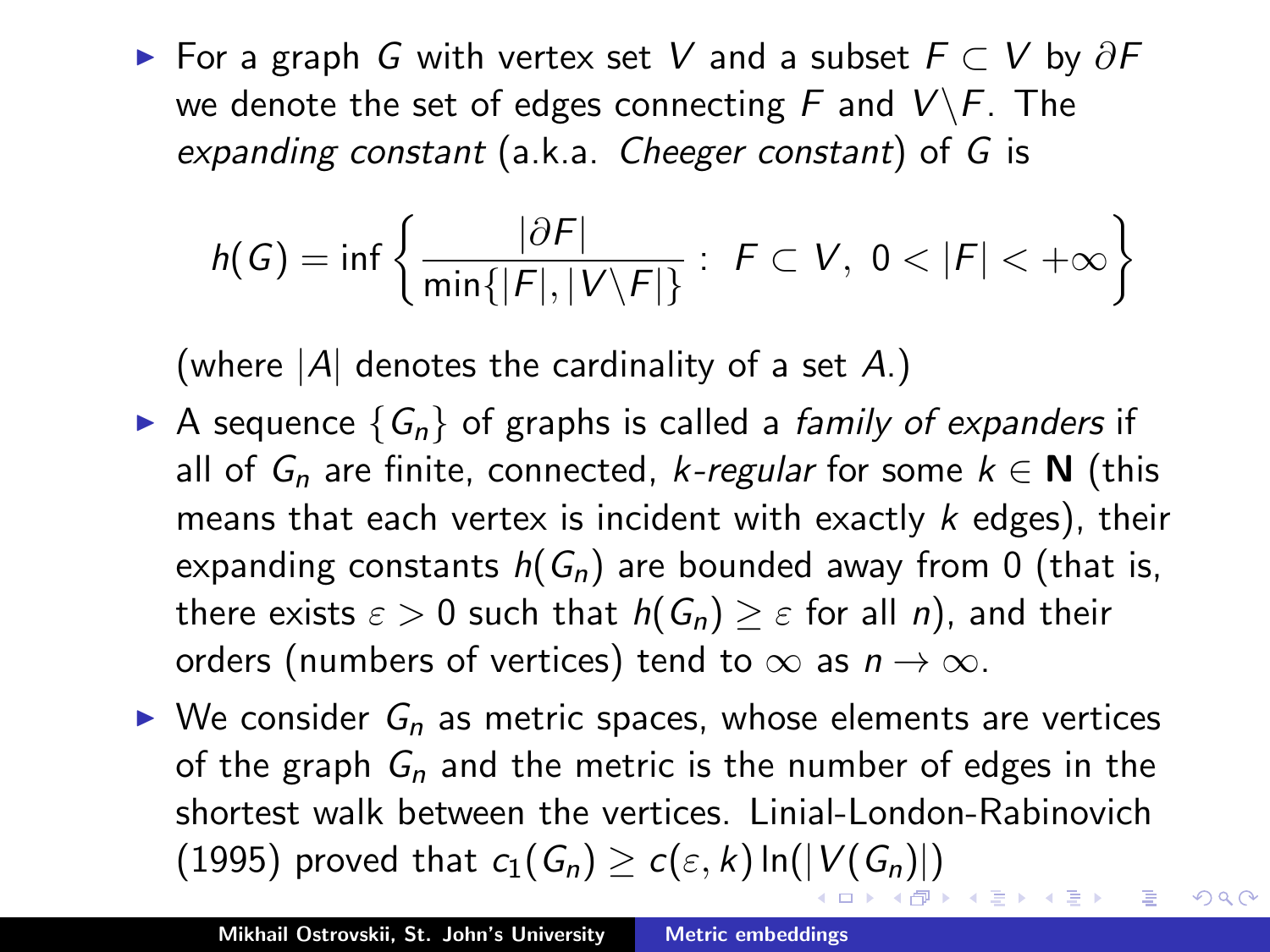#### Existence of expanders

Recall that a sequence  $\{G_n\}$  of graphs is called a *family of* expanders if all of  $G_n$  are finite, connected, *k-regular* for some  $k \in \mathbb{N}$ , their expanding constants

$$
h(G_n)=\inf\left\{\frac{|\partial F|}{\min\{|F|,|V(G_n)\setminus F|\}}:\ F\subset V(G_n),\ 0<|F|<+\infty\right\}
$$

へのへ

are bounded away from 0, and their orders (numbers of vertices) tend to  $\infty$  as  $n \to \infty$ .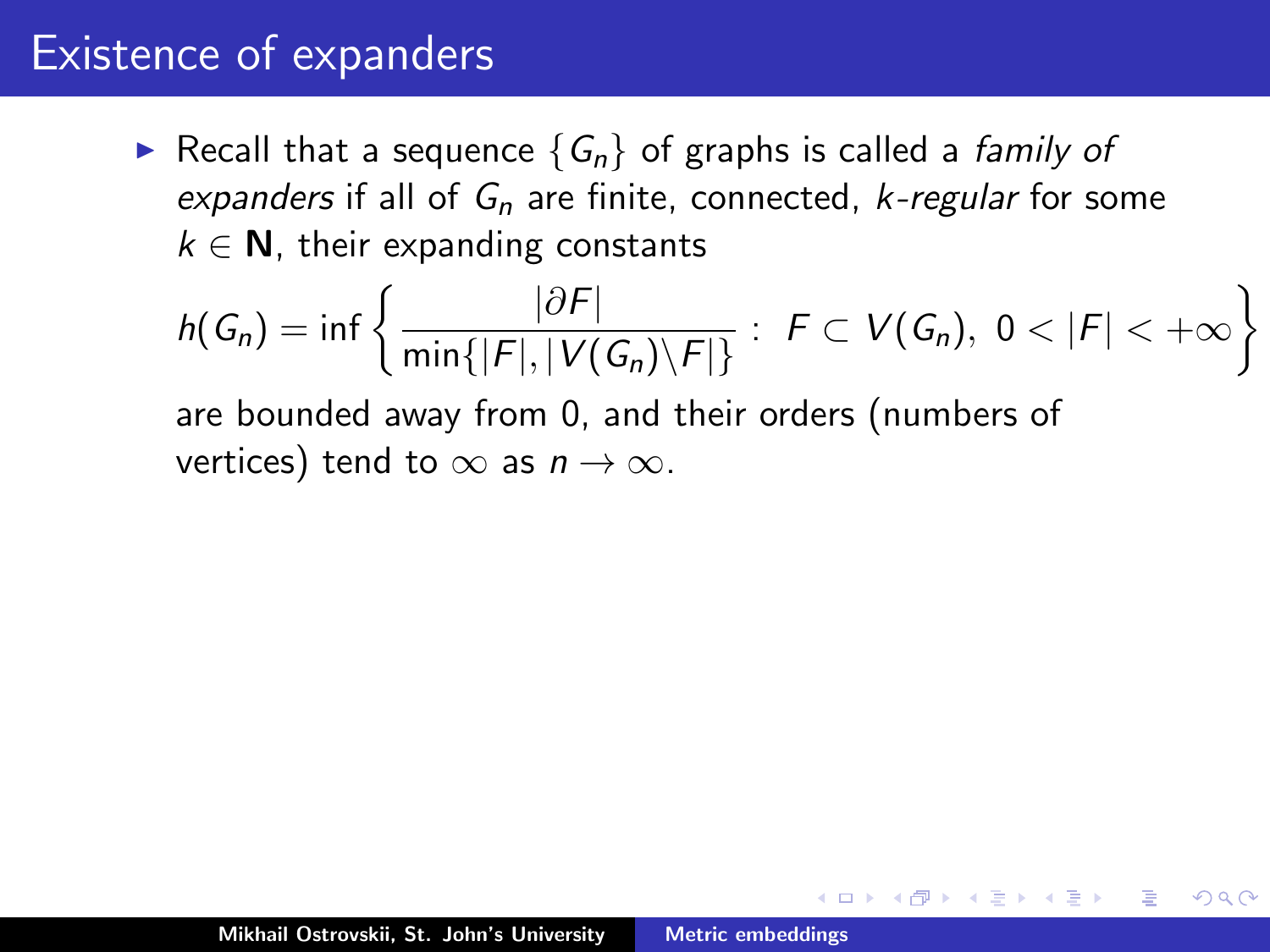#### Existence of expanders

Recall that a sequence  $\{G_n\}$  of graphs is called a *family of* expanders if all of  $G_n$  are finite, connected, *k-regular* for some  $k \in \mathbb{N}$ , their expanding constants

$$
h(G_n)=\inf\left\{\frac{|\partial F|}{\min\{|F|,|V(G_n)\setminus F|\}}:\ F\subset V(G_n),\ 0<|F|<+\infty\right\}
$$

へのへ

are bounded away from 0, and their orders (numbers of vertices) tend to  $\infty$  as  $n \to \infty$ .

It is far from being clear that such graphs exist. However, it was observed simultaneously with introducing the definition (Kolmogorov–Bardzin' (1967) and Pinsker (1973)) that suitably defined families of random graphs are families of expanders.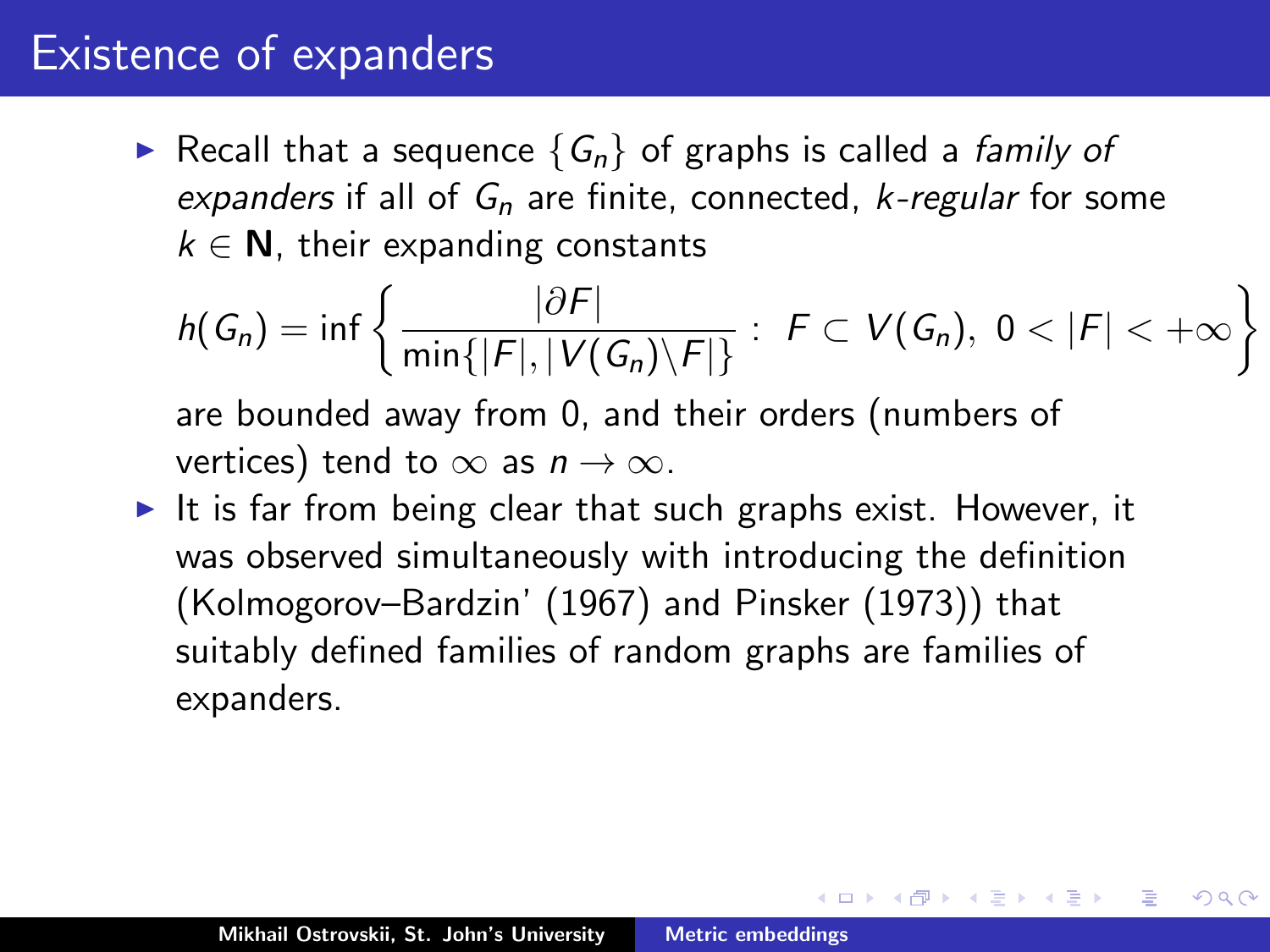## Existence of expanders

Recall that a sequence  $\{G_n\}$  of graphs is called a *family of* expanders if all of  $G_n$  are finite, connected, k-regular for some  $k \in \mathbb{N}$ , their expanding constants

$$
h(G_n)=\inf\left\{\frac{|\partial F|}{\min\{|F|,|V(G_n)\setminus F|\}}:\ F\subset V(G_n),\ 0<|F|<+\infty\right\}
$$

are bounded away from 0, and their orders (numbers of vertices) tend to  $\infty$  as  $n \to \infty$ .

- It is far from being clear that such graphs exist. However, it was observed simultaneously with introducing the definition (Kolmogorov–Bardzin' (1967) and Pinsker (1973)) that suitably defined families of random graphs are families of expanders.
- It was a very important for applications problem: to construct families of expanders deterministically. Eventually many of such families were constructed (starting with Margulis (1973)).

つくい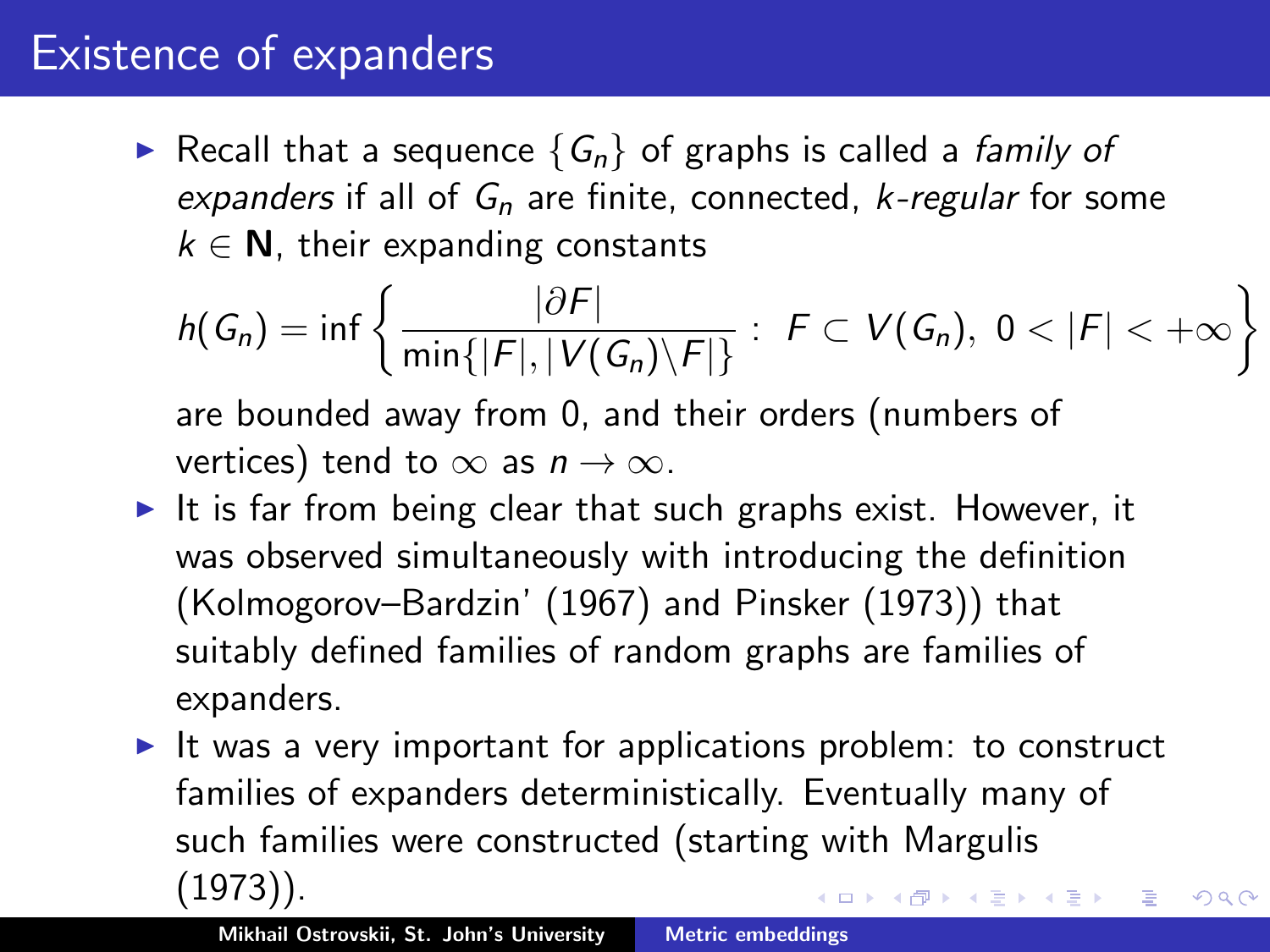$\triangleright$  As was mentioned in the previous slide Linial-London-Rabinovich (1995) observed that expanders have poor embeddability properties.

つくい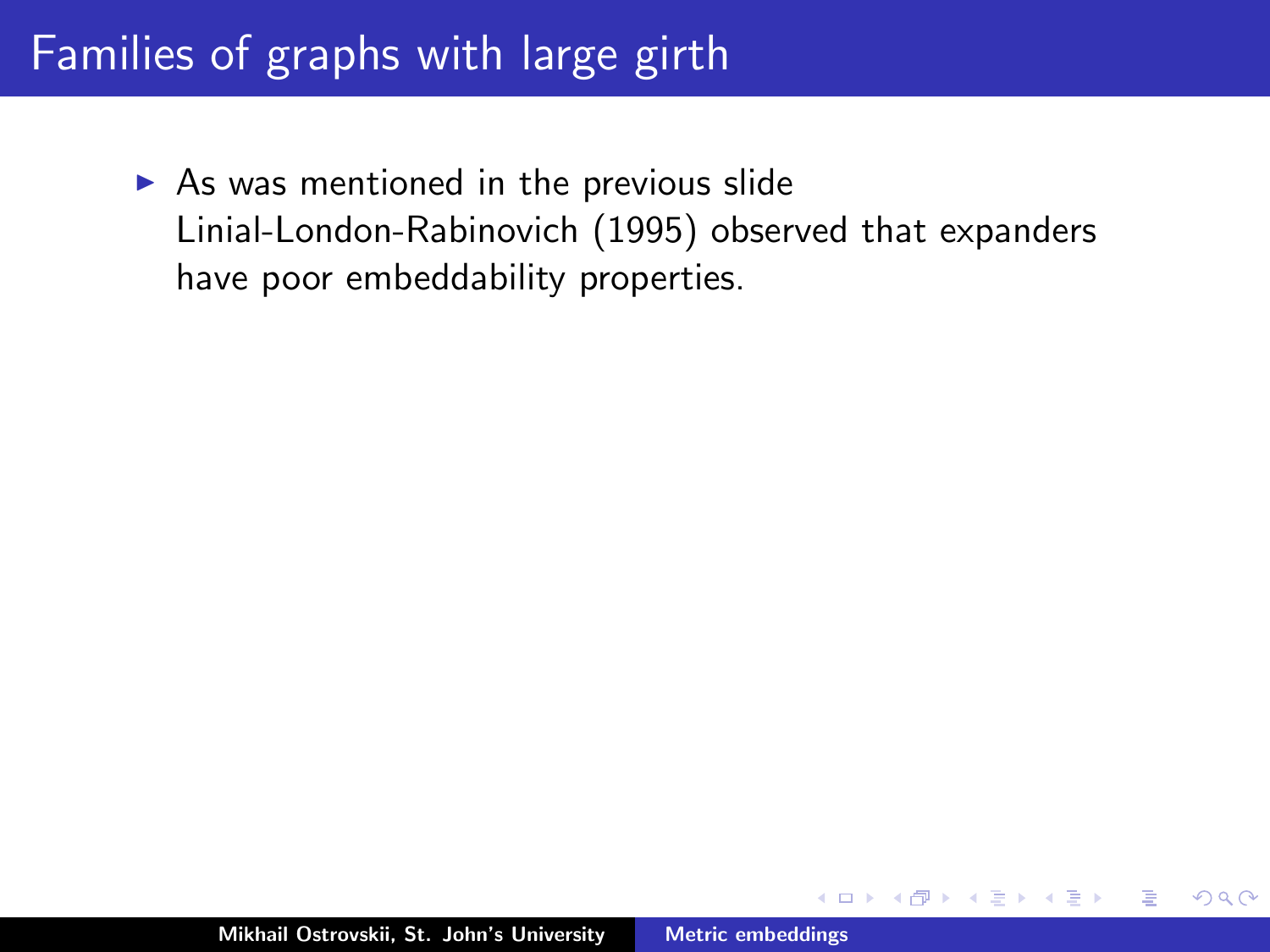- $\triangleright$  As was mentioned in the previous slide Linial-London-Rabinovich (1995) observed that expanders have poor embeddability properties.
- $\triangleright$  In the same paper Linial-London-Rabinovich (1995) suggested to study embeddability properties of families of k-regular graphs ( $k \geq 3$ ) with indefinitely growing girths. (Note: The case where  $k = 2$  is easy to handle.)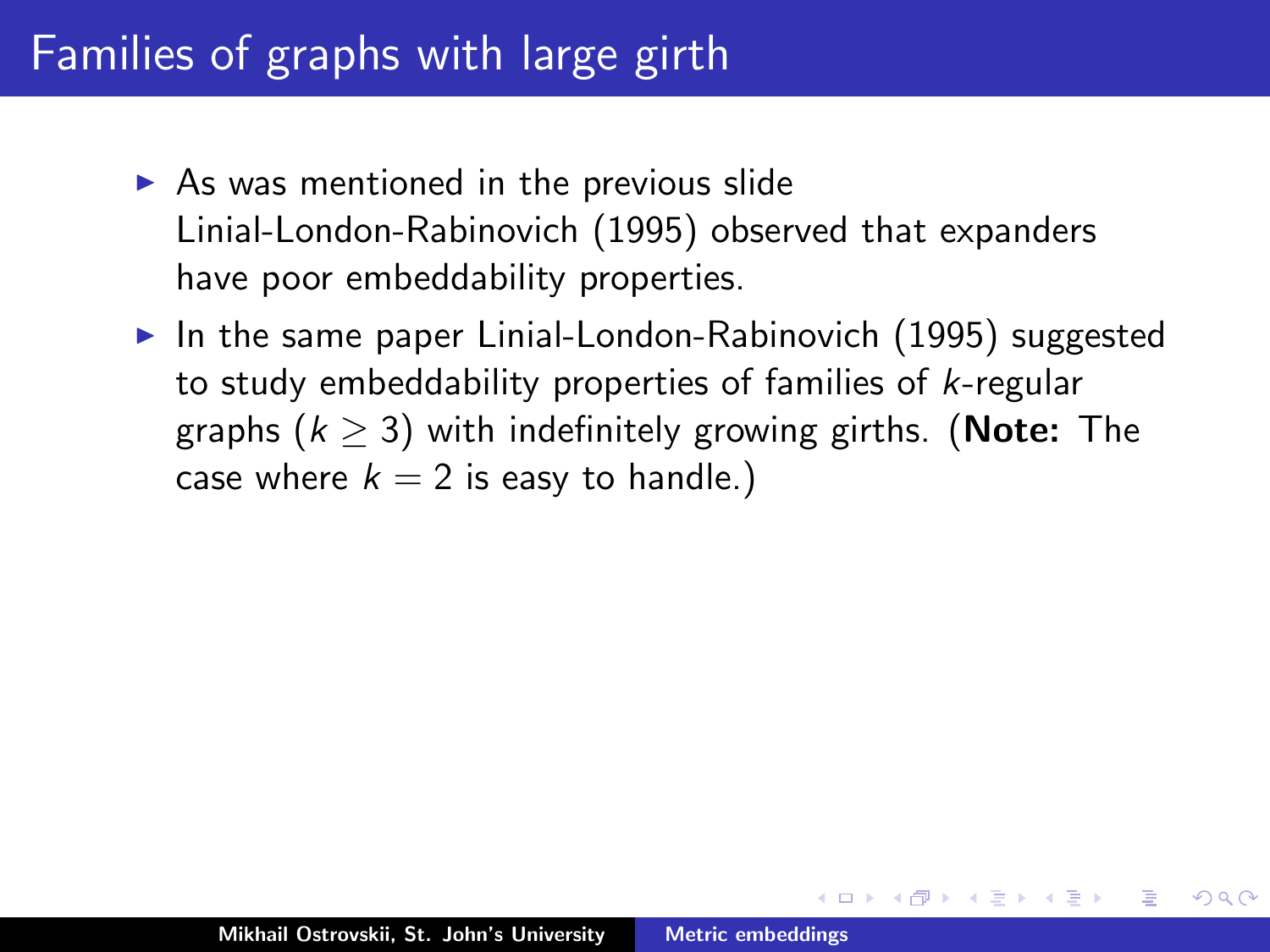- $\triangleright$  As was mentioned in the previous slide Linial-London-Rabinovich (1995) observed that expanders have poor embeddability properties.
- $\triangleright$  In the same paper Linial-London-Rabinovich (1995) suggested to study embeddability properties of families of k-regular graphs ( $k \geq 3$ ) with indefinitely growing girths. (**Note:** The case where  $k = 2$  is easy to handle.)
- **Reminders:** The girth of a graph G is the number of edges in a shortest cycle in  $G$  (we define girth only for graphs containing some cycles). Notation:  $g(G)$ .

∢ ロ ▶ 《 御 ▶ 《 唐 ▶ 》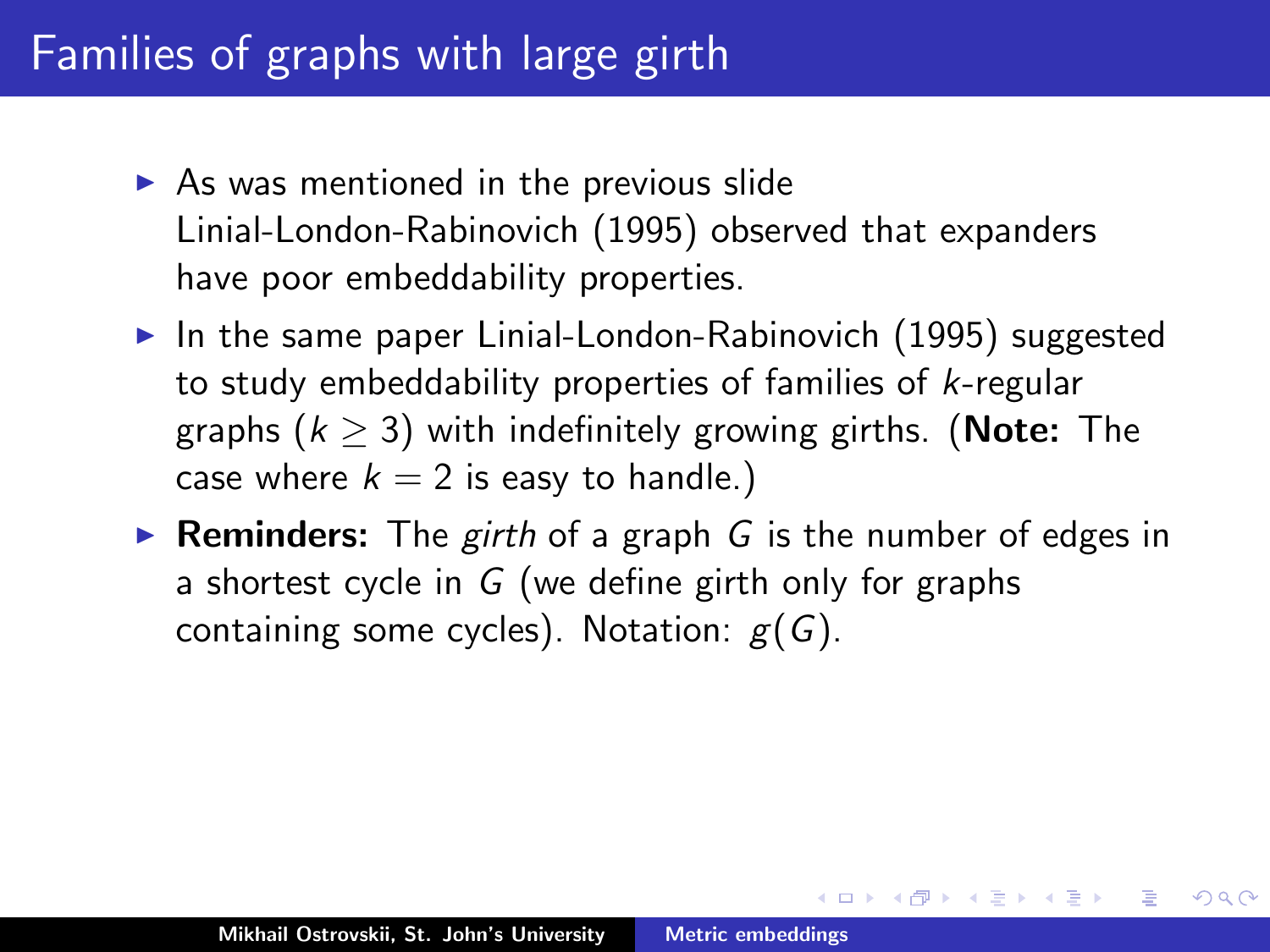- $\triangleright$  As was mentioned in the previous slide Linial-London-Rabinovich (1995) observed that expanders have poor embeddability properties.
- $\triangleright$  In the same paper Linial-London-Rabinovich (1995) suggested to study embeddability properties of families of k-regular graphs ( $k \geq 3$ ) with indefinitely growing girths. (Note: The case where  $k = 2$  is easy to handle.)
- **Reminders:** The girth of a graph G is the number of edges in a shortest cycle in  $G$  (we define girth only for graphs containing some cycles). Notation:  $g(G)$ .
- $\triangleright$  The existence of k-regular ( $k > 3$ ) families of graphs with indefinitely growing girths is also far from being obvious. The earliest constructions I am aware of were suggested Erdős-Sachs (1963).

イロト イ団 トメ ミト メ ミト

つへへ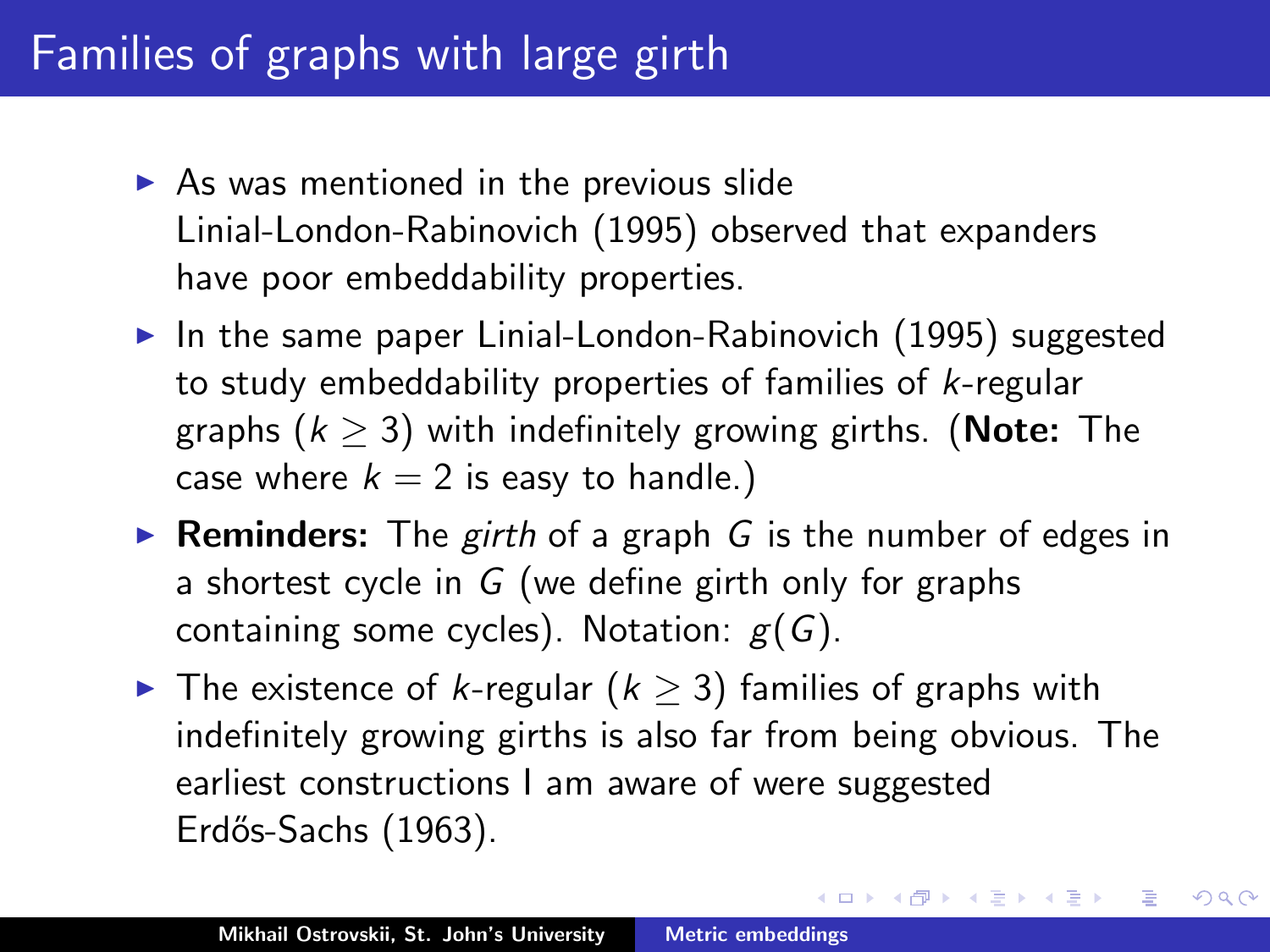$\triangleright$  There is a series of papers: Linial-Magen-Naor (2002), Bartal -Linial-Mendel-Naor (2005), Naor-Peres-Schramm-Sheffield (2006) in which results on poor embeddability of expanders parallel to results on poor embeddability of families of graphs with indefinitely growing girths.

 $\Omega$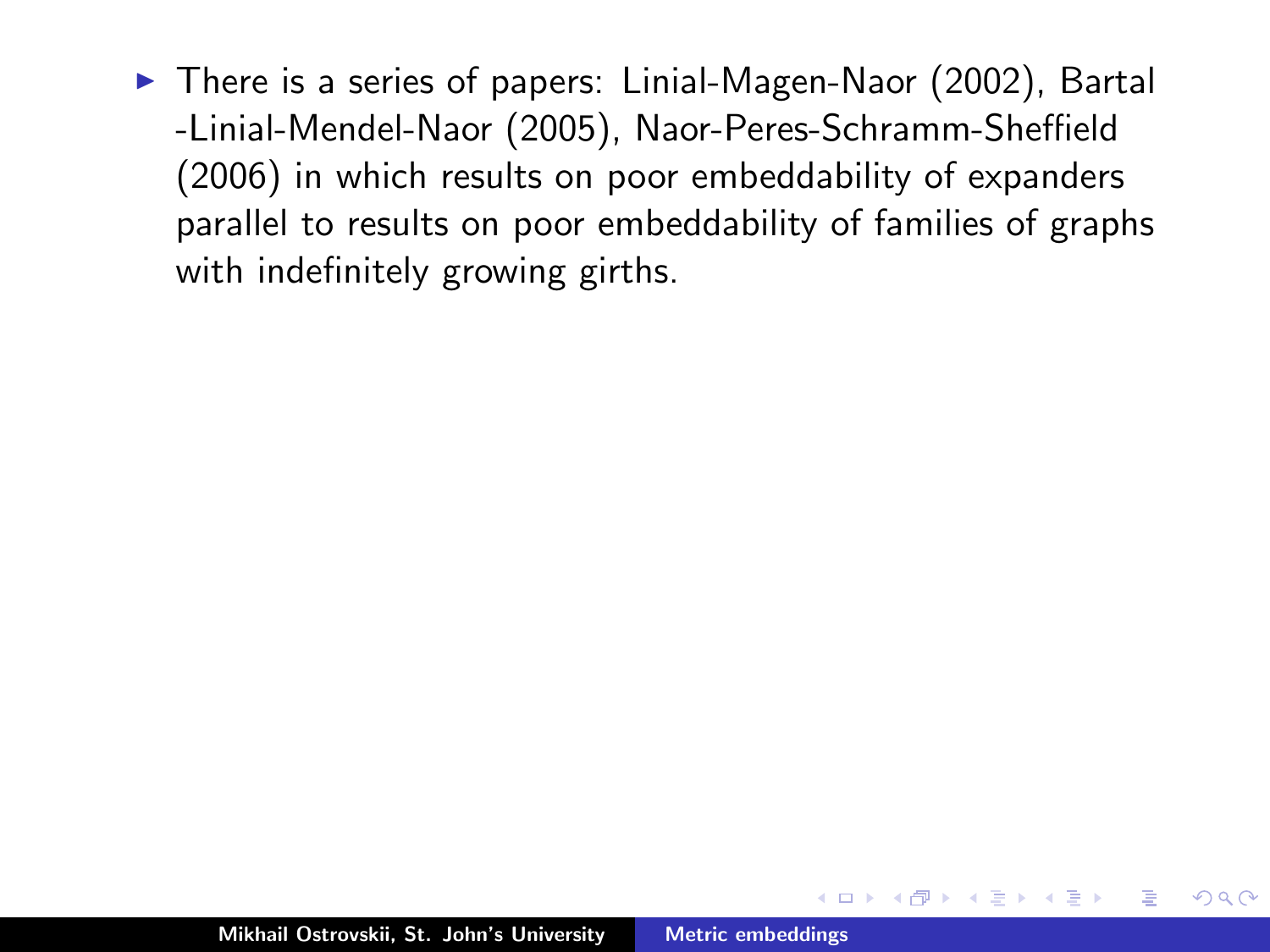- ▶ There is a series of papers: Linial-Magen-Naor (2002), Bartal -Linial-Mendel-Naor (2005), Naor-Peres-Schramm-Sheffield (2006) in which results on poor embeddability of expanders parallel to results on poor embeddability of families of graphs with indefinitely growing girths.
- $\triangleright$  This made it interesting to understand whether each family of graphs with growing girth contain a substructure which is like a weak expander in a certain sense. The earliest known to me mention of this problem is Naor's Ph. D. (2002).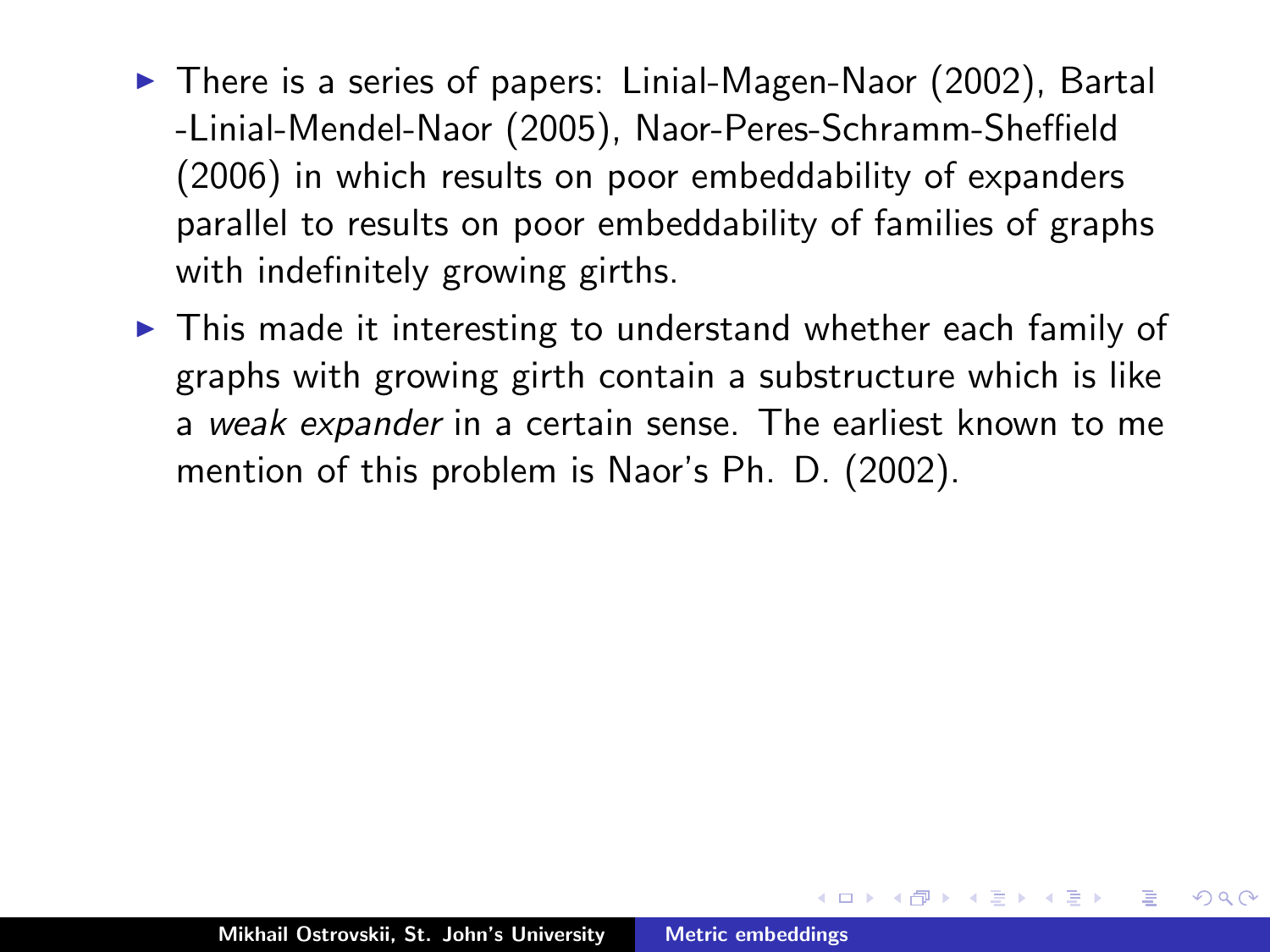- ▶ There is a series of papers: Linial-Magen-Naor (2002), Bartal -Linial-Mendel-Naor (2005), Naor-Peres-Schramm-Sheffield (2006) in which results on poor embeddability of expanders parallel to results on poor embeddability of families of graphs with indefinitely growing girths.
- $\triangleright$  This made it interesting to understand whether each family of graphs with growing girth contain a substructure which is like a weak expander in a certain sense. The earliest known to me mention of this problem is Naor's Ph. D. (2002).
- $\triangleright$  Linial-Magen-Naor (2002) at the Symposium on the Theory of Computing (STOC) conference suggested a closely related problem: Can we derive any lower bound on  $c_1(G)$  that tends to  $\infty$  with  $g(G)$ ?

→ 伊 ▶ → ヨ ▶ → ヨ ▶

 $2Q$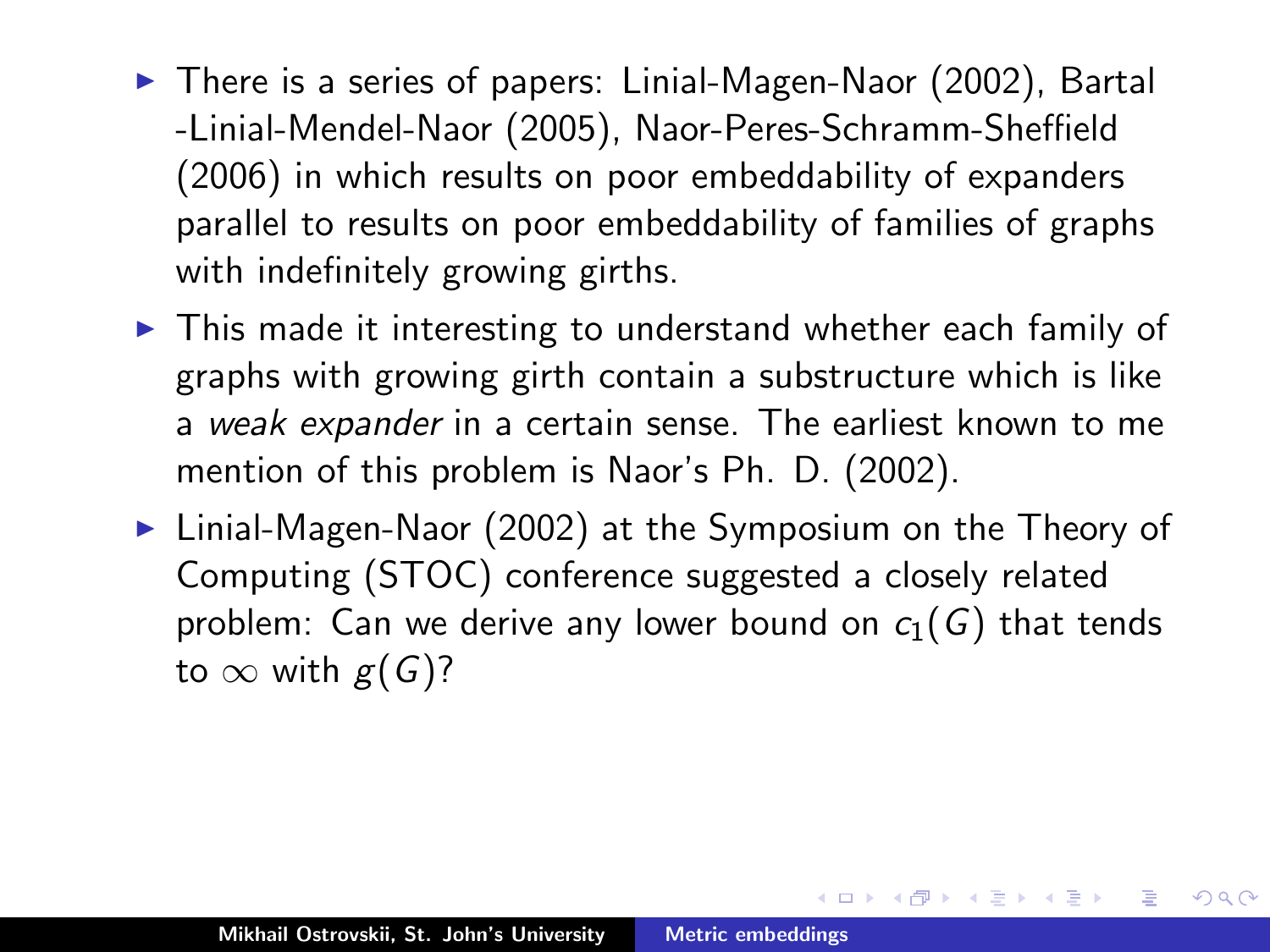- ▶ There is a series of papers: Linial-Magen-Naor (2002), Bartal -Linial-Mendel-Naor (2005), Naor-Peres-Schramm-Sheffield (2006) in which results on poor embeddability of expanders parallel to results on poor embeddability of families of graphs with indefinitely growing girths.
- $\triangleright$  This made it interesting to understand whether each family of graphs with growing girth contain a substructure which is like a weak expander in a certain sense. The earliest known to me mention of this problem is Naor's Ph. D. (2002).
- $\triangleright$  Linial-Magen-Naor (2002) at the Symposium on the Theory of Computing (STOC) conference suggested a closely related problem: Can we derive any lower bound on  $c_1(G)$  that tends to  $\infty$  with  $g(G)$ ?
- $\triangleright$  This problem was repeated in the full version of their paper (GAFA 2002), Matoušek's collection of open problems on embeddings of metric spaces, and Linial's ICM talk (2002).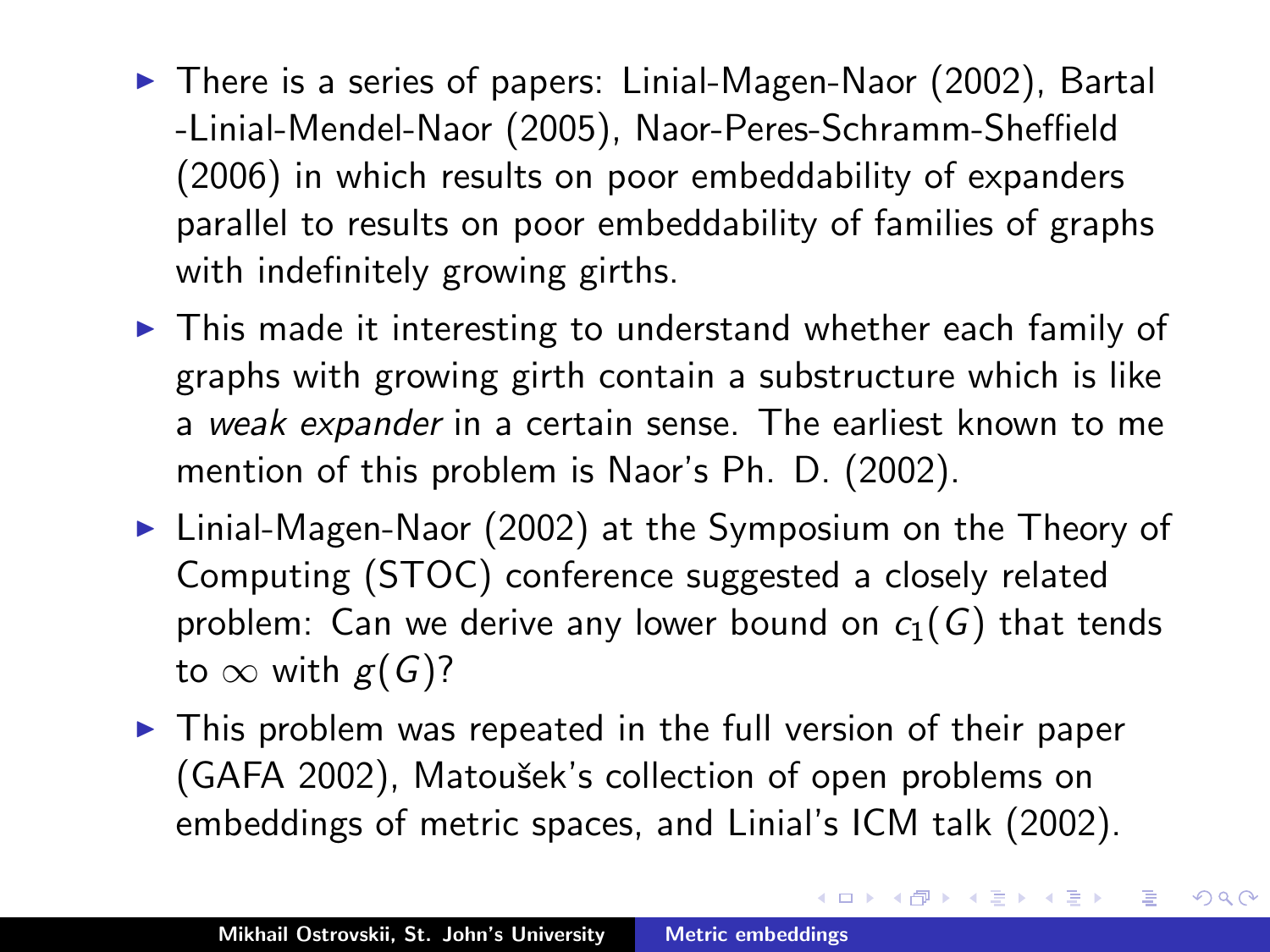$\triangleright$  Problems mentioned in the previous slide (in the stated generality) are answered by the following theorem.

 $\leftarrow$   $\Box$ 

AT H

 $\leftarrow$   $\equiv$ 

 $2Q$ 

扂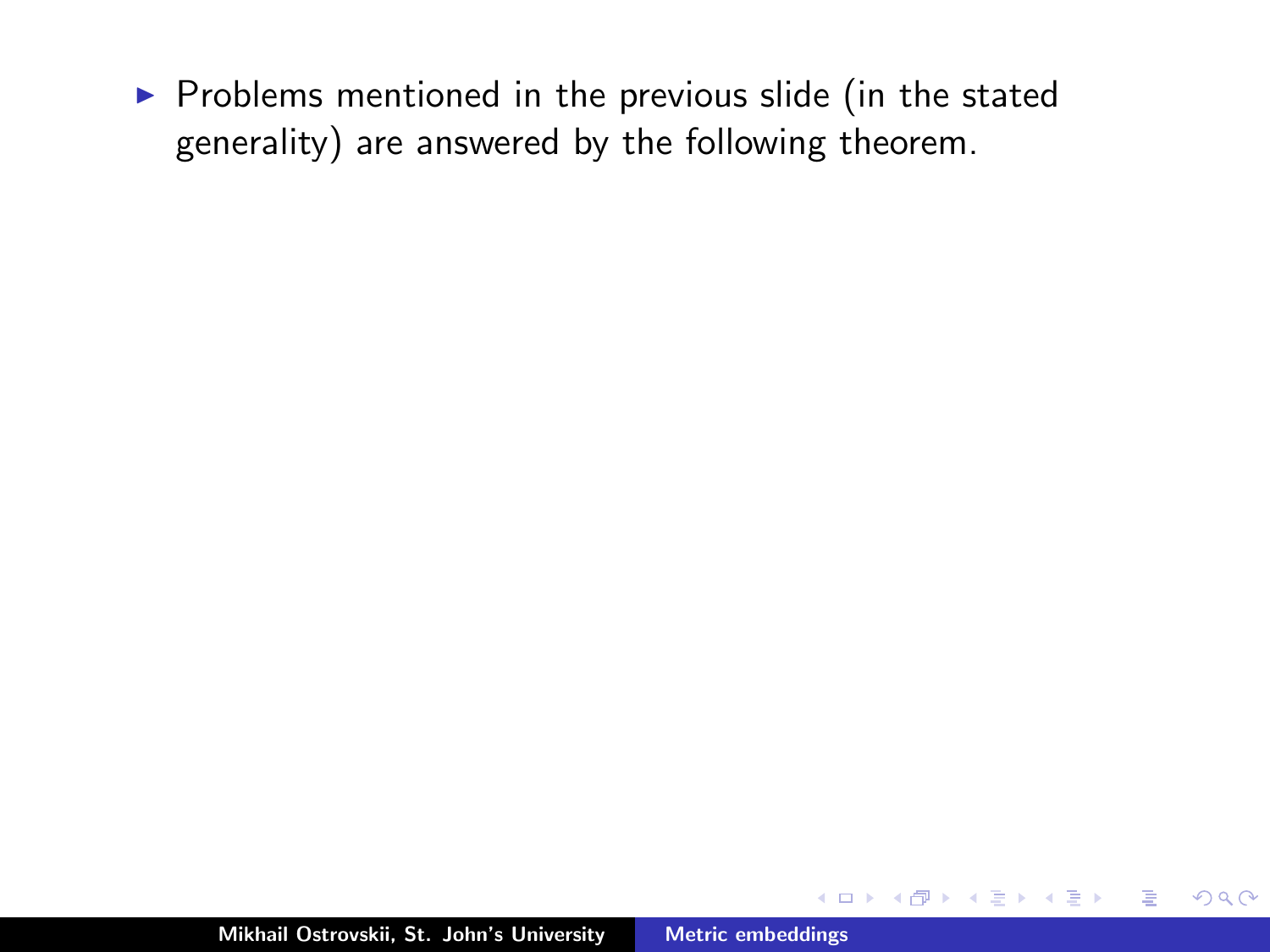- $\triangleright$  Problems mentioned in the previous slide (in the stated generality) are answered by the following theorem.
- ▶ Theorem (M.O. 2012): For each  $k \geq 3$  there exists a sequence  $\{G_n\}_{n=1}^{\infty}$  of finite *k*-regular graphs with  $\lim_{n\to\infty} g(G_n) = \infty$  and  $\sup_n c_1(G_n) < \infty$ .

イタン イラン イラン

唾

 $\Omega$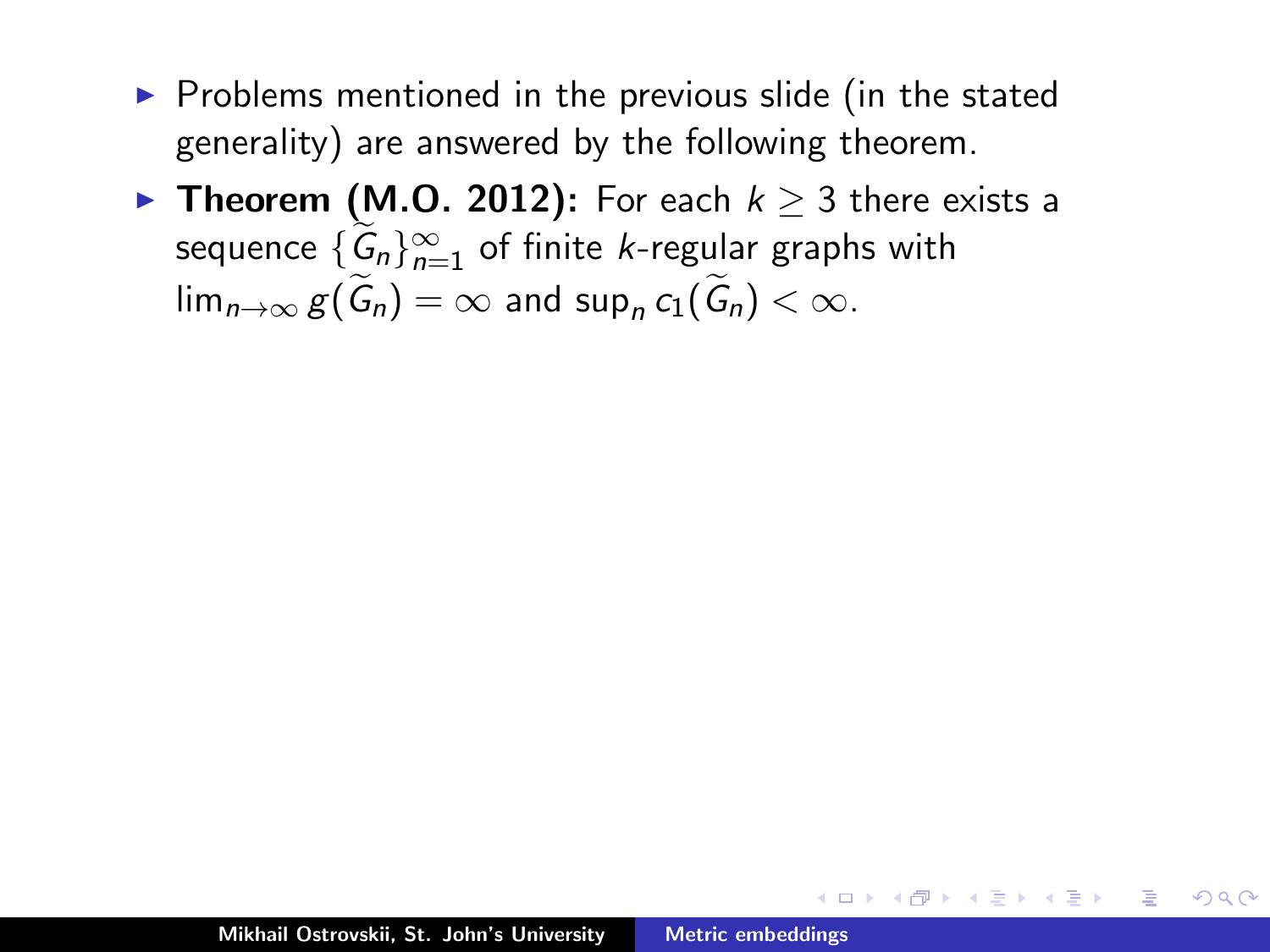- $\triangleright$  Problems mentioned in the previous slide (in the stated generality) are answered by the following theorem.
- ▶ Theorem (M.O. 2012): For each  $k \geq 3$  there exists a sequence  $\{G_n\}_{n=1}^{\infty}$  of finite *k*-regular graphs with  $\lim_{n\to\infty} g(G_n) = \infty$  and  $\sup_n c_1(G_n) < \infty$ .
- $\blacktriangleright$  The construction used to prove the theorem was inspired by the work of Arzhantseva-Guentner-Špakula (GAFA 2012) on quotients of free groups. I do not plan to describe the connection between constructions as I do not want to introduce algebraic preliminaries.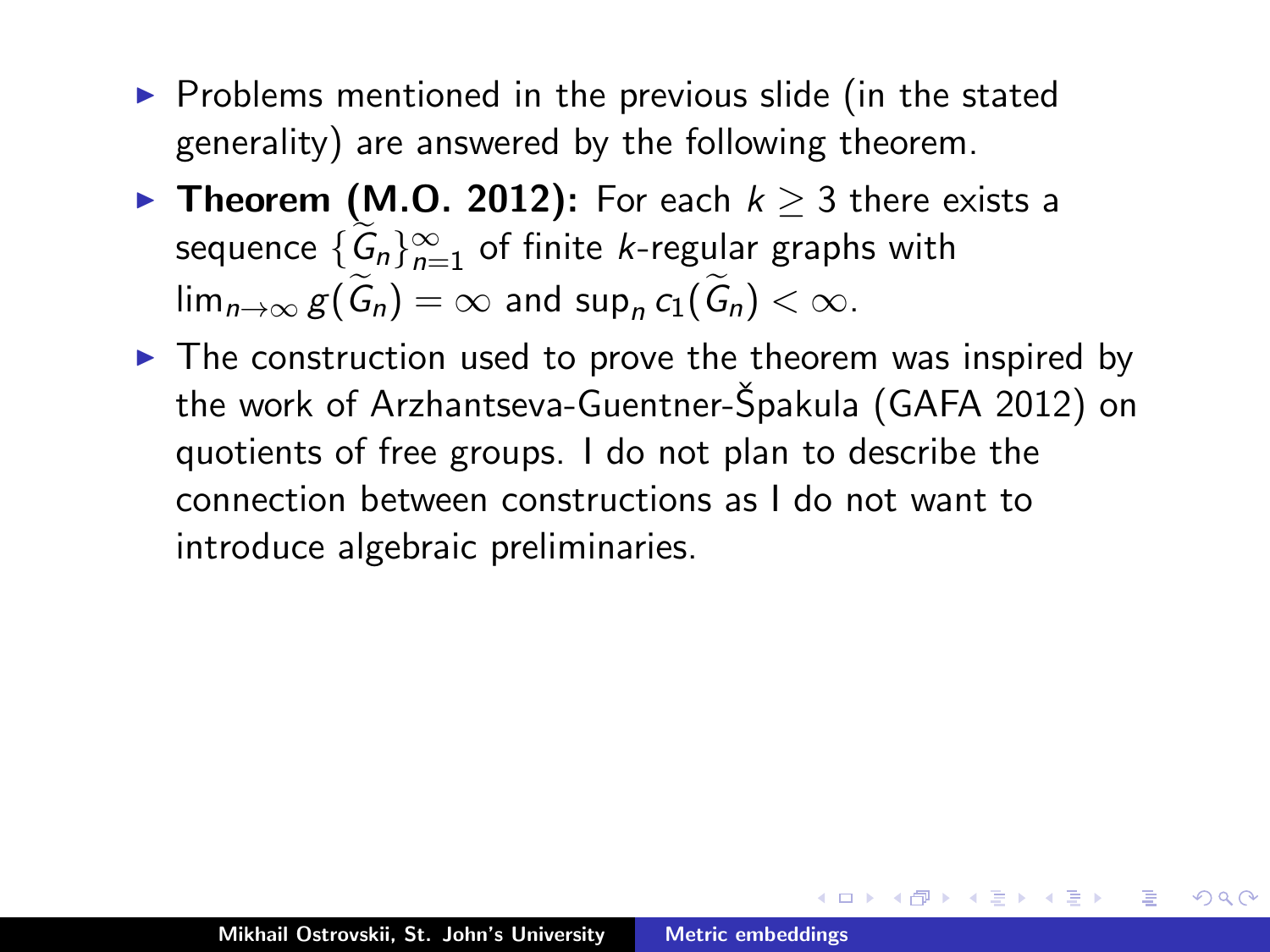- $\triangleright$  Problems mentioned in the previous slide (in the stated generality) are answered by the following theorem.
- ▶ Theorem (M.O. 2012): For each  $k \geq 3$  there exists a sequence  $\{G_n\}_{n=1}^{\infty}$  of finite *k*-regular graphs with  $\lim_{n\to\infty} g(G_n) = \infty$  and  $\sup_n c_1(G_n) < \infty$ .
- $\blacktriangleright$  The construction used to prove the theorem was inspired by the work of Arzhantseva-Guentner-Špakula (GAFA 2012) on quotients of free groups. I do not plan to describe the connection between constructions as I do not want to introduce algebraic preliminaries.
- $\triangleright$  One of the important (and attractive for some people) features of my proof is that it is completely elementary and requires knowledge of basic Graph Theory only.

→ 伊 ▶ → ヨ ▶ → ヨ ▶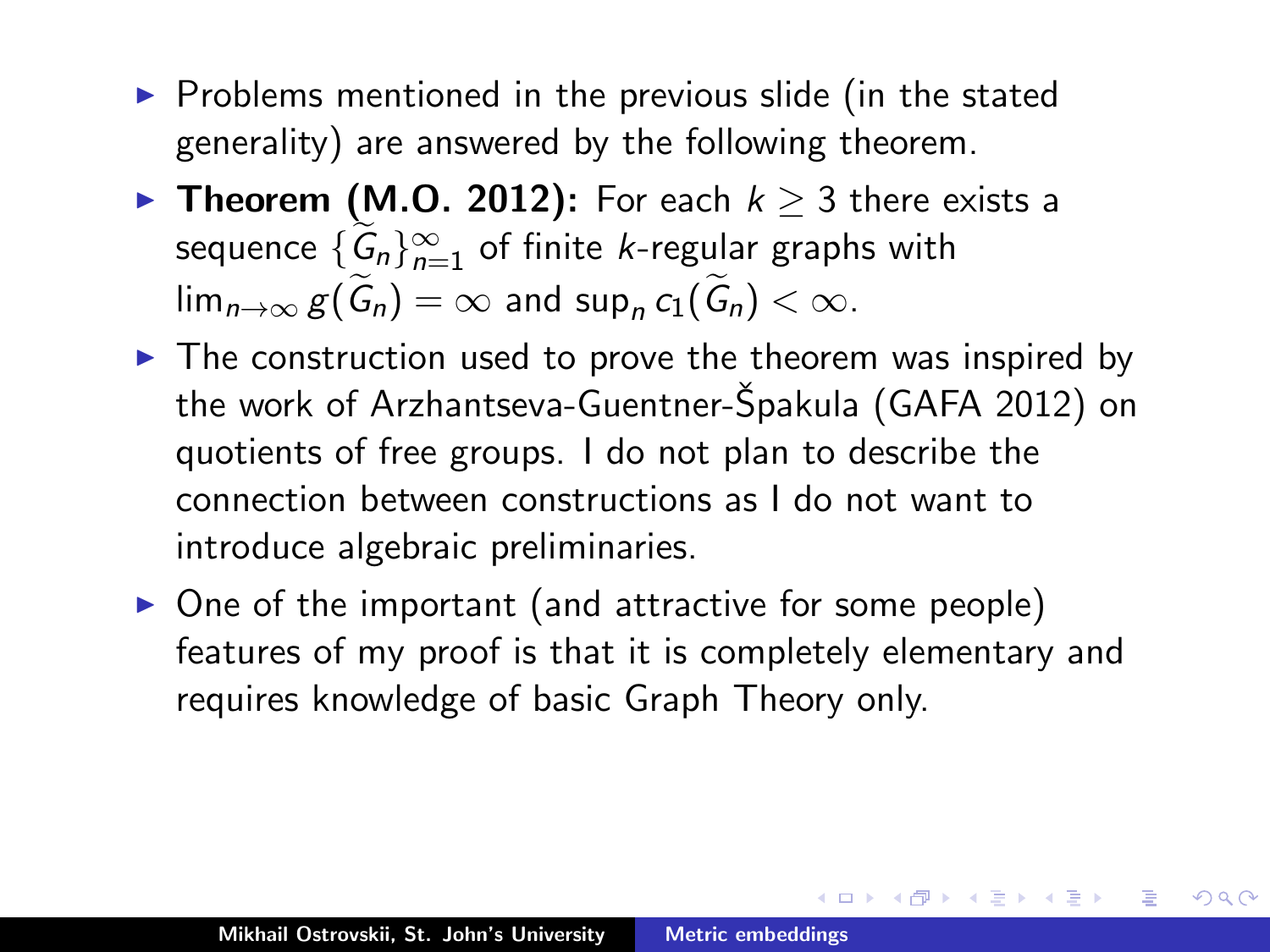- $\triangleright$  Problems mentioned in the previous slide (in the stated generality) are answered by the following theorem.
- ▶ Theorem (M.O. 2012): For each  $k \geq 3$  there exists a sequence  $\{G_n\}_{n=1}^{\infty}$  of finite *k*-regular graphs with  $\lim_{n\to\infty} g(G_n) = \infty$  and  $\sup_n c_1(G_n) < \infty$ .
- $\triangleright$  The construction used to prove the theorem was inspired by the work of Arzhantseva-Guentner-Špakula (GAFA 2012) on quotients of free groups. I do not plan to describe the connection between constructions as I do not want to introduce algebraic preliminaries.
- $\triangleright$  One of the important (and attractive for some people) features of my proof is that it is completely elementary and requires knowledge of basic Graph Theory only.
- $\triangleright$  One can find all details and relevant background in my book M. I. Ostrovskii, "Metric embeddings", 2013.

メタメ メミメ メミメー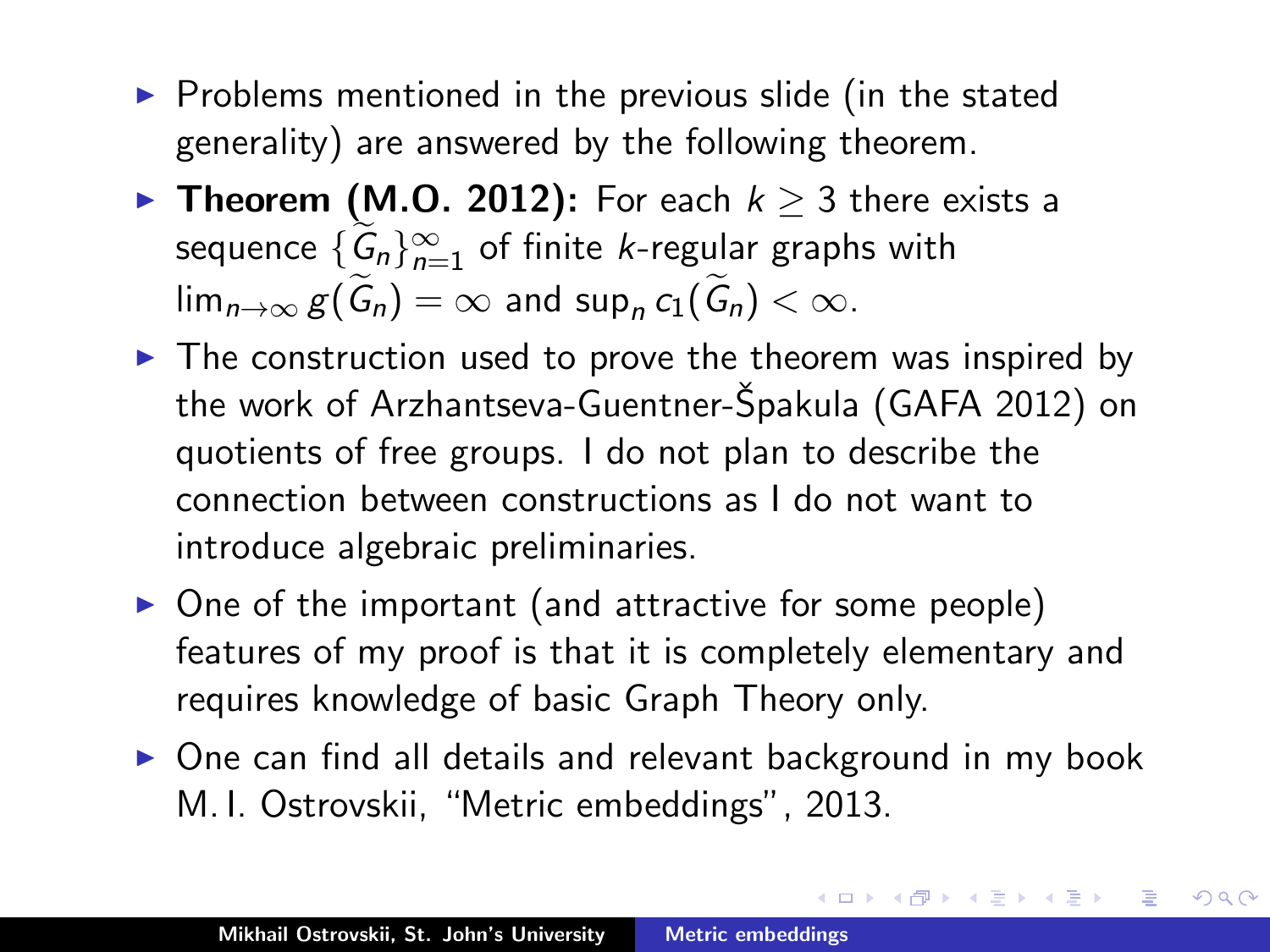## Coarse embeddings

 $\blacktriangleright$  In applications to Group Theory and Topology the following class of embeddings is important.

 $\leftarrow$   $\Box$ 

A.

 $2Q$ 

扂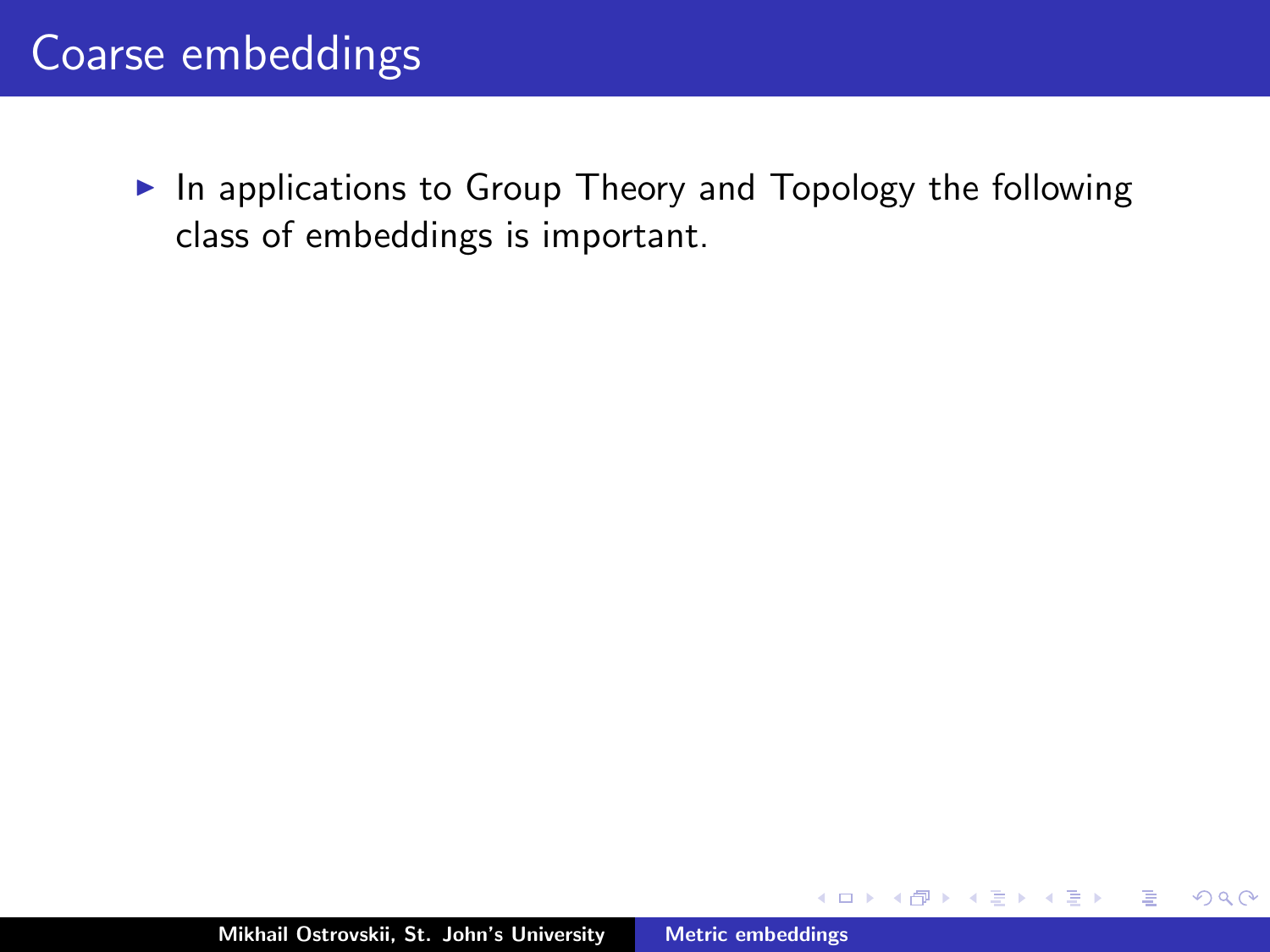## Coarse embeddings

- $\blacktriangleright$  In applications to Group Theory and Topology the following class of embeddings is important.
- In Let  $\rho_1, \rho_2 : [0, \infty) \to [0, \infty)$  be two non-decreasing functions (important:  $\rho_2$  has finite values), and let  $F: (X, d_X) \to (Y, d_Y)$  be a mapping between two metric spaces such that  $\forall u, v \in X$   $\rho_1(d_X(u, v)) \leq d_Y(F(u), F(v)) \leq \rho_2(d_X(u, v)).$ The mapping F is called a *coarse embedding* if  $\rho_1$  can be chosen to satisfy  $\lim_{t\to\infty} \rho_1(t) = \infty$ .

K ロ ▶ K 個 ▶ K 差 ▶ K 差 ▶ ...

つくい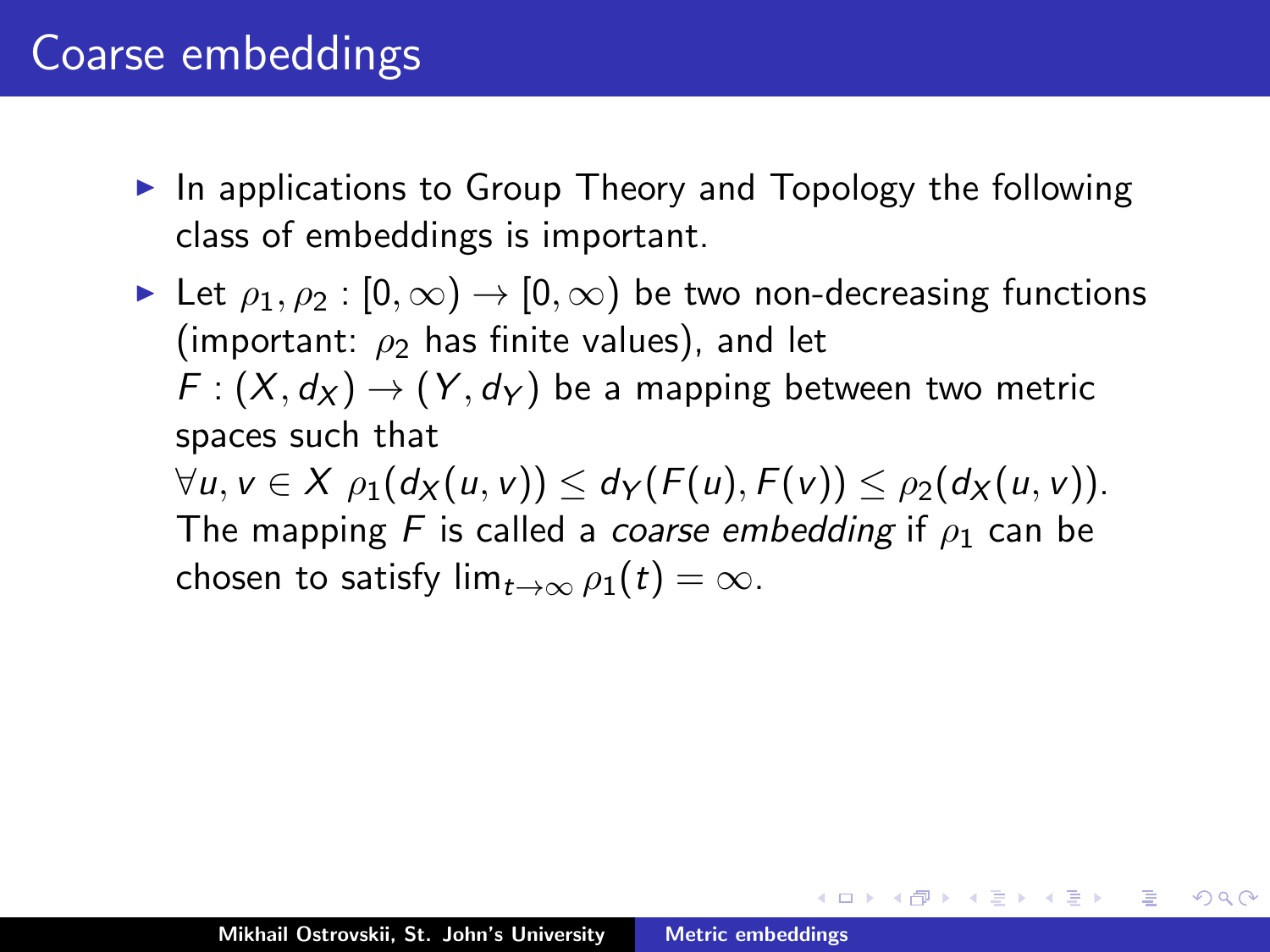## Coarse embeddings

- $\blacktriangleright$  In applications to Group Theory and Topology the following class of embeddings is important.
- In Let  $\rho_1, \rho_2 : [0, \infty) \to [0, \infty)$  be two non-decreasing functions (important:  $\rho_2$  has finite values), and let  $F: (X, d_X) \to (Y, d_Y)$  be a mapping between two metric spaces such that  $\forall u, v \in X$   $\rho_1(d_X(u, v)) \leq d_Y(F(u), F(v)) \leq \rho_2(d_X(u, v)).$ The mapping F is called a coarse embedding if  $\rho_1$  can be chosen to satisfy  $\lim_{t\to\infty} \rho_1(t) = \infty$ .
- $\blacktriangleright$  It is clear that this definition imposes nontrivial restrictions only when we consider embeddings of unbounded metric spaces: If a space X is such that  $\sup_{u \in X} d_X(u, v) < \infty$ , then the map which maps all elements of  $X$  to the same element of Y is a coarse embedding.

イロメ イ団メ イモメ イモメー 毛

つくい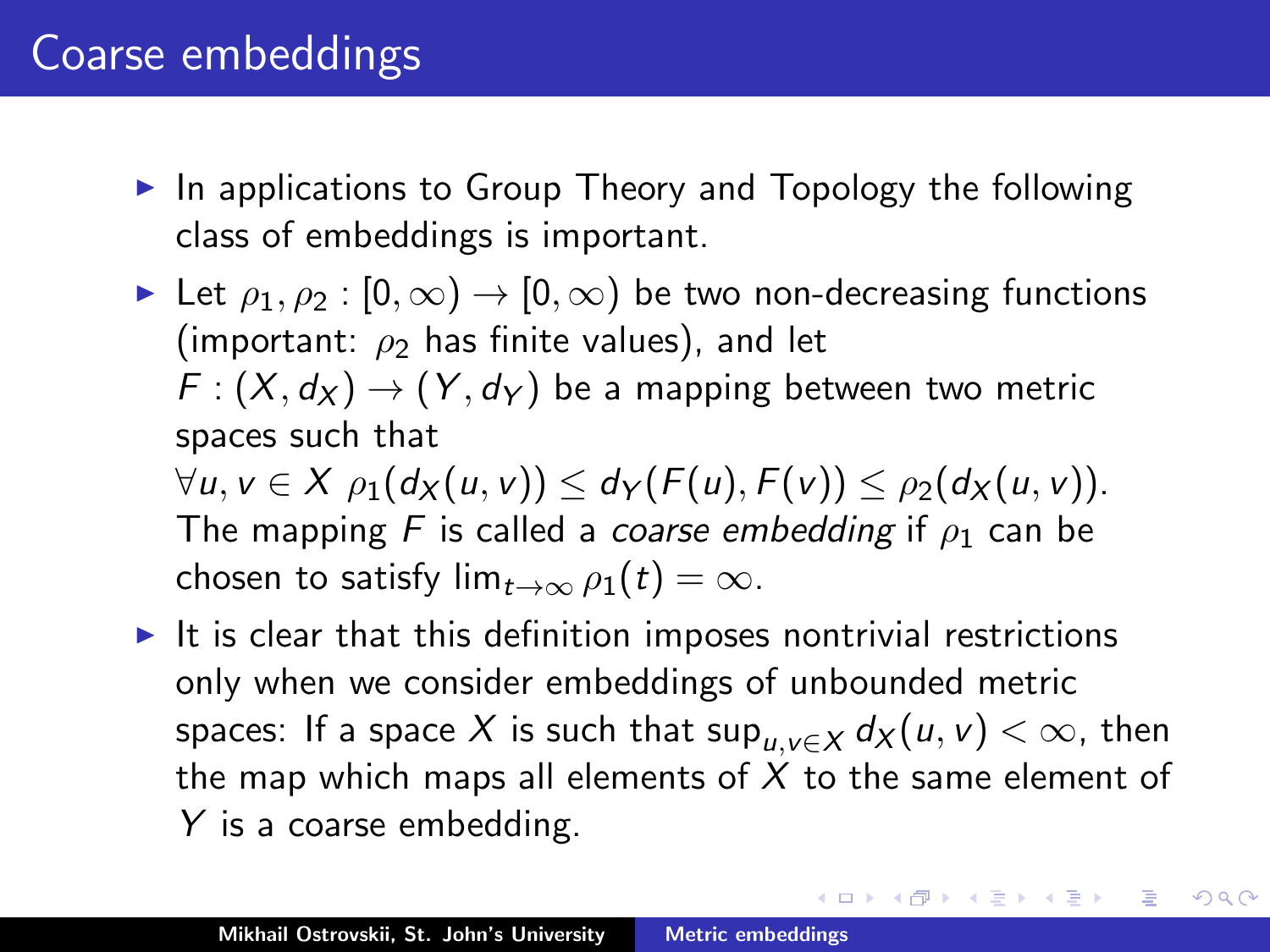► Example 1. The mapping  $F : \mathbb{R} \to \mathbb{Z}$  given by  $F(x) = |x|$  is a coarse embedding.

a mills.

重

∢ 倒 ≯ ∢ ミ ≯ ∢ ミ ≯

 $2Q$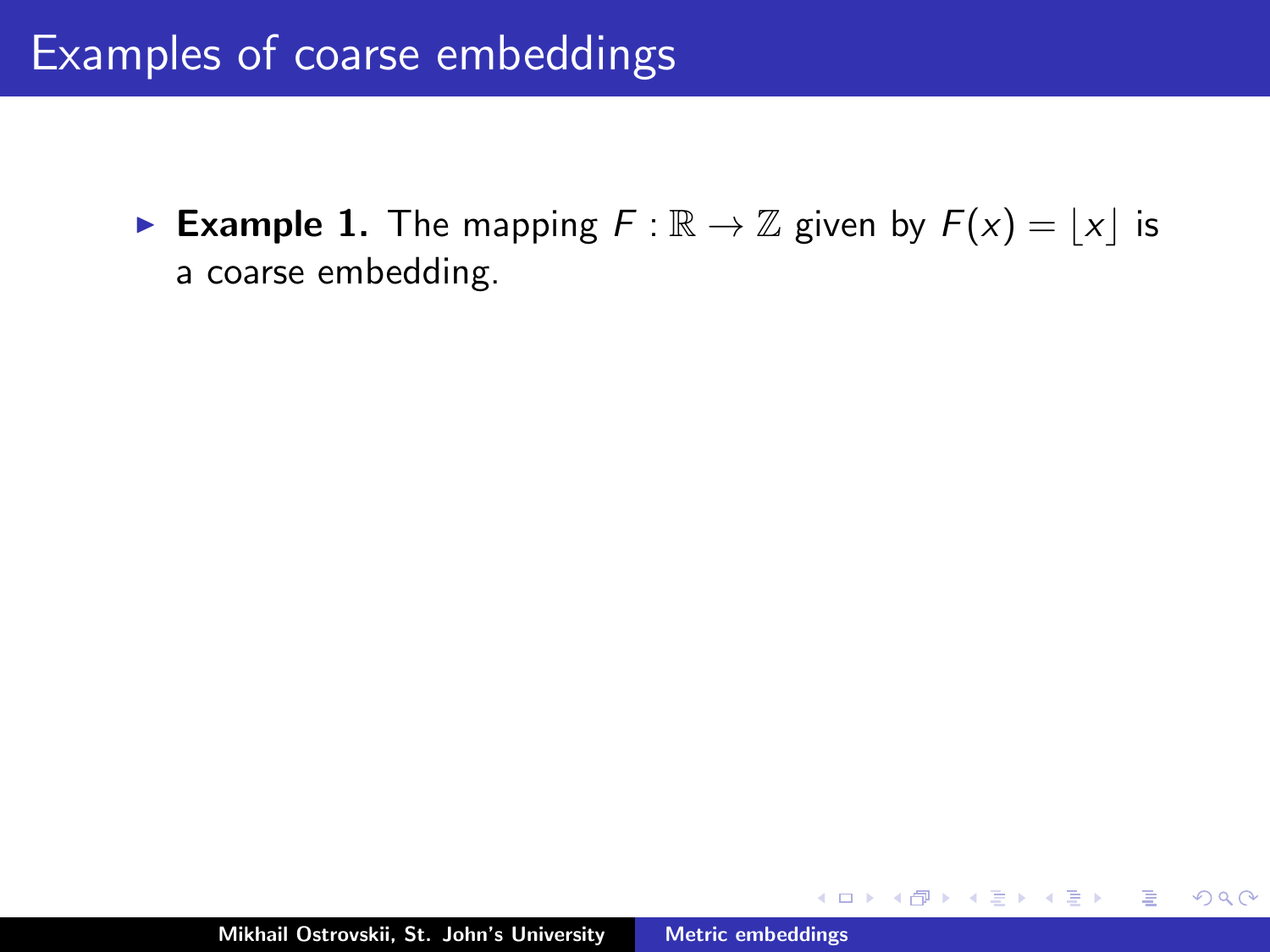- ► Example 1. The mapping  $F : \mathbb{R} \to \mathbb{Z}$  given by  $F(x) = |x|$  is a coarse embedding.
- In Example 1 preimage of a point is an interval.

 $4.17 \pm 1.0$ 

∢ 伊 ≯ 《 ヨ ≯

 $2Q$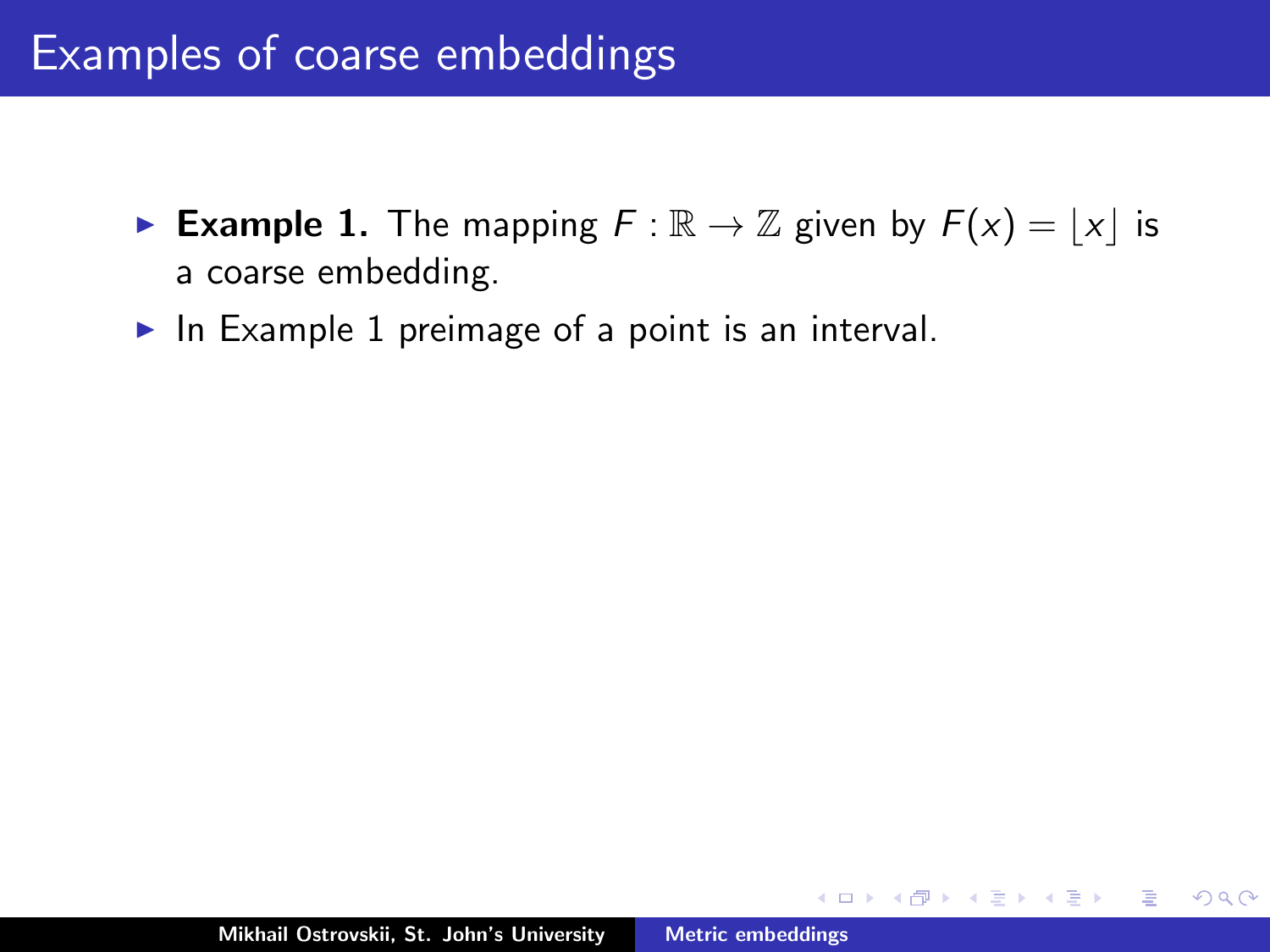- ► Example 1. The mapping  $F : \mathbb{R} \to \mathbb{Z}$  given by  $F(x) = |x|$  is a coarse embedding.
- In Example 1 preimage of a point is an interval.
- Example 2. The vertex set V of an infinite dyadic tree  $T$ with its graph distance can be coarsely embedded into  $\ell_2$  in the following way: we consider a bijection between the set of all edges of T and vectors of an orthonormal basis  $\{e_i\}$  in  $\ell_2$ , and map each vertex from V onto the sum of those vectors from  $\{e_i\}$  which correspond to a path from a root O of T to the vertex,  $\overline{O}$  is mapped to 0.

**Administration**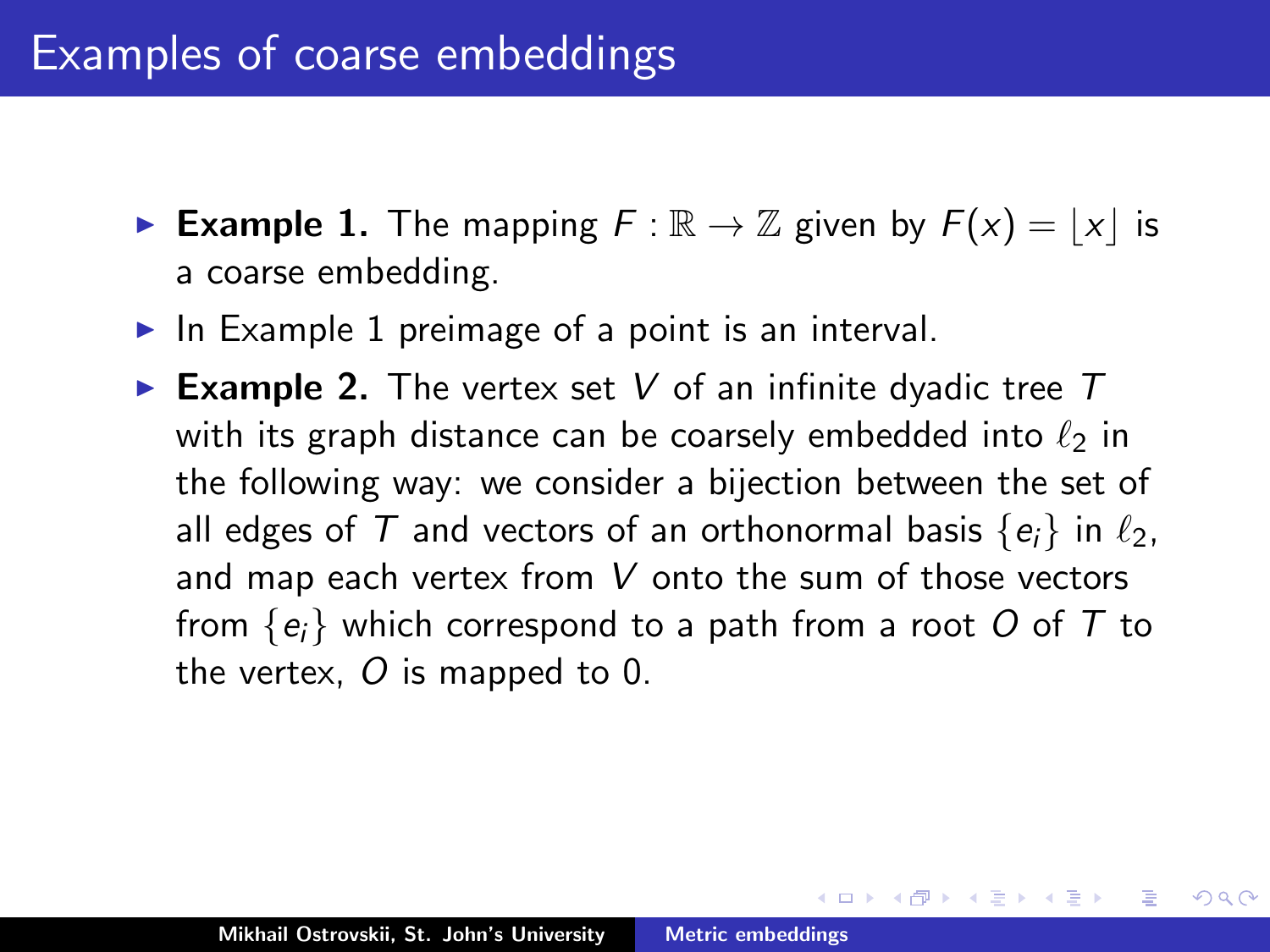- ► Example 1. The mapping  $F : \mathbb{R} \to \mathbb{Z}$  given by  $F(x) = |x|$  is a coarse embedding.
- In Example 1 preimage of a point is an interval.
- Example 2. The vertex set V of an infinite dyadic tree  $T$ with its graph distance can be coarsely embedded into  $\ell_2$  in the following way: we consider a bijection between the set of all edges of T and vectors of an orthonormal basis  $\{e_i\}$  in  $\ell_2$ , and map each vertex from V onto the sum of those vectors from  $\{e_i\}$  which correspond to a path from a root O of T to the vertex,  $\overline{O}$  is mapped to 0.
- ► In Example 2 the distance between the images is the  $\sqrt{\phantom{a}}$  of the distance between vertices.

K ロ ⊁ K 倒 ≯ K ミ ⊁ K ミ ≯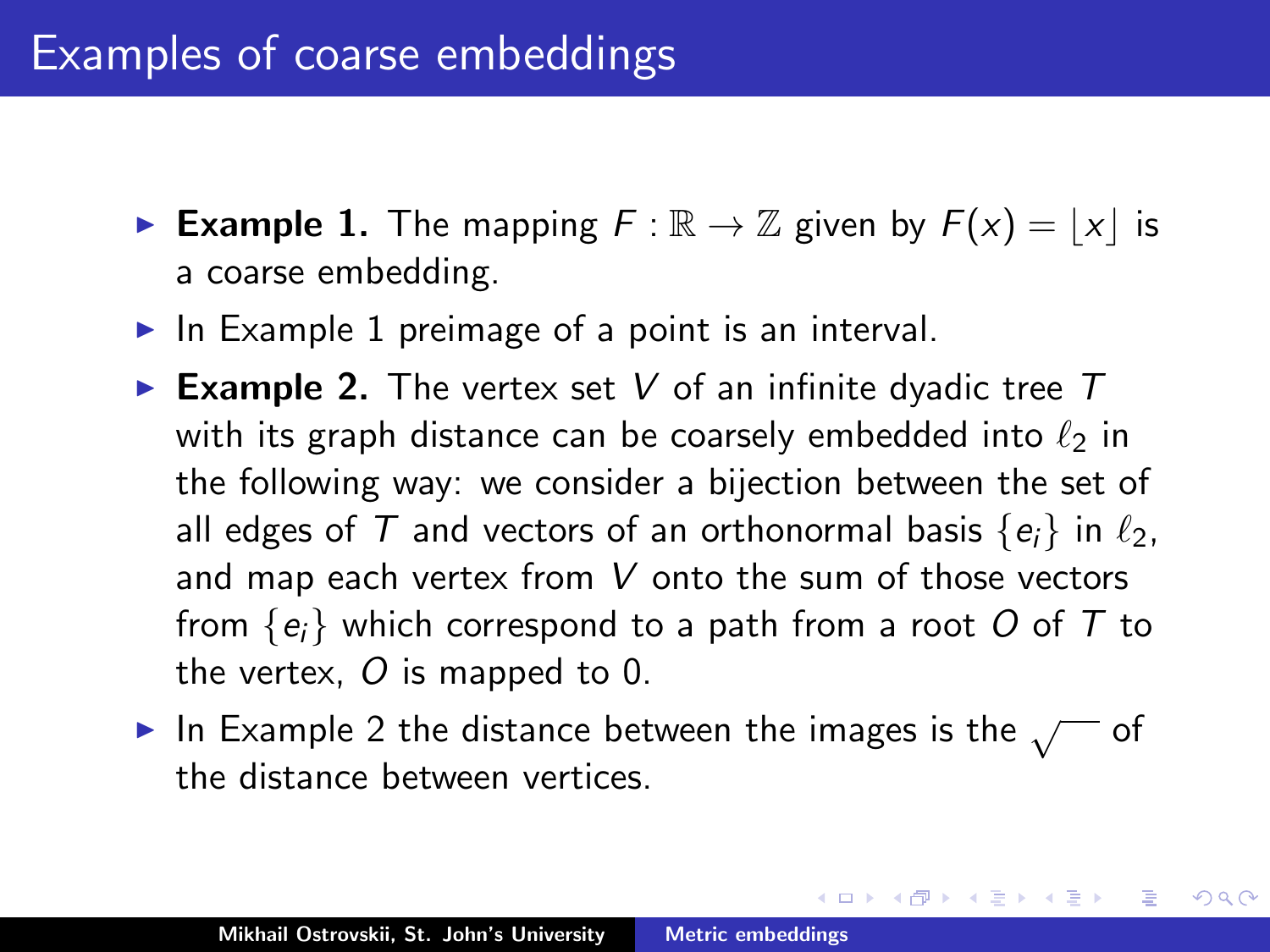$\triangleright$  A metric space is called *locally finite* if each ball of finite radius in it has finitely many elements.

a mills.

 $\Box$ 

 $2Q$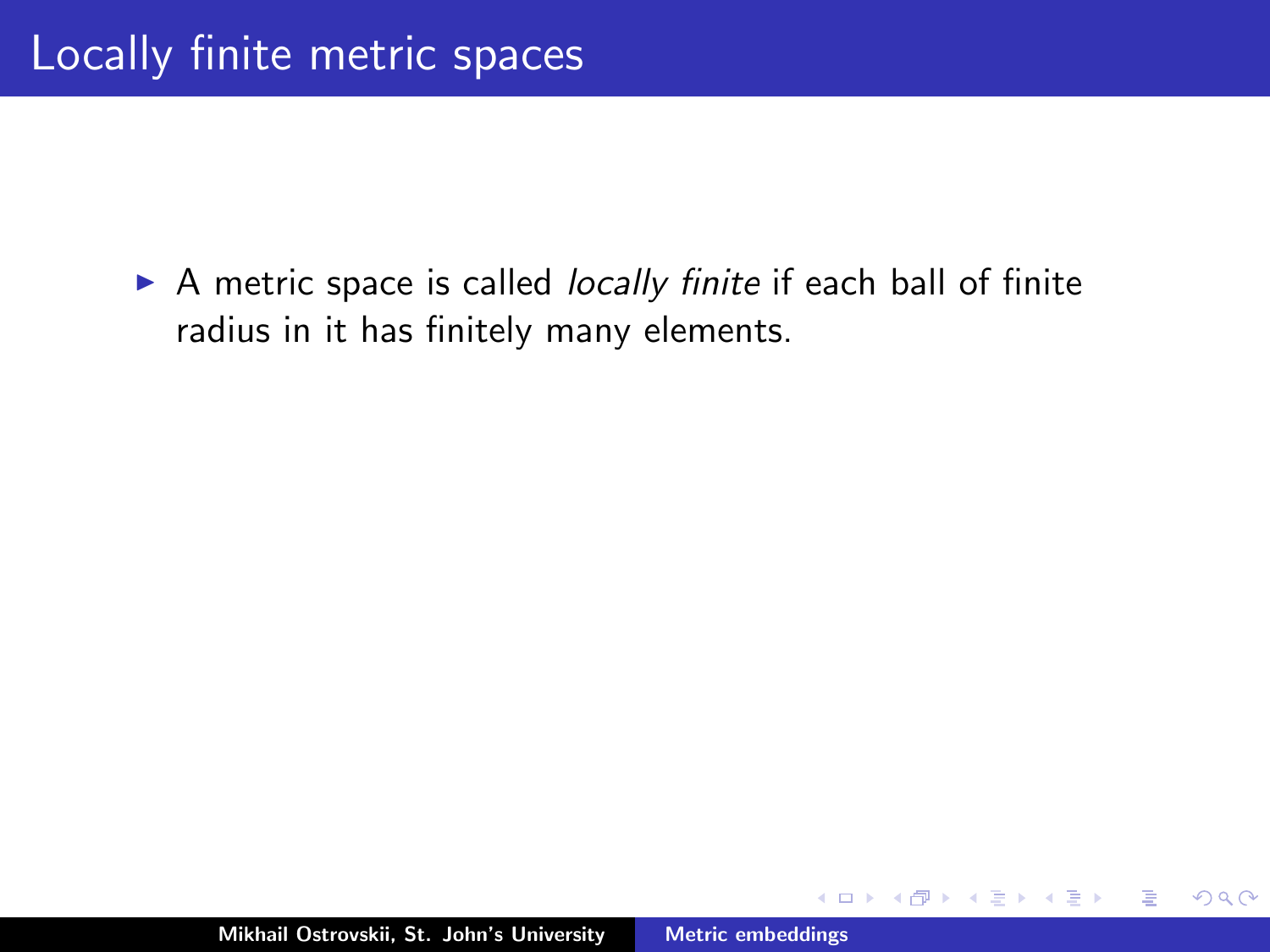- $\triangleright$  A metric space is called *locally finite* if each ball of finite radius in it has finitely many elements.
- $\blacktriangleright$  The main metric space whose embeddability is of interest for applications in Group Theory and Topology is a finitely generated group with its word metric. It is easy to check that each such metric space is locally finite.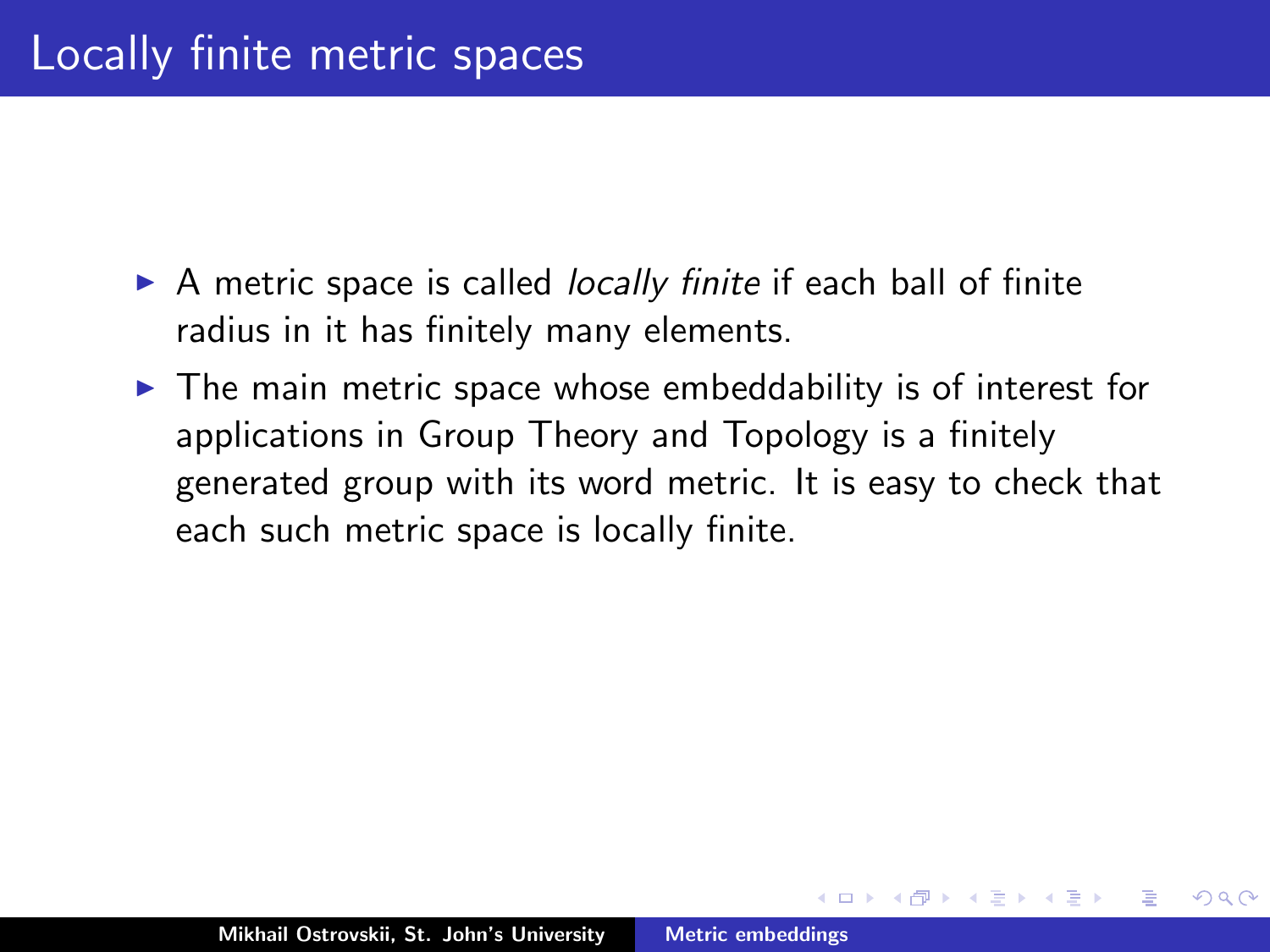- $\triangleright$  A metric space is called *locally finite* if each ball of finite radius in it has finitely many elements.
- $\blacktriangleright$  The main metric space whose embeddability is of interest for applications in Group Theory and Topology is a finitely generated group with its word metric. It is easy to check that each such metric space is locally finite.
- It turns out that embeddability of a locally finite metric space into a Banach space is finitely determined in the sense explained on the next slide.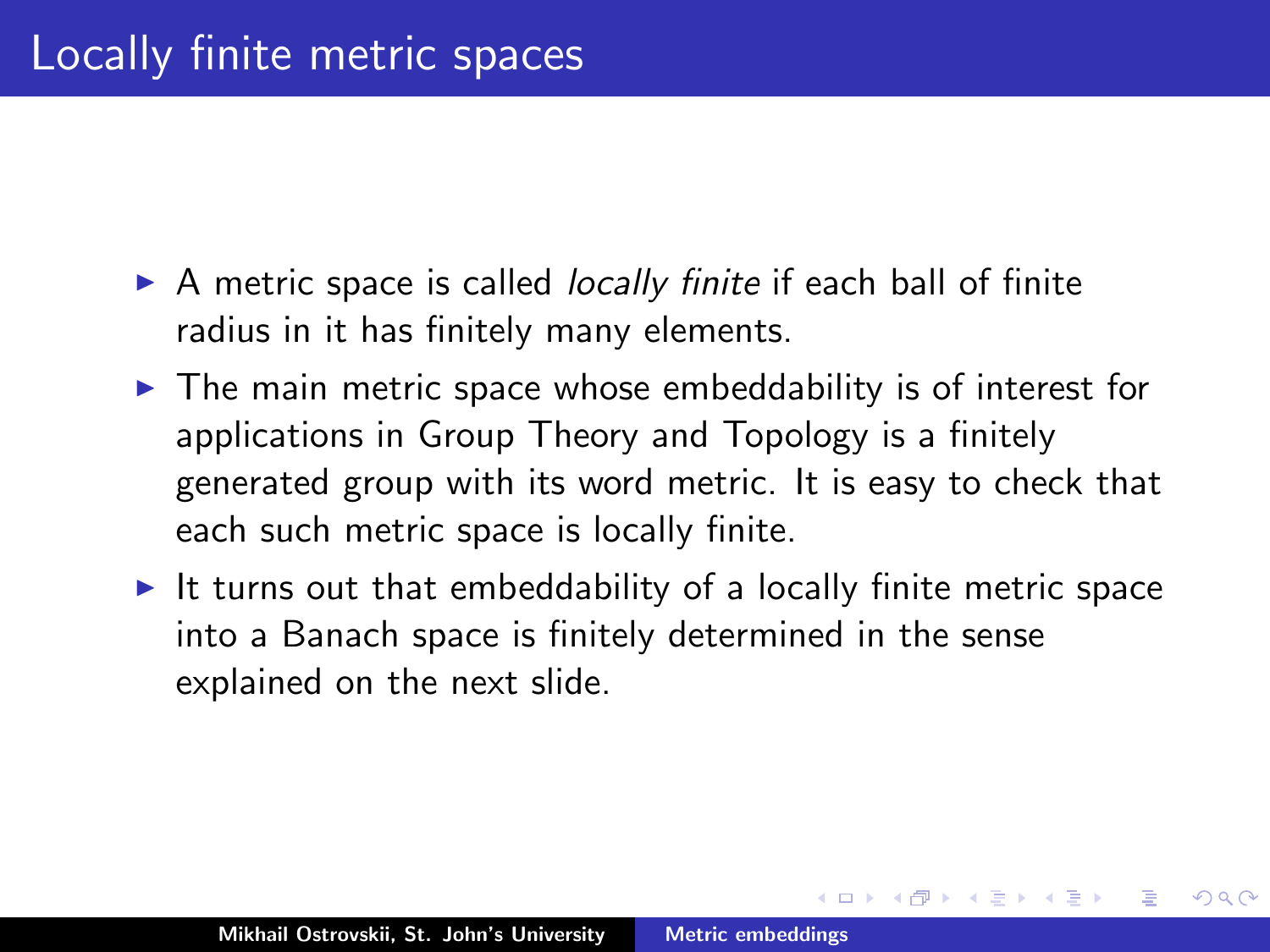# Embeddings of locally finite metric spaces are finitely determined

 $\triangleright$  Theorem (M.O. 2012): (1) Let A be a locally finite metric space whose finite subsets admit embeddings into a Banach space X with uniformly bounded distortions. Then A admits an embedding into  $X$  with finite distortion.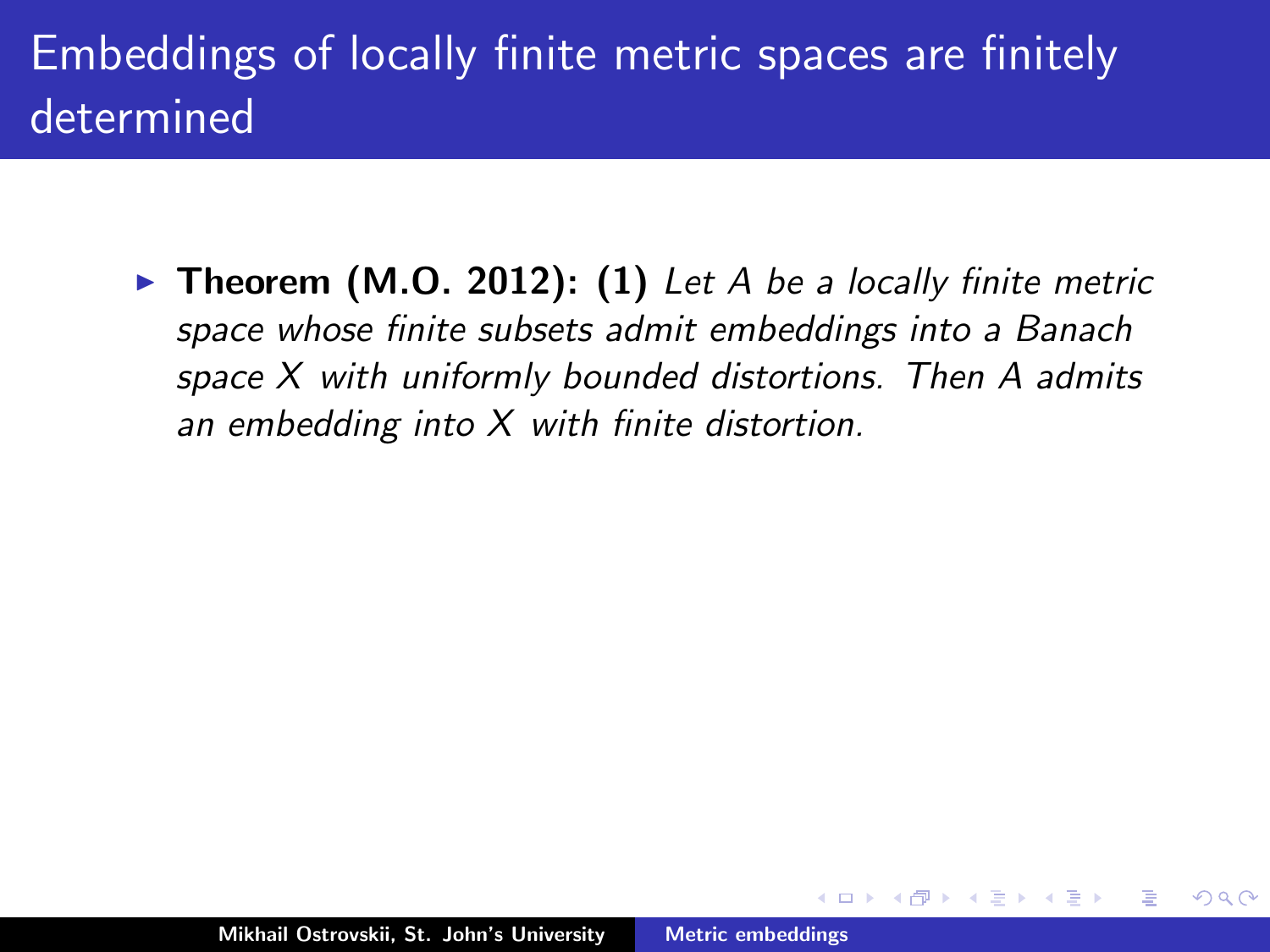# Embeddings of locally finite metric spaces are finitely determined

- $\triangleright$  Theorem (M.O. 2012): (1) Let A be a locally finite metric space whose finite subsets admit embeddings into a Banach space X with uniformly bounded distortions. Then A admits an embedding into  $X$  with finite distortion.
- $\triangleright$  (2) Let A be a locally finite metric space whose finite subsets admit coarse embeddings into a Banach space X with the same functions  $\rho_1$  and  $\rho_2$  for all subsets. Then A admits a coarse embedding into X.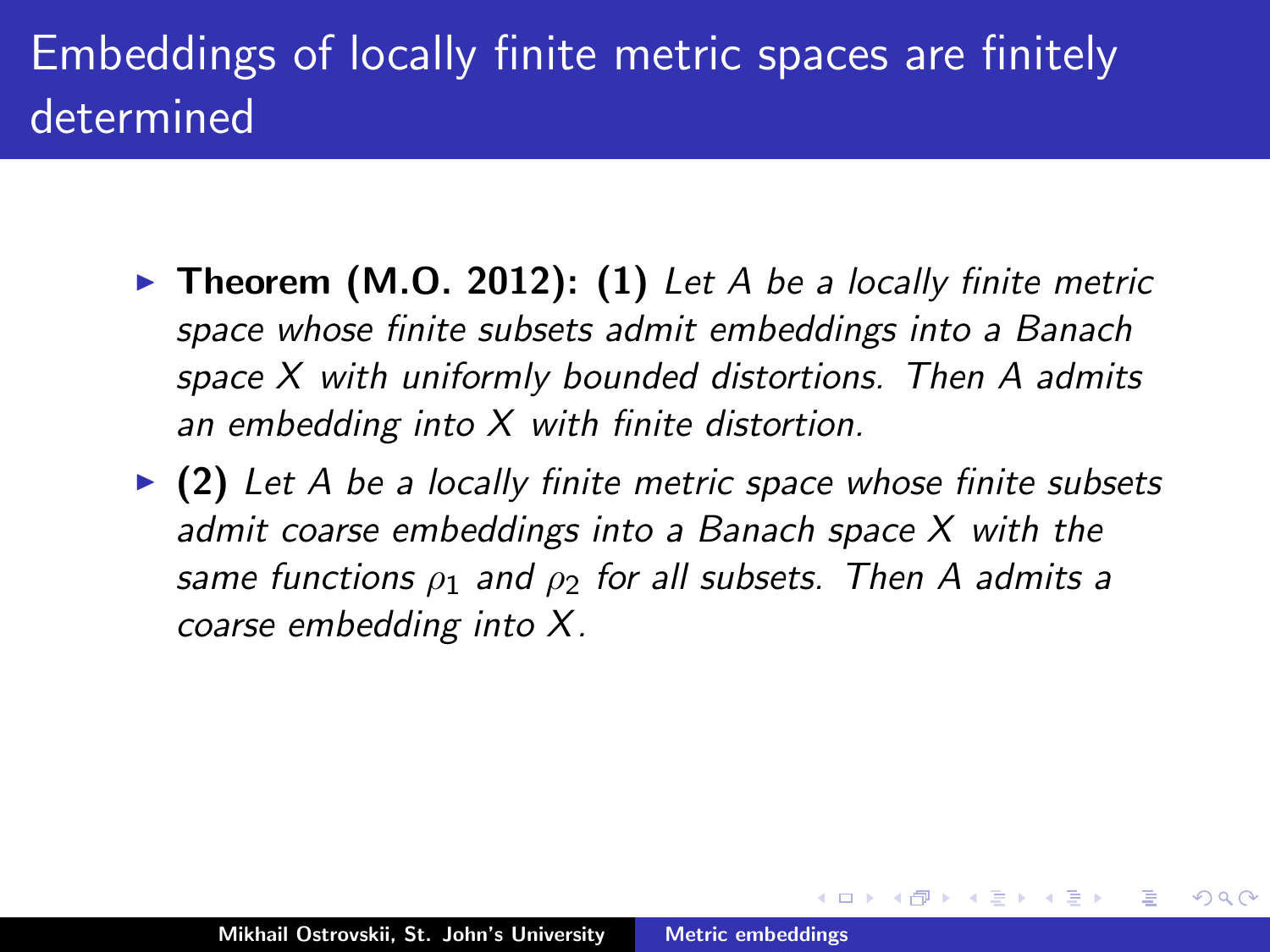# Embeddings of locally finite metric spaces are finitely determined

- $\triangleright$  Theorem (M.O. 2012): (1) Let A be a locally finite metric space whose finite subsets admit embeddings into a Banach space X with uniformly bounded distortions. Then A admits an embedding into X with finite distortion.
- $\triangleright$  (2) Let A be a locally finite metric space whose finite subsets admit coarse embeddings into a Banach space X with the same functions  $\rho_1$  and  $\rho_2$  for all subsets. Then A admits a coarse embedding into X.
- $\triangleright$  Before this result was known for many different classes of Banach spaces (such as  $L_p(0, 1)$ ), but its validity in the general case was a kind of unexpected.

→ イ団 ト イ ヨ ト イ ヨ ト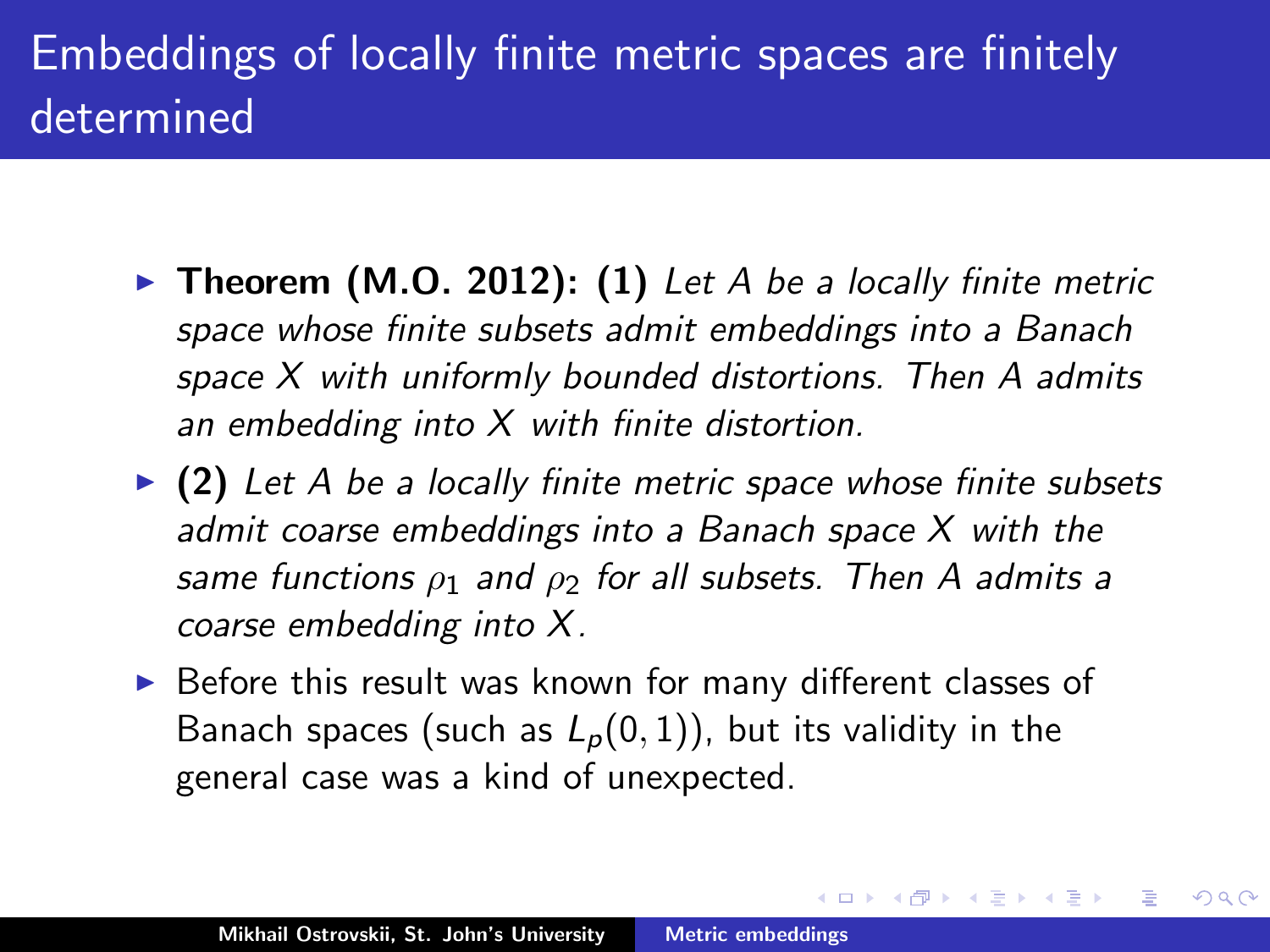## On the proof of the finite determination result

 $\triangleright$  The proof of the theorem is based on one of the kinds of convergence which exist for bounded sets in an arbitrary separable Banach space and a pasting procedure which was first suggested by Ribe (1984) and later developed by Baudier and Lancien (2008).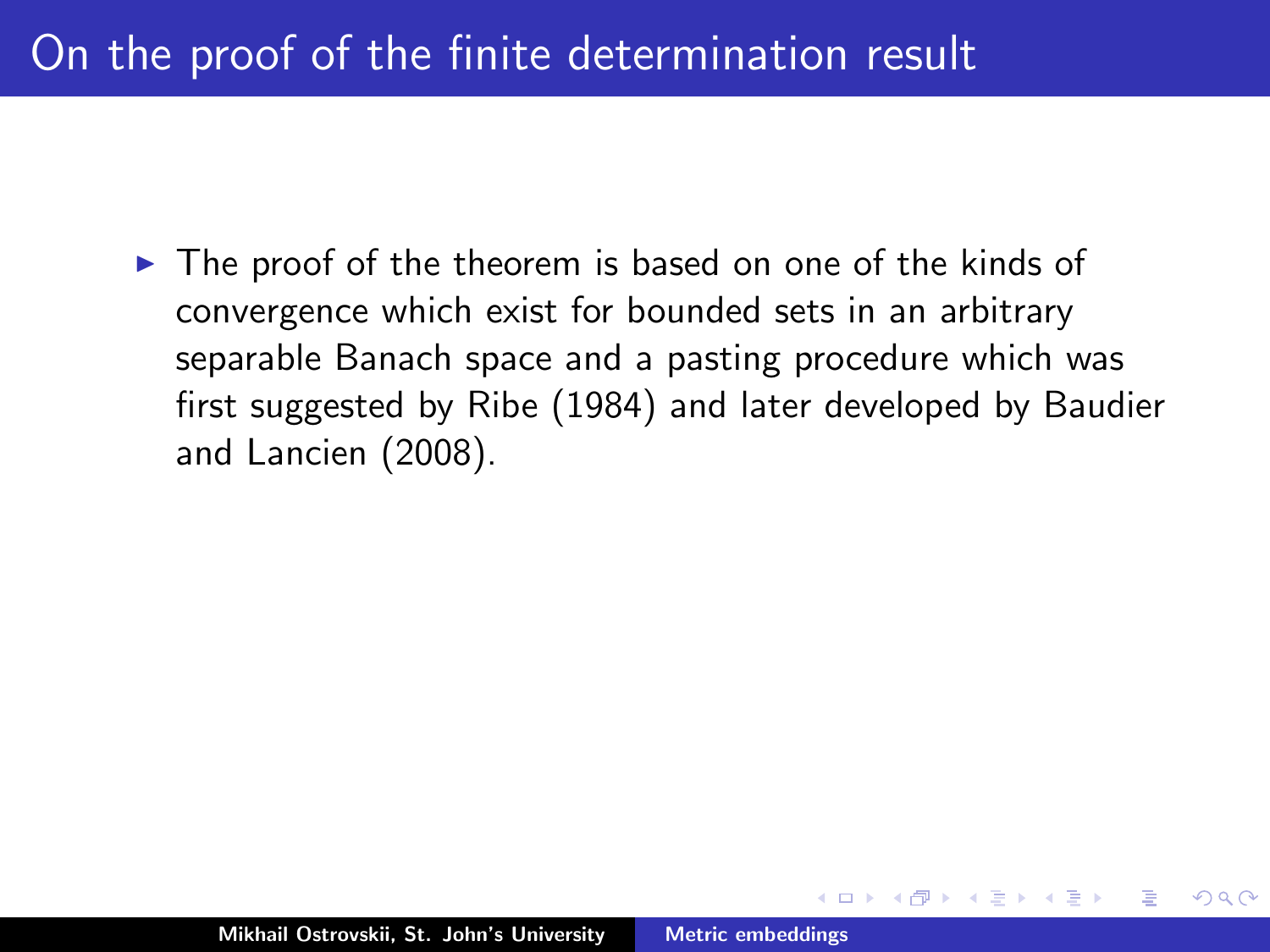## On the proof of the finite determination result

- $\triangleright$  The proof of the theorem is based on one of the kinds of convergence which exist for bounded sets in an arbitrary separable Banach space and a pasting procedure which was first suggested by Ribe (1984) and later developed by Baudier and Lancien (2008).
- $\blacktriangleright$  The proof for (infinite-dimensional) Banach spaces X which are not isomorphic to  $X \oplus \mathbb{R}$  requires an additional step (such spaces X were constructed by Gowers and Maurey (1993)).

∽≏ດ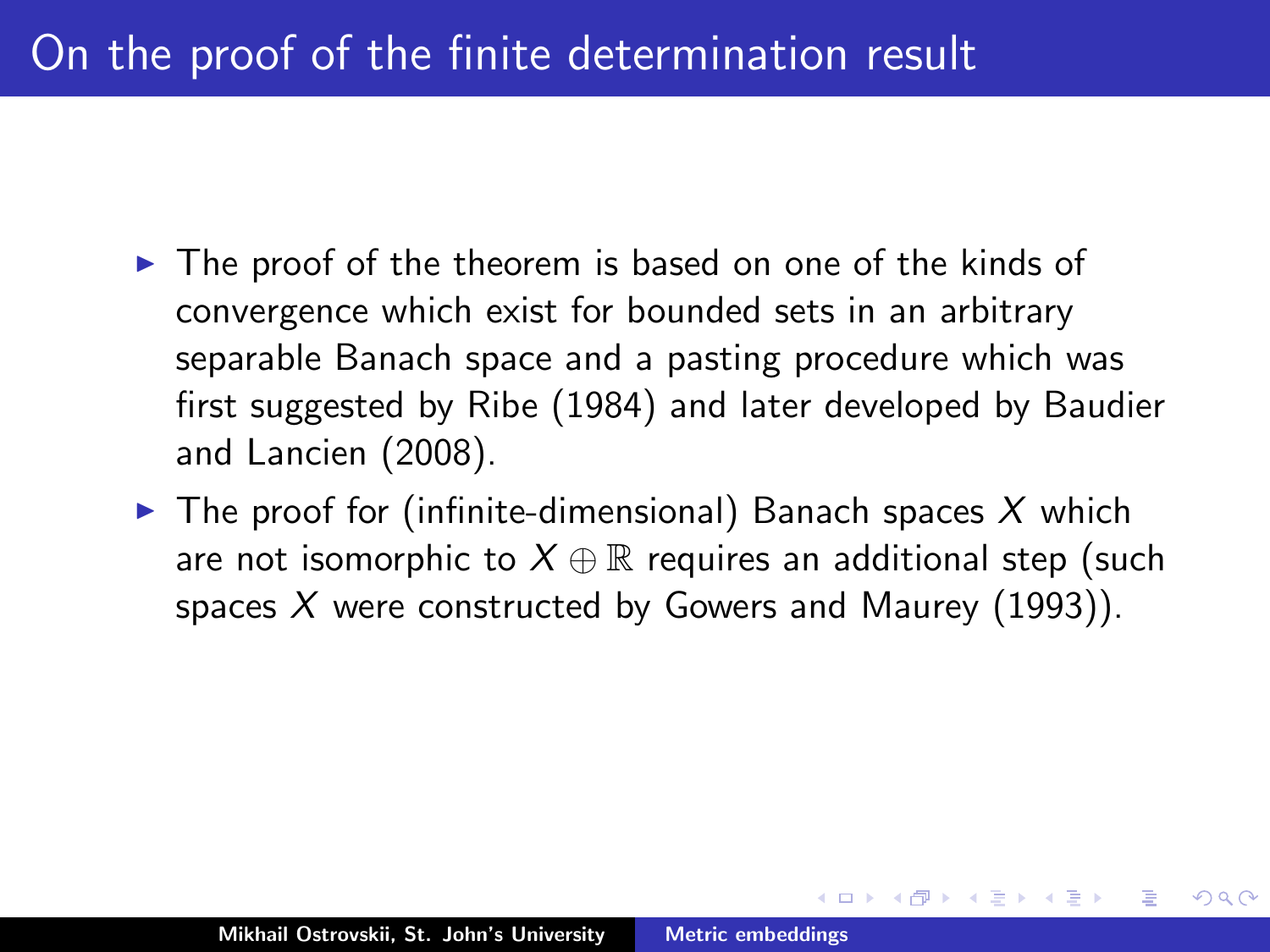## On the proof of the finite determination result

- $\triangleright$  The proof of the theorem is based on one of the kinds of convergence which exist for bounded sets in an arbitrary separable Banach space and a pasting procedure which was first suggested by Ribe (1984) and later developed by Baudier and Lancien (2008).
- $\blacktriangleright$  The proof for (infinite-dimensional) Banach spaces X which are not isomorphic to  $X \oplus \mathbb{R}$  requires an additional step (such spaces X were constructed by Gowers and Maurey (1993)).

へのへ

 $\triangleright$  For this result details can be found in my book "Metric embeddings".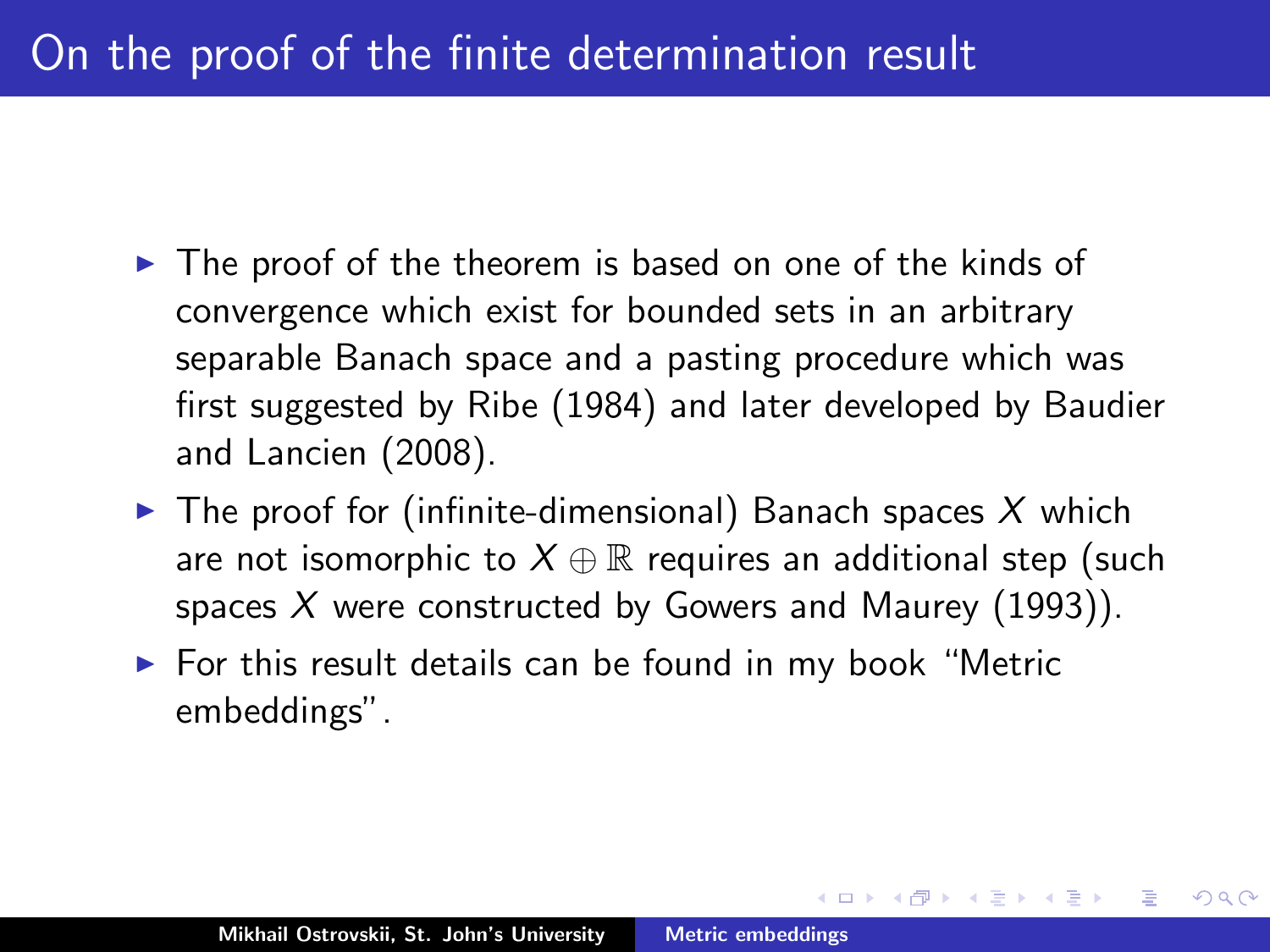### Metric characterizations

 $\triangleright$  One of the important directions of research in the theory of metric embeddings is: Characterize well-known classes of Banach spaces in terms of their metrics, that is in such a way that characterizations include only distances between vectors of the space and do not include linear combinations or linear functionals.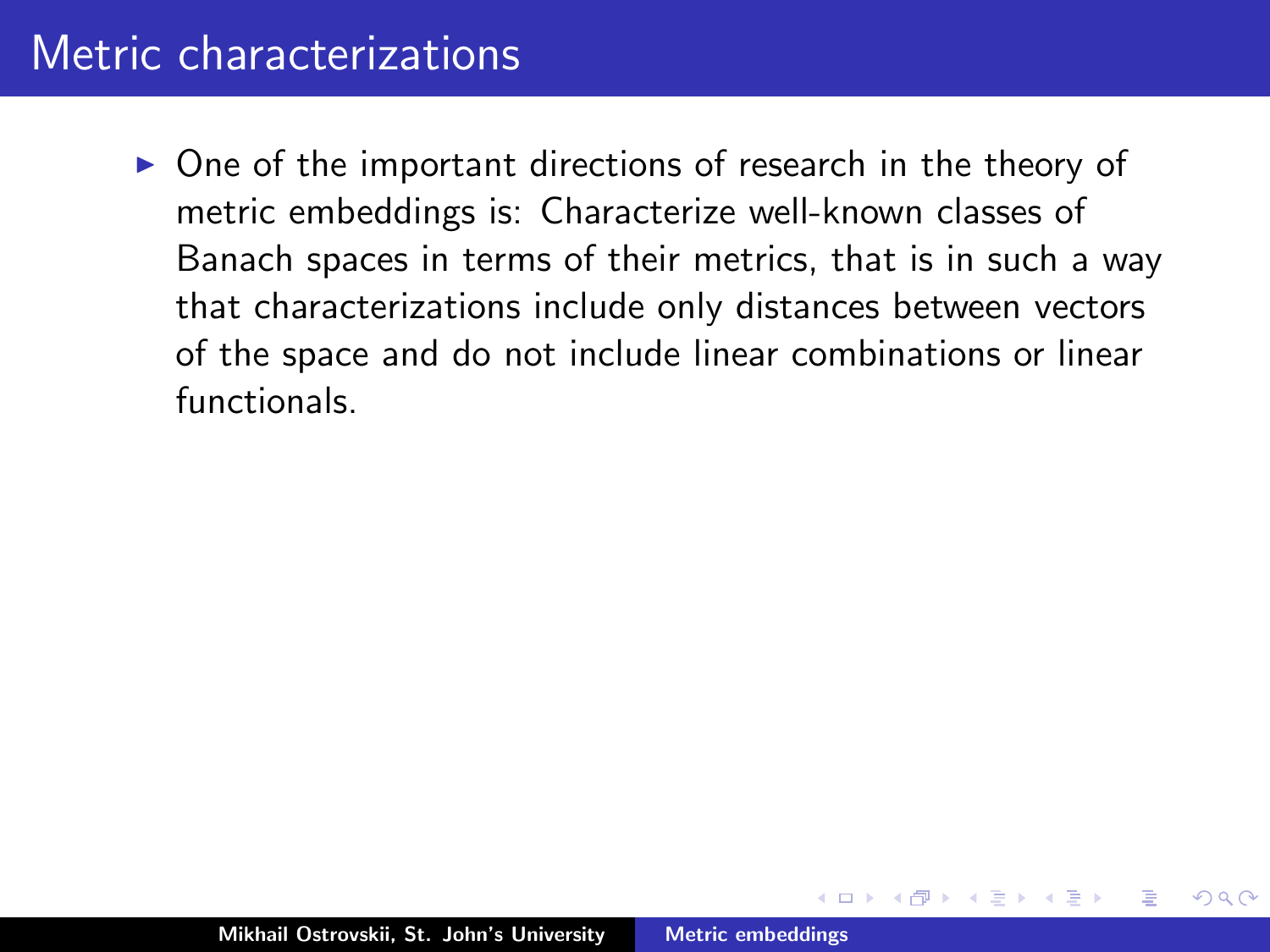### Metric characterizations

- $\triangleright$  One of the important directions of research in the theory of metric embeddings is: Characterize well-known classes of Banach spaces in terms of their metrics, that is in such a way that characterizations include only distances between vectors of the space and do not include linear combinations or linear functionals.
- $\blacktriangleright$  I found such a characterization for the Radon-Nikodým property (RNP).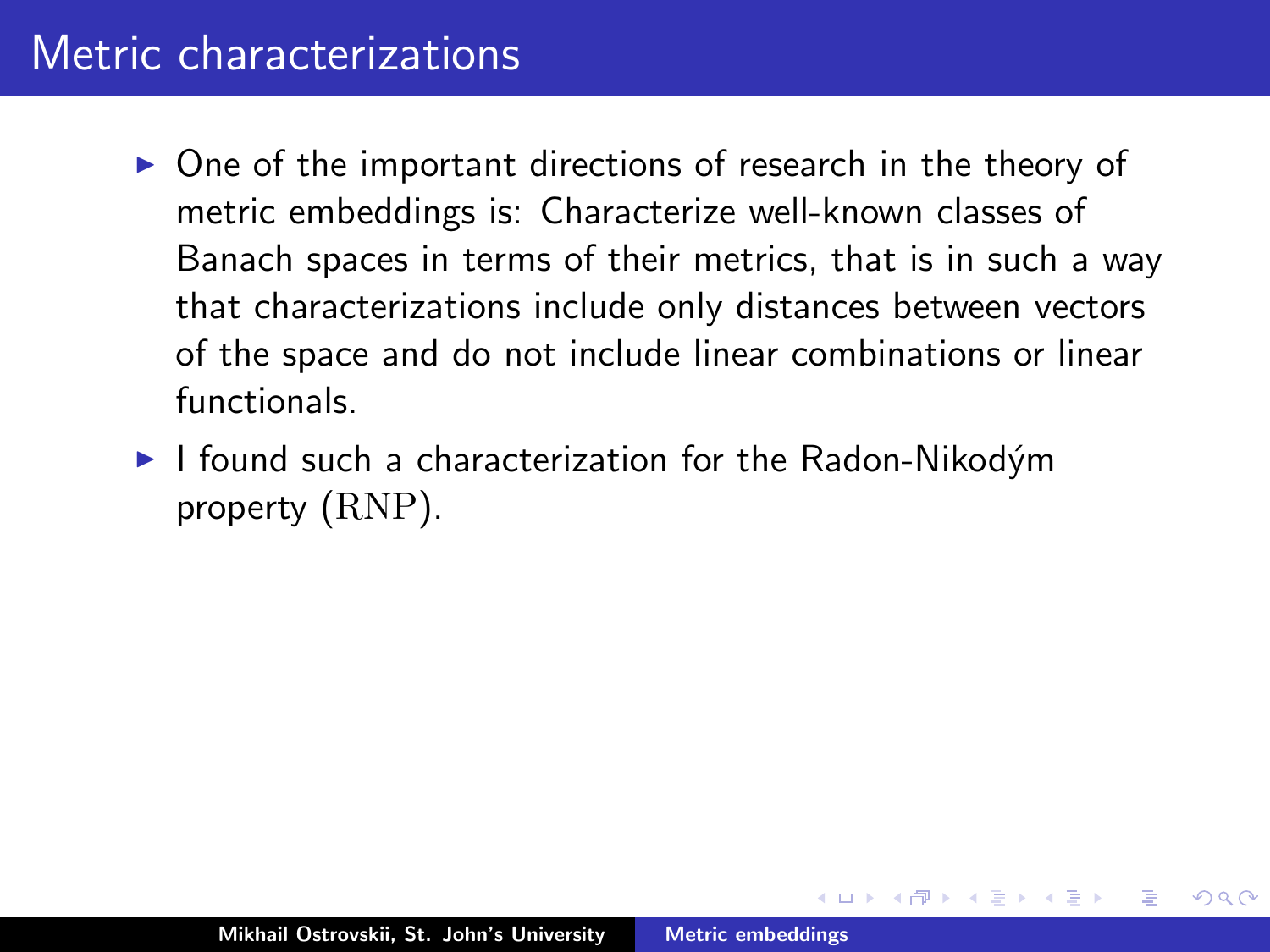### Metric characterizations

- $\triangleright$  One of the important directions of research in the theory of metric embeddings is: Characterize well-known classes of Banach spaces in terms of their metrics, that is in such a way that characterizations include only distances between vectors of the space and do not include linear combinations or linear functionals.
- $\blacktriangleright$  I found such a characterization for the Radon-Nikodým property (RNP).
- $\triangleright$  An interest to such characterizations is stimulated by the fact that in some of the recent works in the theory of embeddings of metric spaces into Banach spaces (Cheeger, Kleiner, Lee, Naor, 2006–2015) an important role is played by the class of Banach spaces with the RNP.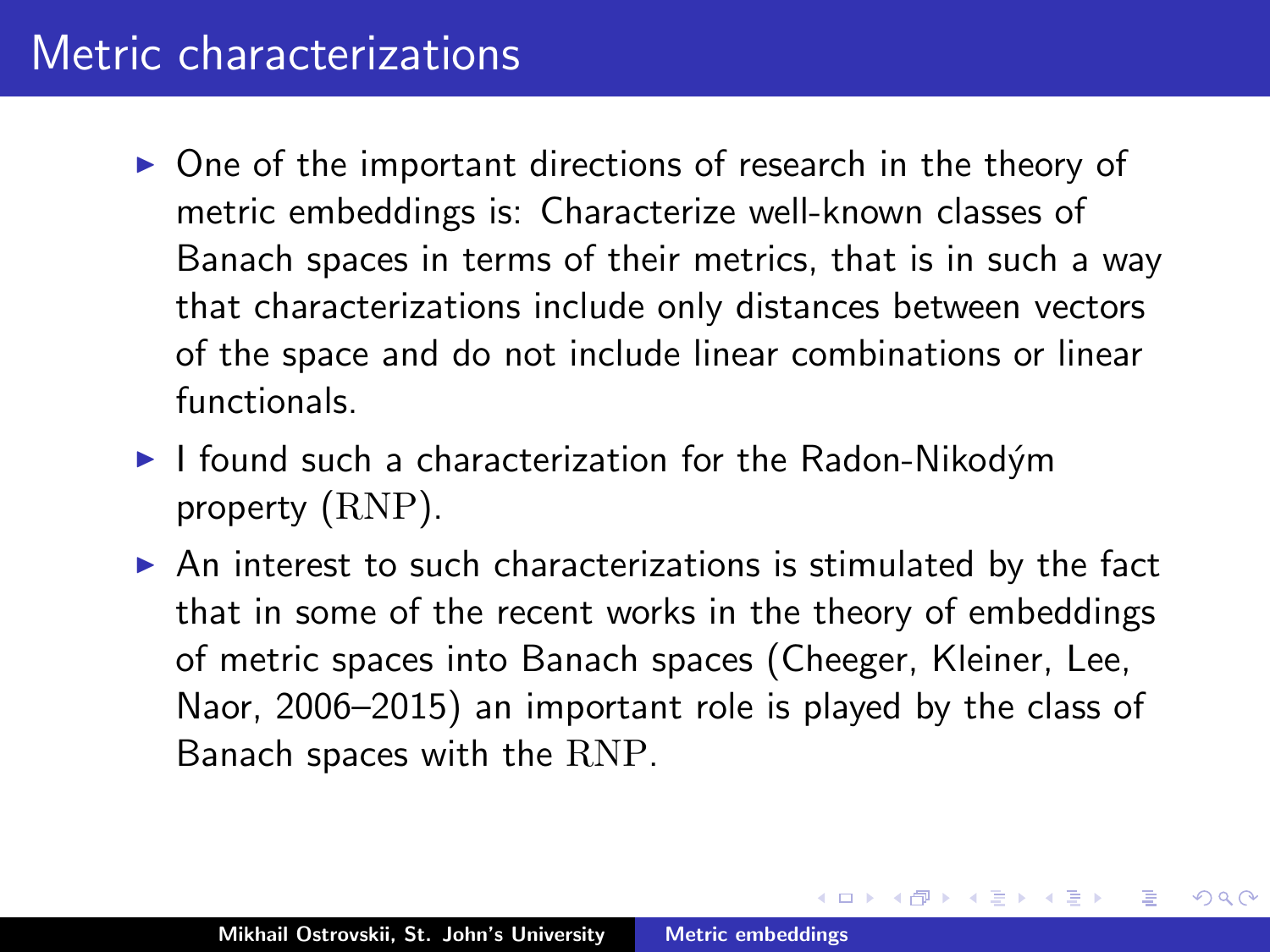## Metric characterizations

- $\triangleright$  One of the important directions of research in the theory of metric embeddings is: Characterize well-known classes of Banach spaces in terms of their metrics, that is in such a way that characterizations include only distances between vectors of the space and do not include linear combinations or linear functionals.
- $\blacktriangleright$  I found such a characterization for the Radon-Nikodým property (RNP).
- $\triangleright$  An interest to such characterizations is stimulated by the fact that in some of the recent works in the theory of embeddings of metric spaces into Banach spaces (Cheeger, Kleiner, Lee, Naor, 2006–2015) an important role is played by the class of Banach spaces with the RNP.
- $\triangleright$  In 2009 Bill Johnson suggested the problem: Find a purely metric characterization of the Radon-Nikodým property.

つくい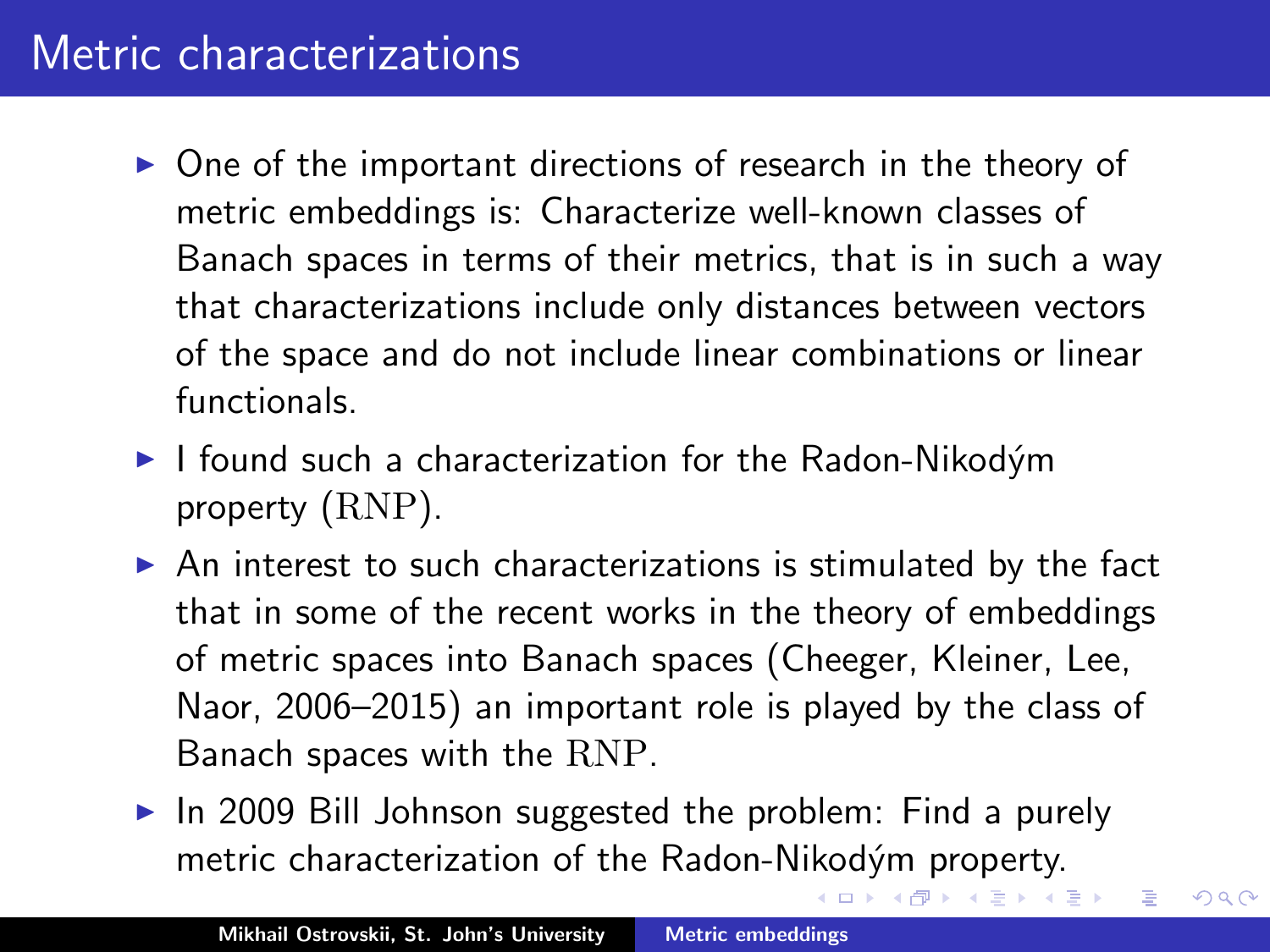$\blacktriangleright$  The Radon-Nikodým property (RNP, for short) is one of the most important isomorphic invariants of Banach spaces.

 $\leftarrow$   $\Box$ 

 $2Q$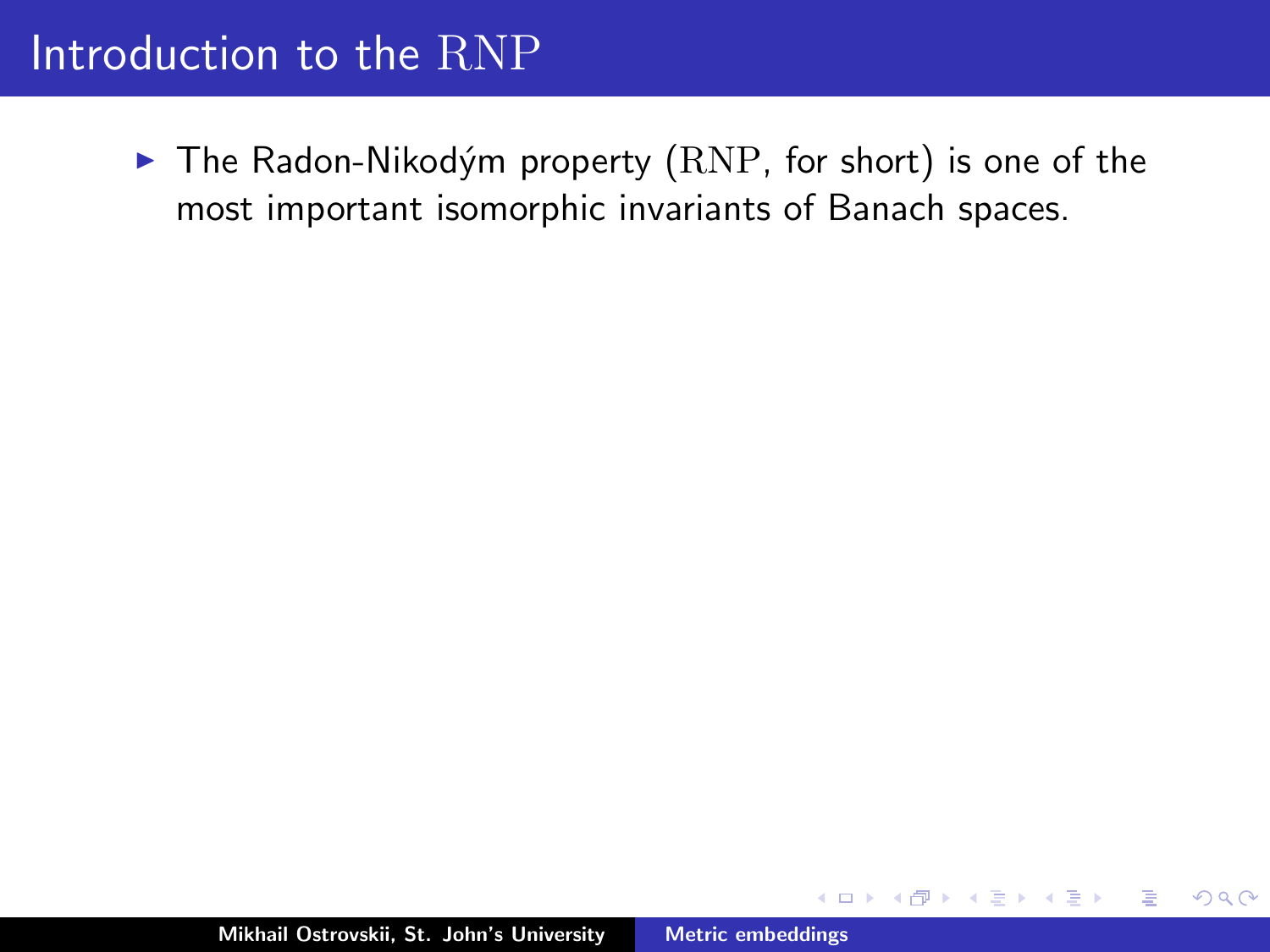- $\triangleright$  The Radon-Nikodým property (RNP, for short) is one of the most important isomorphic invariants of Banach spaces.
- $\triangleright$  One of the reasons for the importance of the RNP is the possibility to characterize the RNP in many different ways.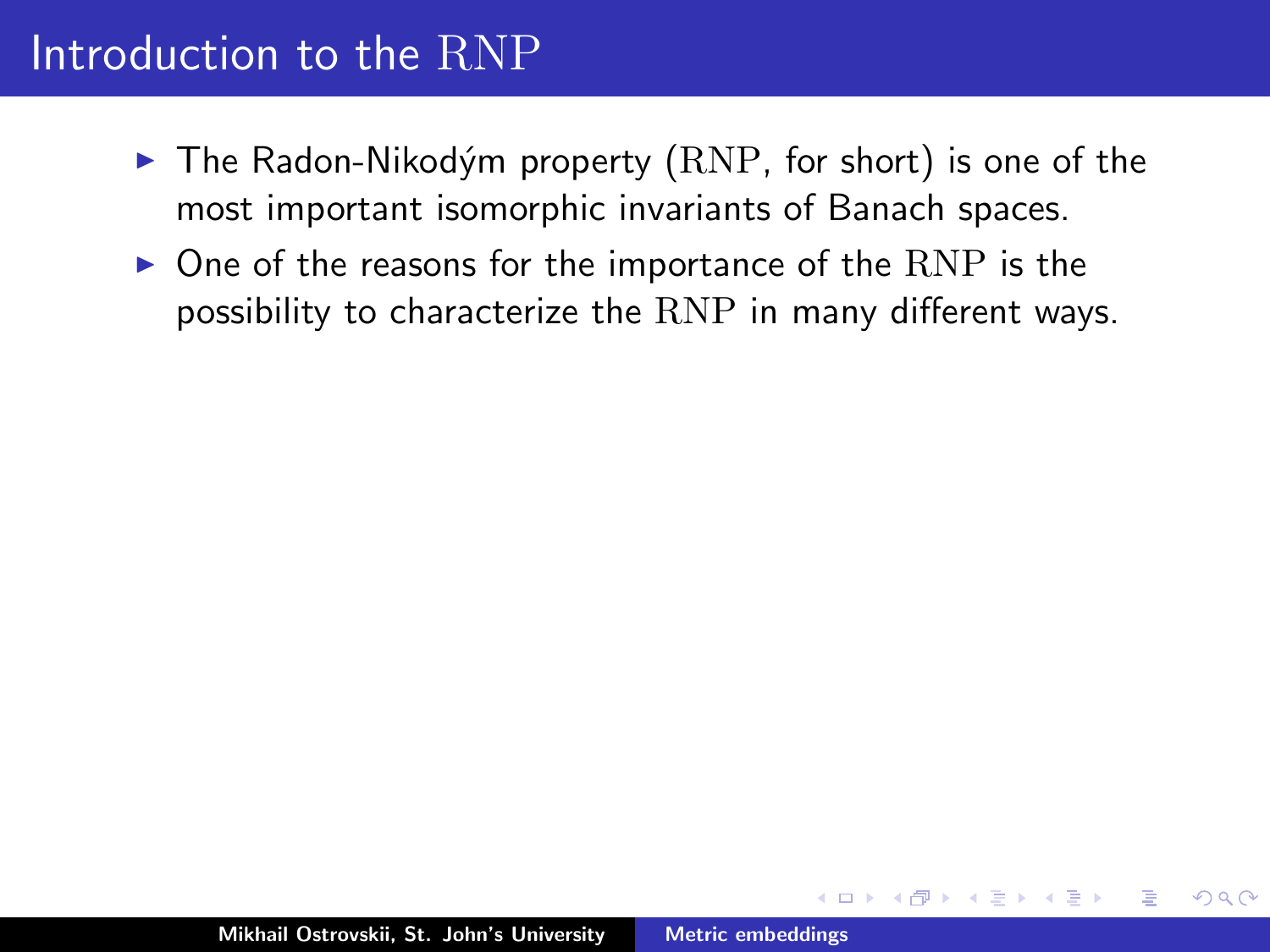- $\triangleright$  The Radon-Nikodým property (RNP, for short) is one of the most important isomorphic invariants of Banach spaces.
- $\triangleright$  One of the reasons for the importance of the RNP is the possibility to characterize the RNP in many different ways.
- $\triangleright$  Some of the equivalent definitions of the  $RNP$ :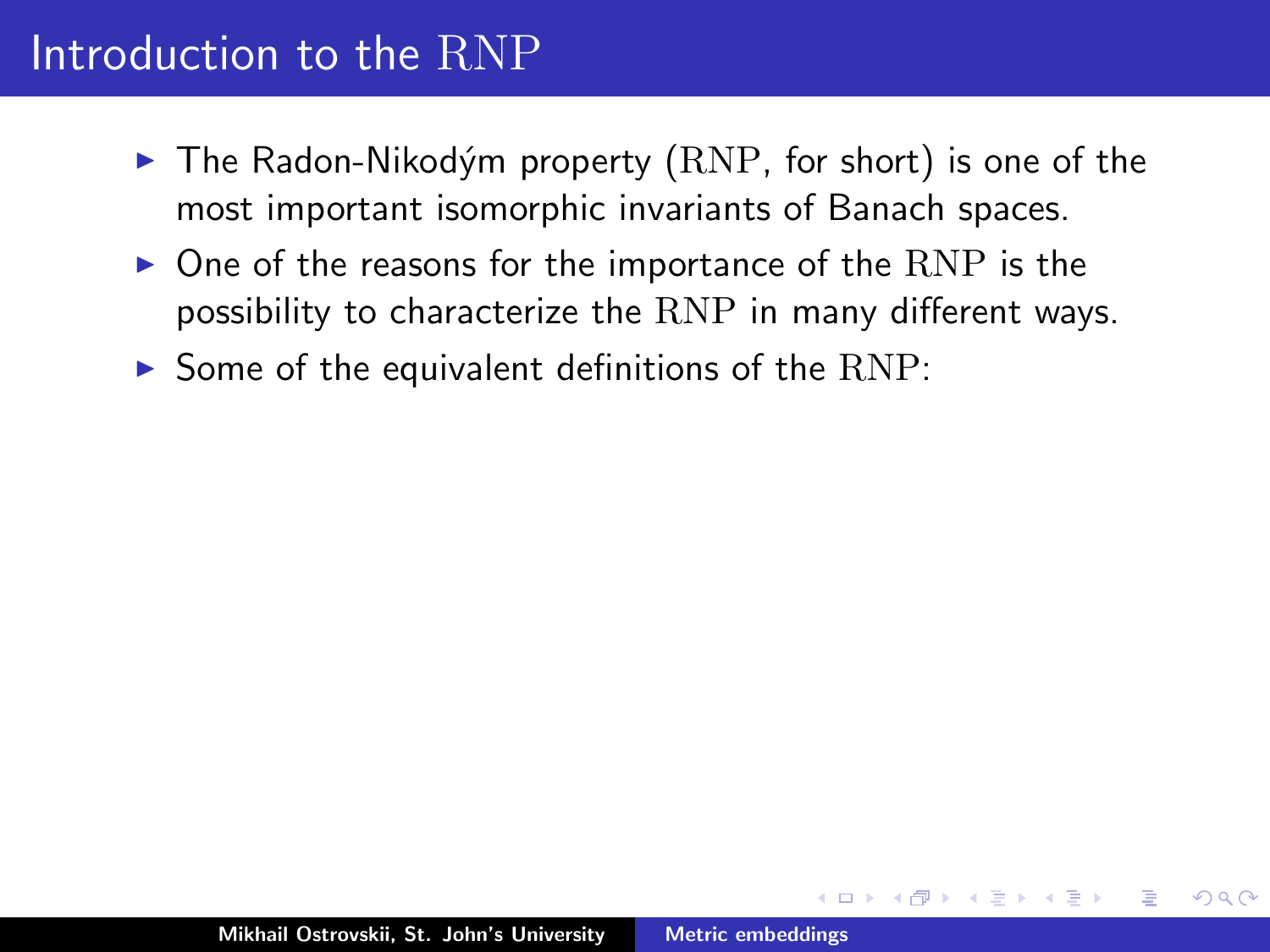- $\blacktriangleright$  The Radon-Nikodým property (RNP, for short) is one of the most important isomorphic invariants of Banach spaces.
- $\triangleright$  One of the reasons for the importance of the RNP is the possibility to characterize the RNP in many different ways.
- $\triangleright$  Some of the equivalent definitions of the  $RNP$ :
	- $\triangleright$  Measure-theoretic definition (it gives the name to this property)  $X \in \text{RNP} \Leftrightarrow$  The following analogue of the Radon-Nikodým theorem holds for  $X$ -valued measures.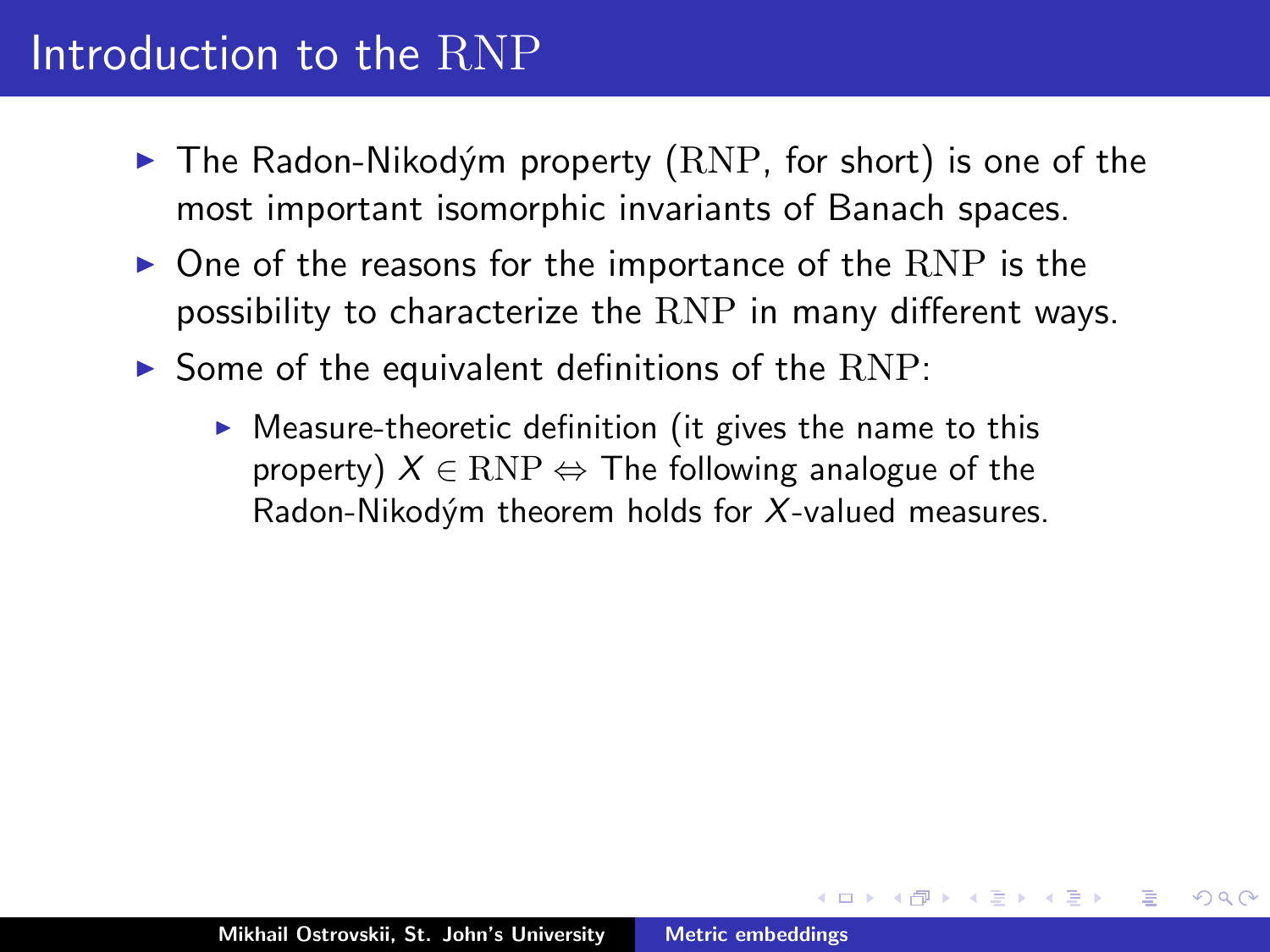- $\triangleright$  The Radon-Nikodým property (RNP, for short) is one of the most important isomorphic invariants of Banach spaces.
- $\triangleright$  One of the reasons for the importance of the RNP is the possibility to characterize the RNP in many different ways.
- $\triangleright$  Some of the equivalent definitions of the  $RNP$ :
	- $\triangleright$  Measure-theoretic definition (it gives the name to this property)  $X \in \text{RNP} \Leftrightarrow$  The following analogue of the Radon-Nikodým theorem holds for  $X$ -valued measures.
		- **IDE** Let  $(Ω, Σ, μ)$  be a positive finite real-valued measure, and  $(\Omega, \Sigma, \tau)$  be an X-valued measure on the same  $\sigma$ -algebra which is absolutely continuous with respect to  $\mu$  (this means  $\mu(A) = 0 \Rightarrow \tau(A) = 0$ ) and satisfies the condition  $\tau(A)/\mu(A)$ is a uniformly bounded set of vectors over all  $A \in \Sigma$  with  $\mu(A) \neq 0$ . Then there is an  $f \in L_1(\mu, X)$  such that

$$
\forall A \in \Sigma \quad \tau(A) = \int_A f(\omega) d\mu(\omega).
$$

メロメ メ御 メメ ミメ メミメ

つくい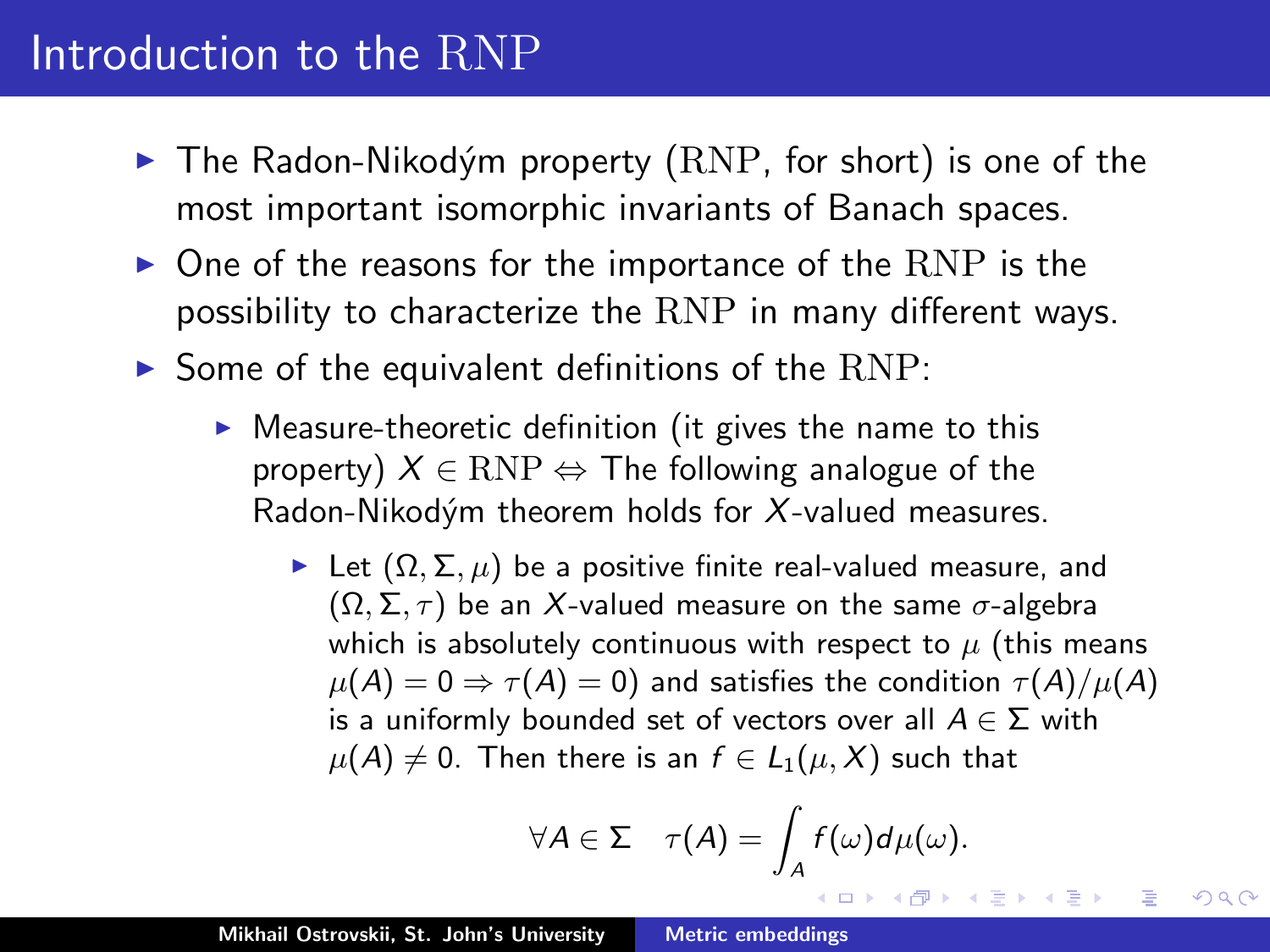$\triangleright$  Definition in terms of differentiability (going back to Clarkson (1936) and Gelfand (1938))  $X \in RNP \Leftrightarrow X$ -valued Lipschitz functions on  $\mathbb R$  are differentiable almost everywhere.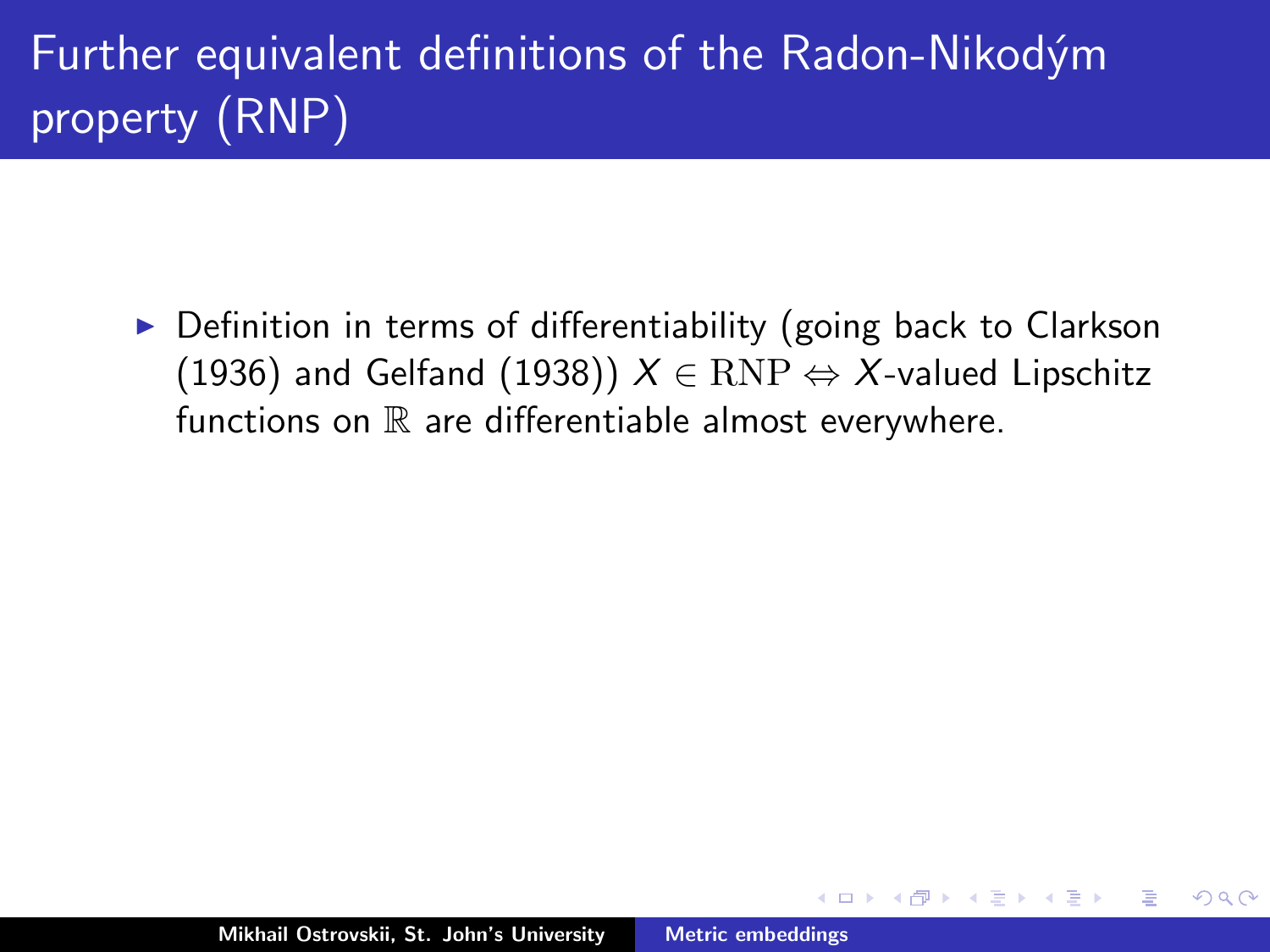$\triangleright$  Definition in terms of differentiability (going back to Clarkson (1936) and Gelfand (1938))  $X \in RNP \Leftrightarrow X$ -valued Lipschitz functions on  $\mathbb R$  are differentiable almost everywhere.

へのへ

 $\triangleright$  Probabilistic definition (Chatterji (1968))  $X \in \text{RNP} \Leftrightarrow$ Bounded X-valued martingales converge.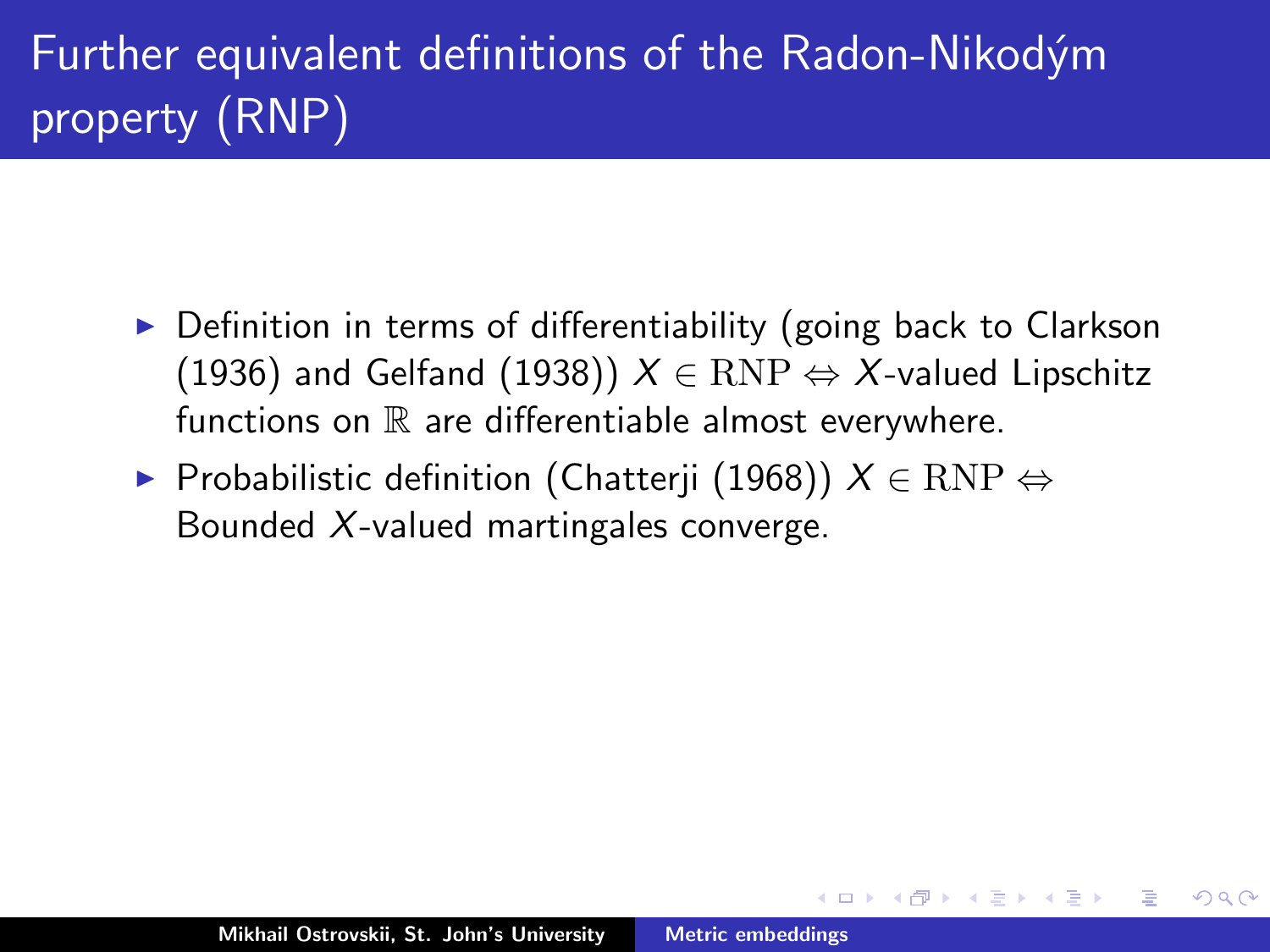- $\triangleright$  Definition in terms of differentiability (going back to Clarkson (1936) and Gelfand (1938))  $X \in RNP \Leftrightarrow X$ -valued Lipschitz functions on  $\mathbb R$  are differentiable almost everywhere.
- $\blacktriangleright$  Probabilistic definition (Chatterji (1968))  $X \in \text{RNP} \Leftrightarrow$ Bounded X-valued martingales converge.
	- In more detail: A Banach space X has the RNP if and only if each X-valued martingale  $\{f_n\}$  on some probability space  $(\Omega, \Sigma, \mu)$ , for which  $\{||f_n(\omega)||: n \in \mathbb{N}, \omega \in \Omega\}$  is a bounded set, converges in  $L_1(\Omega, \Sigma, \mu, X)$ .

K 倒 ≯ (K ) → (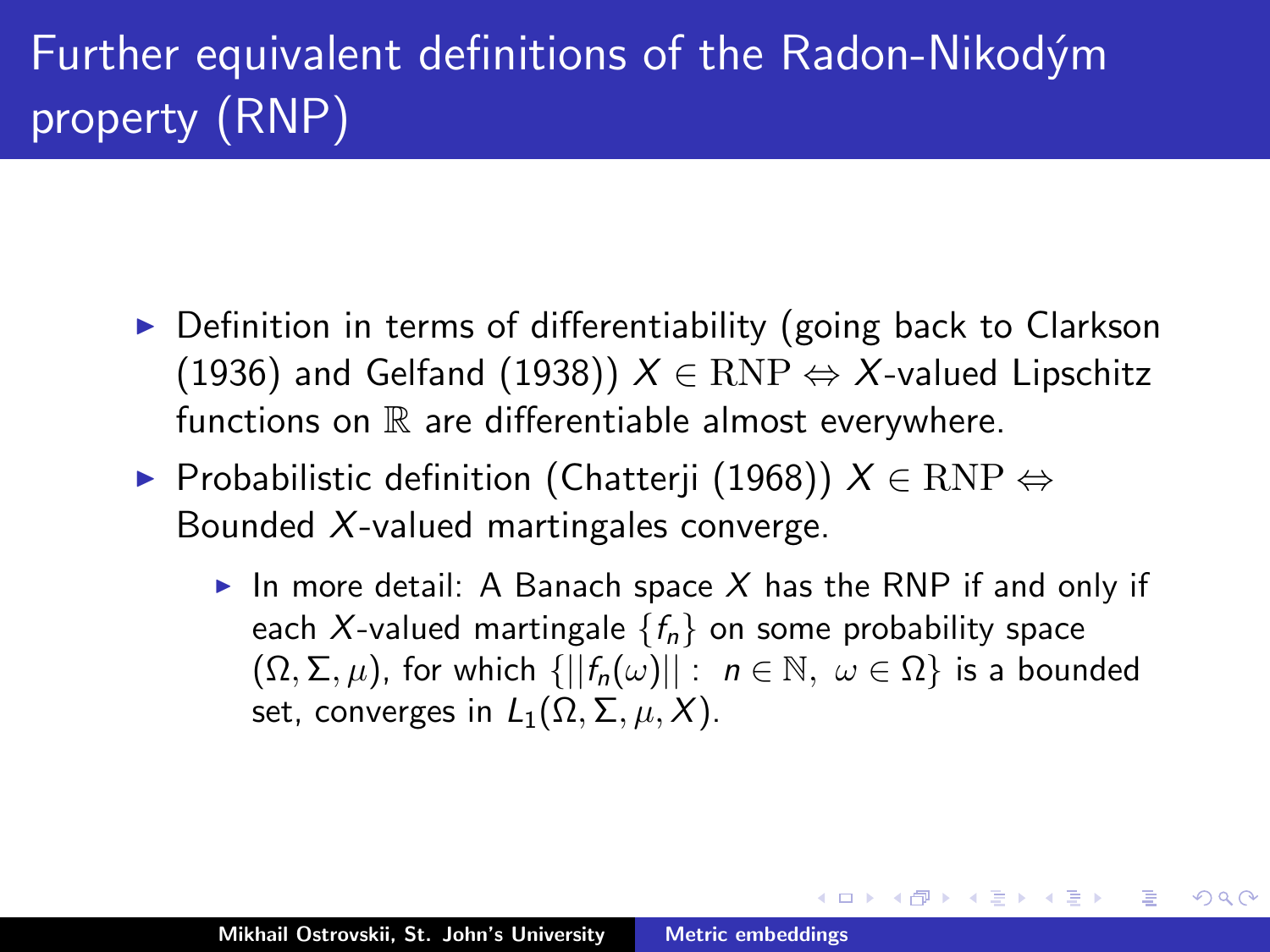$\triangleright$  Geometric definition.  $X \in \text{RNP} \Leftrightarrow$  Each bounded closed convex set in  $X$  is dentable in the following sense:

 $\Omega$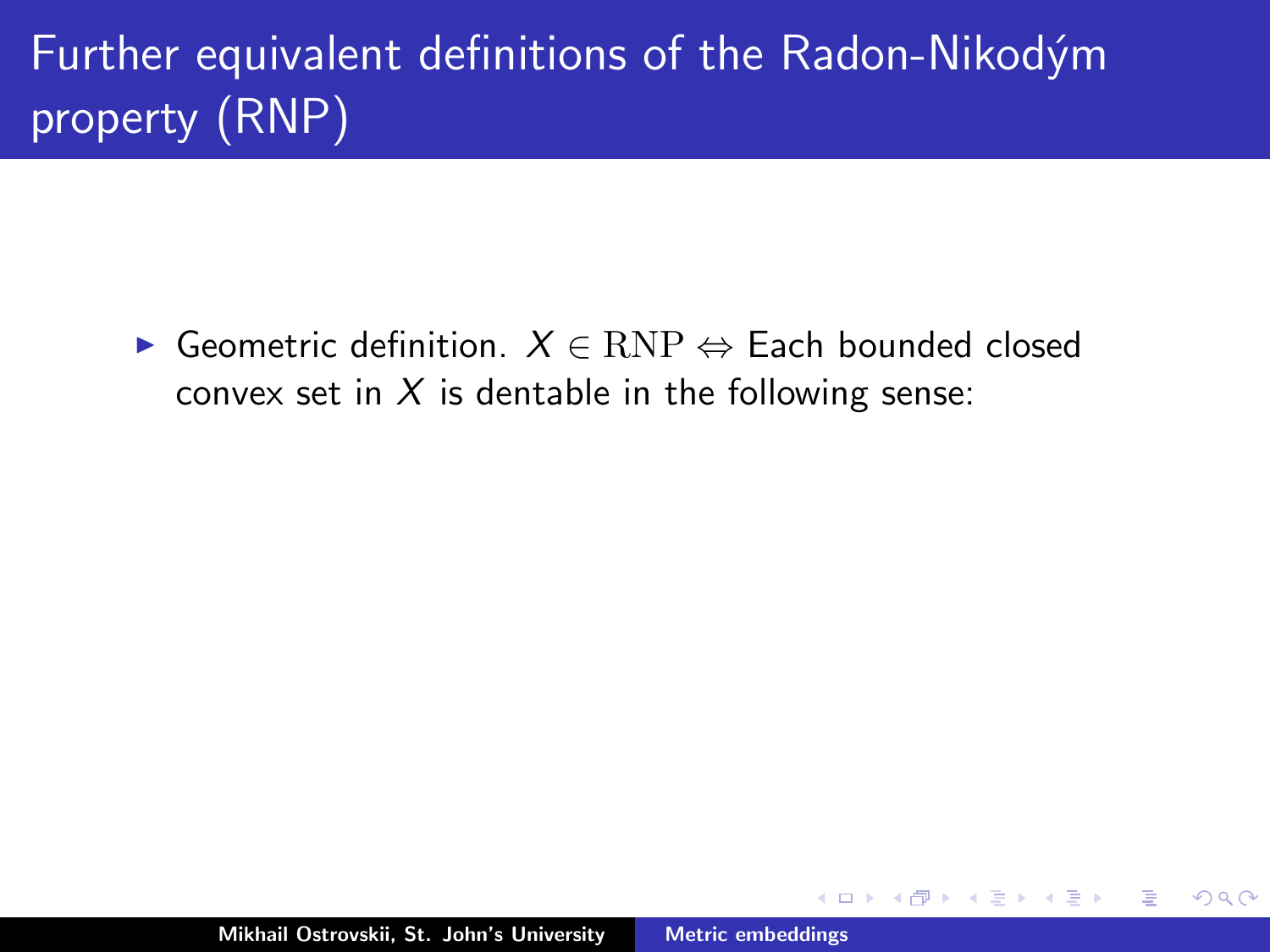- $\triangleright$  Geometric definition.  $X \in \text{RNP} \Leftrightarrow$  Each bounded closed convex set in  $X$  is dentable in the following sense:
	- A bounded closed convex subset C in a Banach space X is called *dentable* if for each  $\varepsilon > 0$  there is a continuous linear functional f on X and  $\alpha > 0$  such that the set

$$
\{y \in C: f(y) \ge \sup\{f(x): x \in C\} - \alpha\}
$$

へのへ

has diameter  $\lt \varepsilon$ .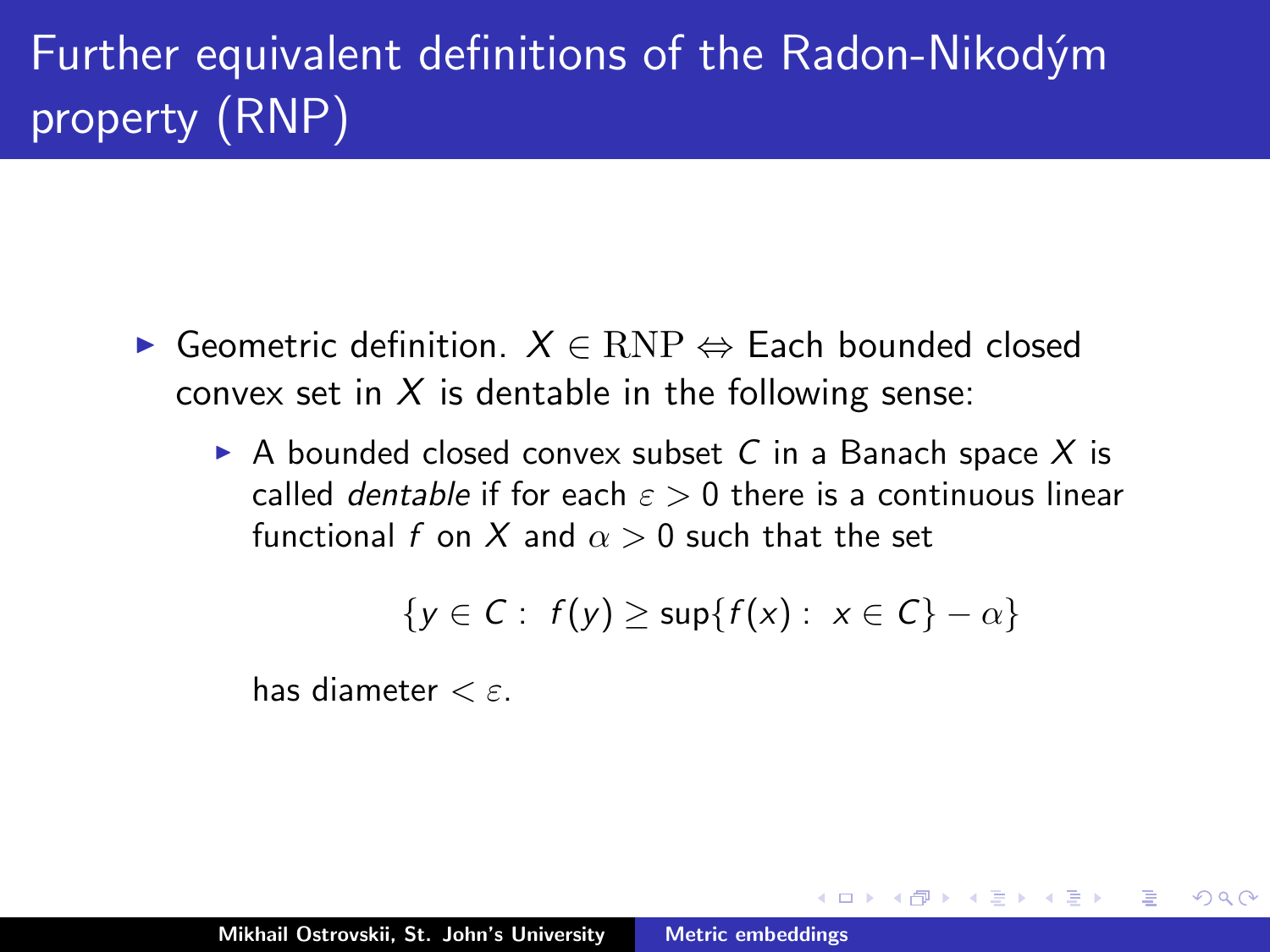▶ RNP: Reflexive (for example  $L_p$ ,  $1 < p < \infty$ ), separable dual spaces (for example,  $\ell_1$ ).

 $4.171 +$ 

∢ 伊 ≯ ∢ 唐 ≯

重

- 4 店 ト

 $2Q$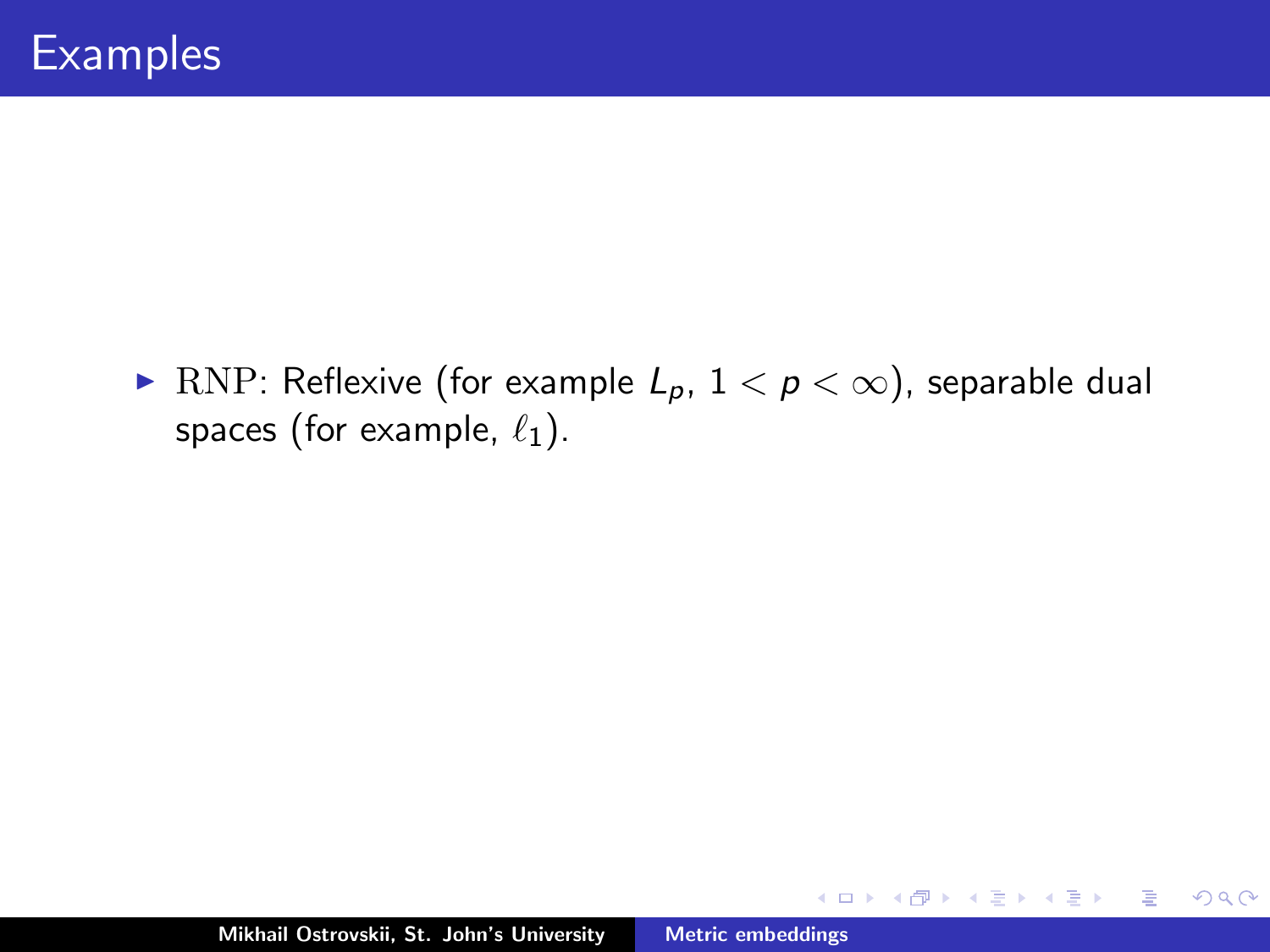▶ RNP: Reflexive (for example  $L_p$ ,  $1 < p < \infty$ ), separable dual spaces (for example,  $\ell_1$ ).

 $4.171 +$ 

4 A 6 4 F 6

4. E. K

扂

 $2Q$ 

• non-RNP:  $c_0$ ,  $L_1(0, 1)$ , nonseparable duals of separable Banach spaces.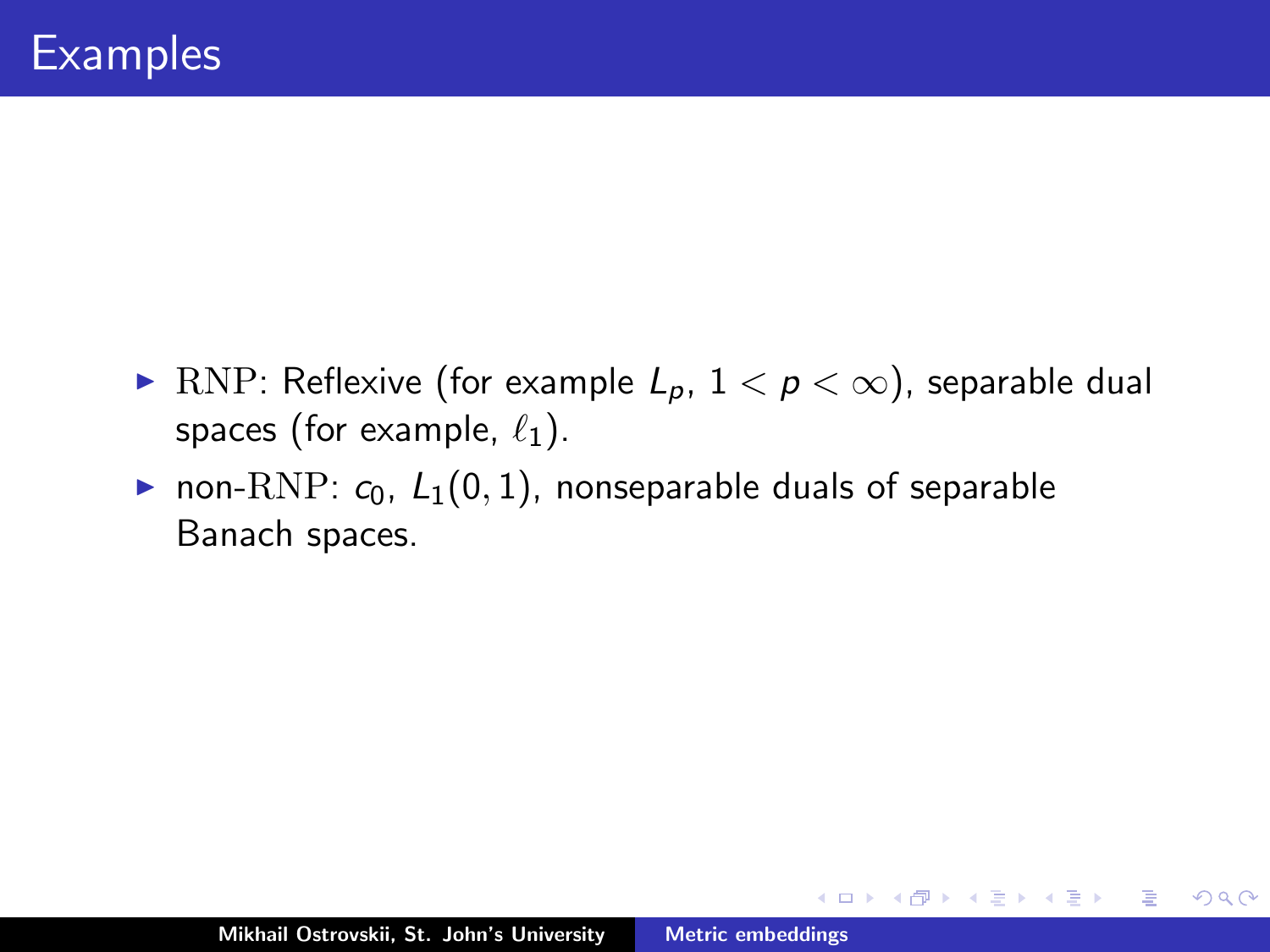$\triangleright$  Our main goal is to present a metric characterization of the RNP in terms of thick families of geodesics.

 $4.171 +$ 

 $\Box$ 

重

€

 $2Q$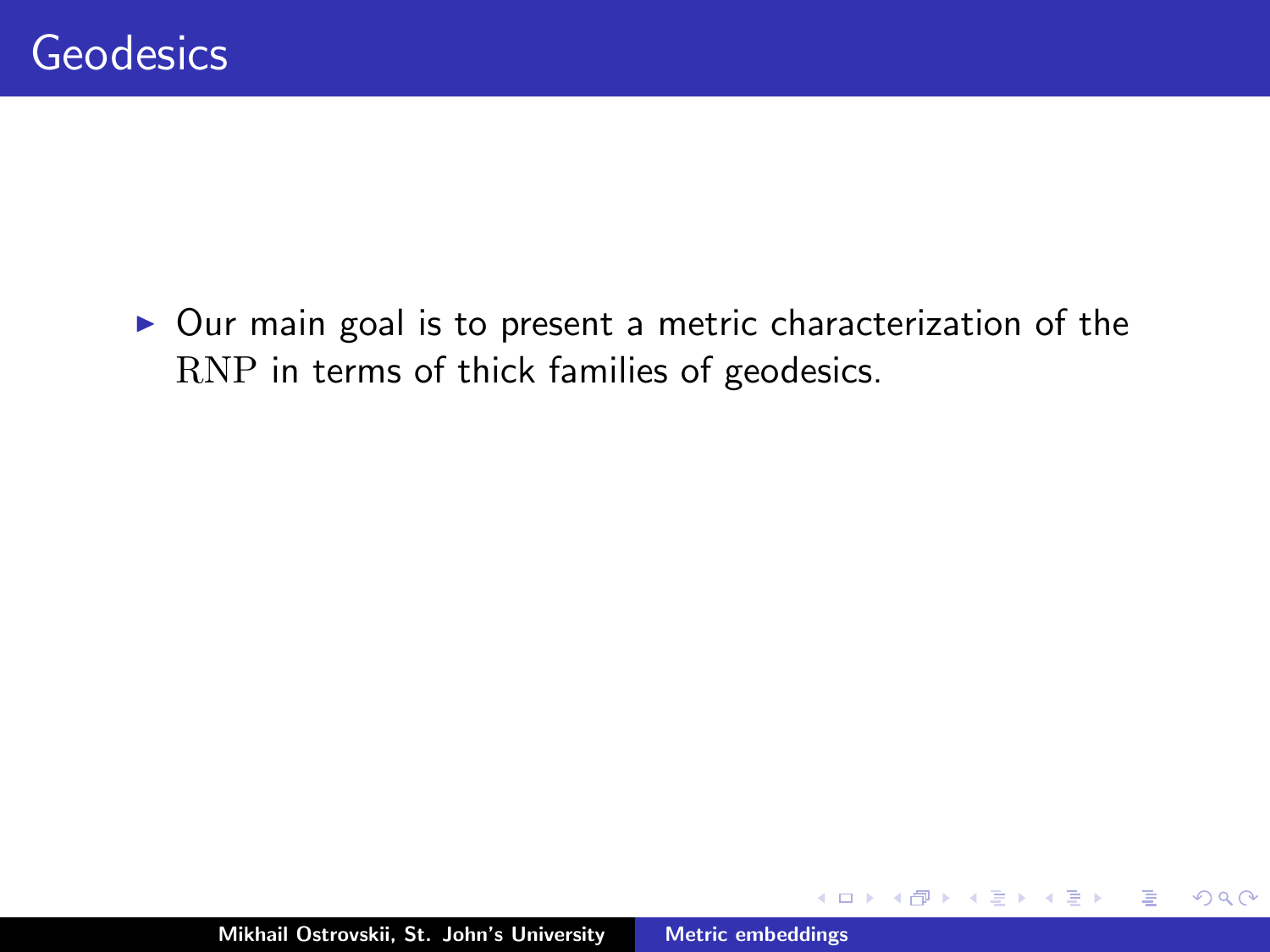- $\triangleright$  Our main goal is to present a metric characterization of the RNP in terms of thick families of geodesics.
- $\triangleright$  We start with a standard definition: Let u and v be two elements in a metric space  $(M, d_M)$ . A uv -geodesic is a distance-preserving map  $g : [0, d_M(u, v)] \rightarrow M$  such that  $g(0) = u$  and  $g(d_M(u, v)) = v$  (where [0,  $d_M(u, v)$ ] is an interval in R).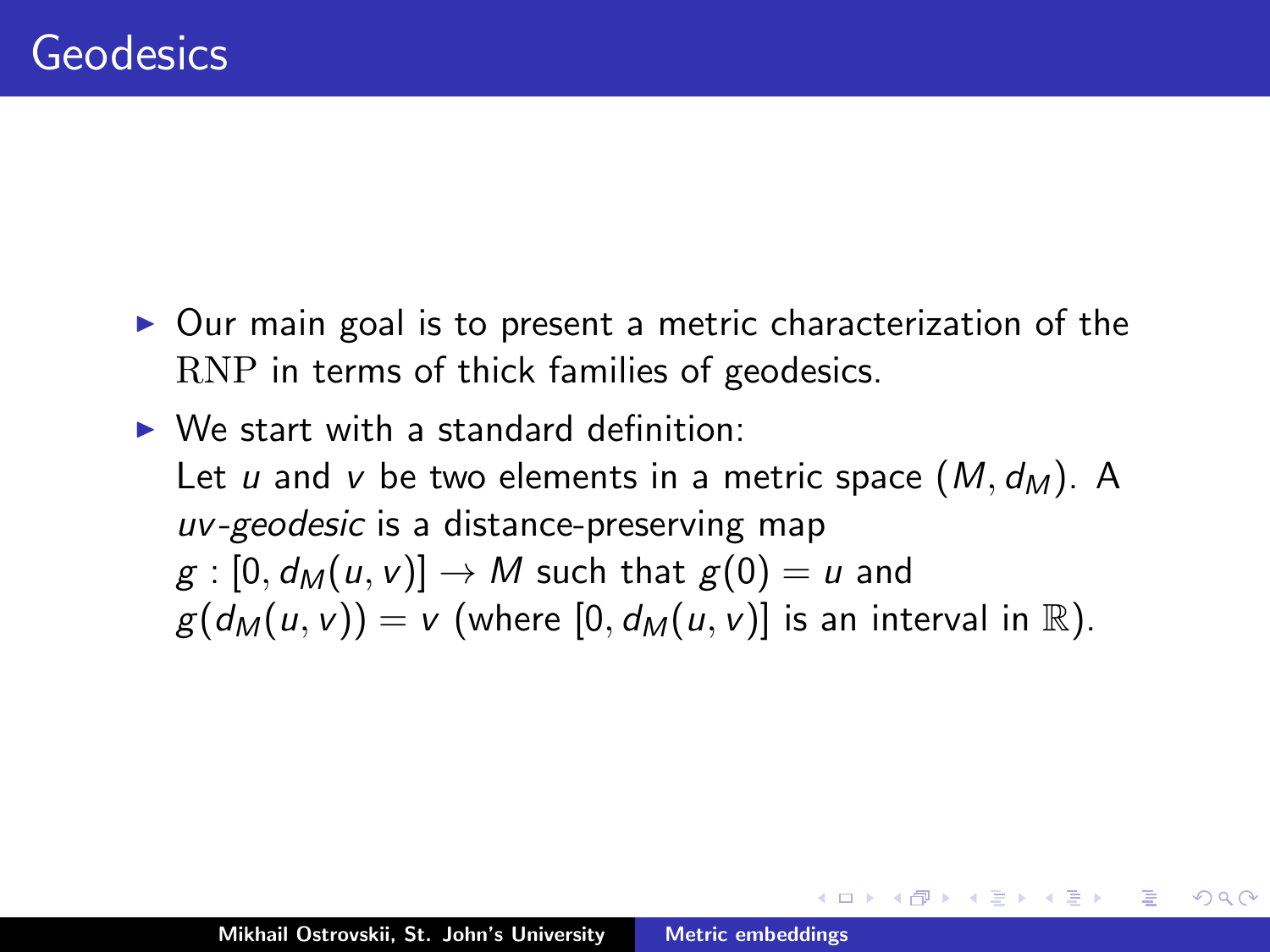A family T of uv-geodesics is called thick if there is  $\alpha > 0$ such that for every  $g \in T$  and for every finite collection of points  $r_1, \ldots, r_n$  in the image of g, there is another uv-geodesic  $\widetilde{g}$  satisfying the conditions: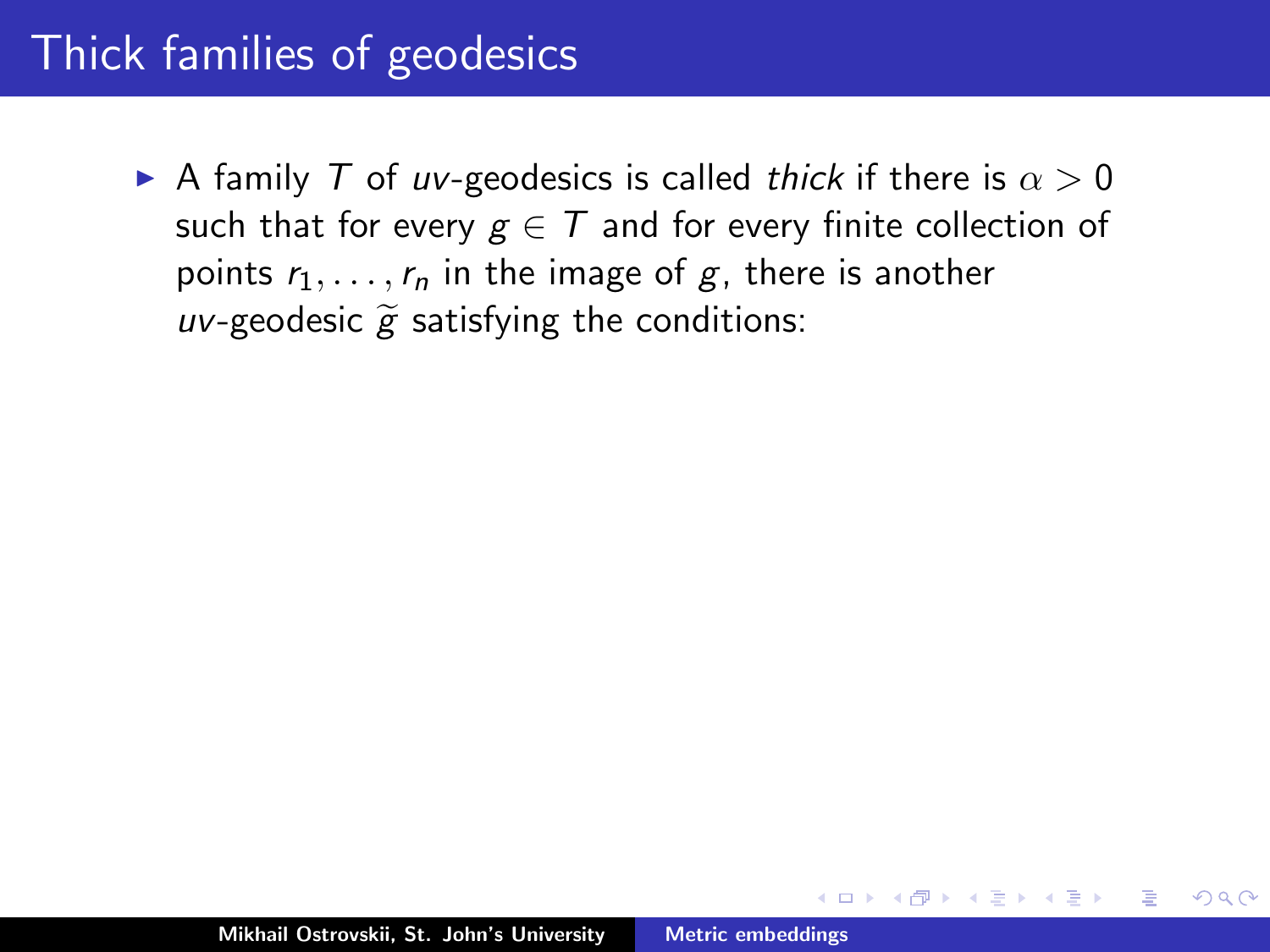- A family T of uv-geodesics is called thick if there is  $\alpha > 0$ such that for every  $g \in T$  and for every finite collection of points  $r_1, \ldots, r_n$  in the image of g, there is another uv-geodesic  $\widetilde{g}$  satisfying the conditions:
	- $\blacktriangleright$  (1) The image of  $\widetilde{g}$  also contains  $r_1, \ldots, r_n$  (we call these points control points).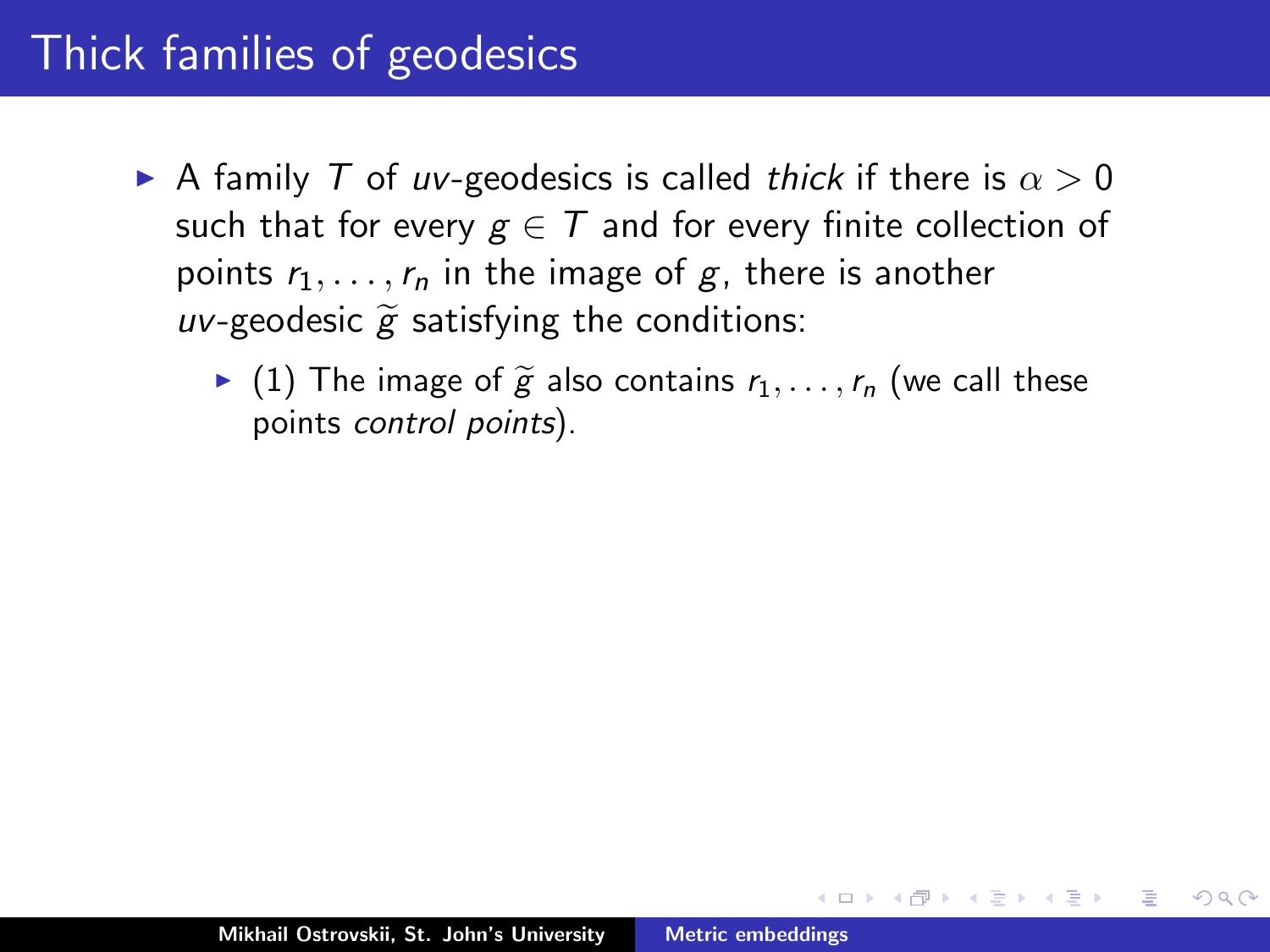- A family T of uv-geodesics is called thick if there is  $\alpha > 0$ such that for every  $g \in T$  and for every finite collection of points  $r_1, \ldots, r_n$  in the image of g, there is another uv-geodesic  $\widetilde{g}$  satisfying the conditions:
	- $\blacktriangleright$  (1) The image of  $\widetilde{g}$  also contains  $r_1, \ldots, r_n$  (we call these points control points).
	- $\triangleright$  (2) Possibly there are some more common points of g and  $\widetilde{g}$ .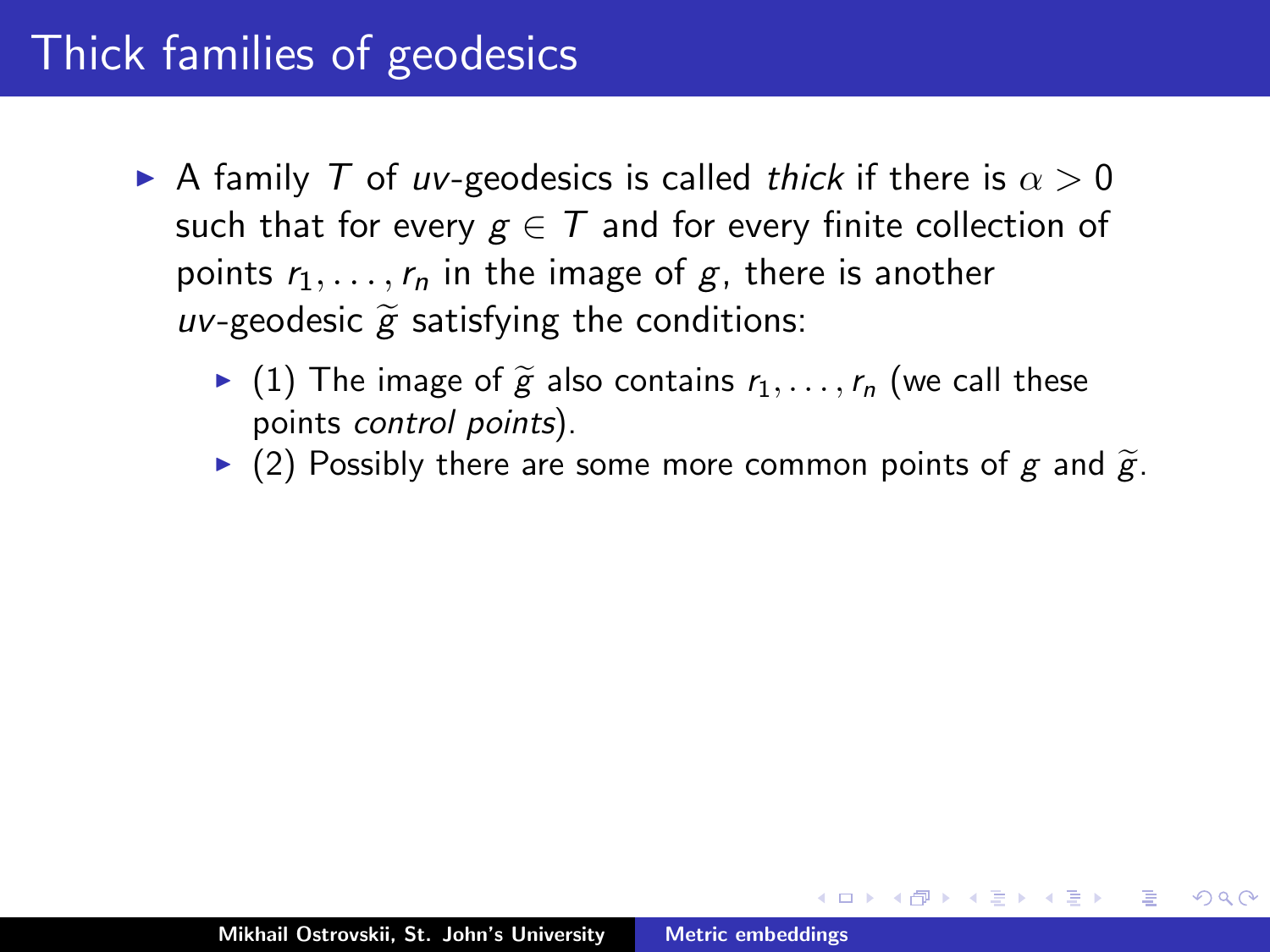- A family T of uv-geodesics is called thick if there is  $\alpha > 0$ such that for every  $g \in T$  and for every finite collection of points  $r_1, \ldots, r_n$  in the image of g, there is another uv-geodesic  $\widetilde{g}$  satisfying the conditions:
	- $\blacktriangleright$  (1) The image of  $\widetilde{g}$  also contains  $r_1, \ldots, r_n$  (we call these points control points).
	- $\triangleright$  (2) Possibly there are some more common points of g and  $\widetilde{g}$ .
	- $\triangleright$  (3) We can find a sequence  $0 < s_1 < q_1 < s_2 < q_2 < \cdots < s_m < q_m < s_{m+1} < d_M(u, v)$ , such that  $g(q_i) = \tilde{g}(q_i)$   $(i = 1, \ldots, m)$  are common points containing  $r_1, \ldots, r_n$ , and the images  $g(s_i)$  and  $\widetilde{g}(s_i)$  are distinct and the sum of deviations over them is nontrivially large in the sense that  $\sum_{i=1}^{m+1} d_{\mathcal{M}}(g(s_i), \widetilde{g}(s_i)) \geq \alpha$ .

K ロ ▶ K 御 ▶ K 君 ▶ K 君 ▶ ...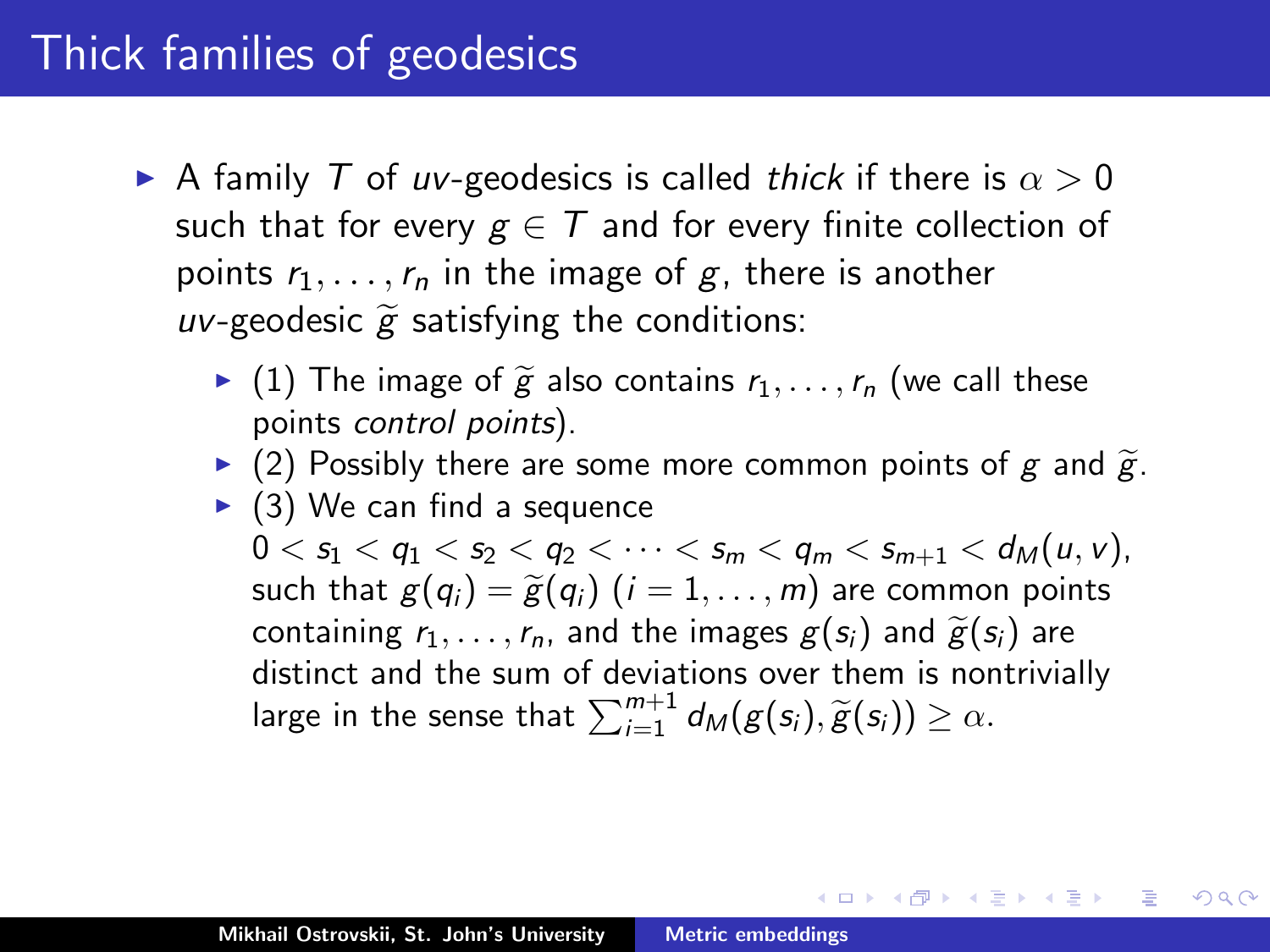- A family T of uv-geodesics is called thick if there is  $\alpha > 0$ such that for every  $g \in T$  and for every finite collection of points  $r_1, \ldots, r_n$  in the image of g, there is another uv-geodesic  $\widetilde{g}$  satisfying the conditions:
	- $\blacktriangleright$  (1) The image of  $\widetilde{g}$  also contains  $r_1, \ldots, r_n$  (we call these points control points).
	- $\triangleright$  (2) Possibly there are some more common points of g and  $\widetilde{g}$ .
	- $\triangleright$  (3) We can find a sequence  $0 < s_1 < q_1 < s_2 < q_2 < \cdots < s_m < q_m < s_{m+1} < d_M(u, v)$ , such that  $g(q_i) = \tilde{g}(q_i)$   $(i = 1, \ldots, m)$  are common points containing  $r_1, \ldots, r_n$ , and the images  $g(s_i)$  and  $\widetilde{g}(s_i)$  are distinct and the sum of deviations over them is nontrivially large in the sense that  $\sum_{i=1}^{m+1} d_M(g(s_i), \widetilde{g}(s_i)) \geq \alpha$ .<br>(4) Eurthermore, each goodscie which on some integration
	- $\blacktriangleright$  (4) Furthermore, each geodesic which on some intervals between the points  $0 = q_0 < q_1 < q_2 < \cdots < q_m = d_M(u, v)$ coincides with g and on others with  $\tilde{g}$  is also in T.

メ御 トメ ヨ トメ ヨ ト

つくい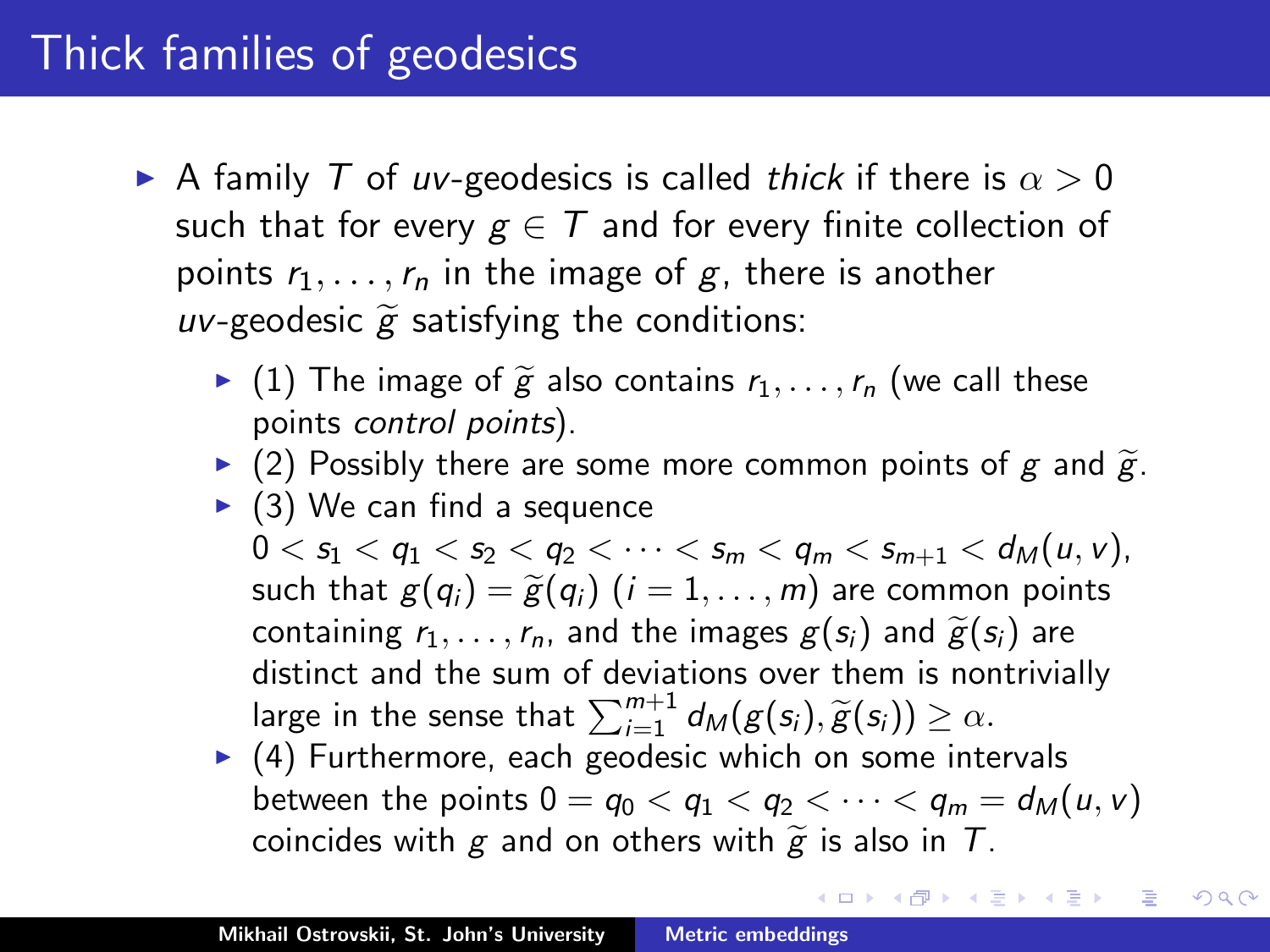$\triangleright$  Examples: Numerous examples of thick families of geodesics can be obtained by considering a metric space consisting of one geodesic joining two points and then adding more and more geodesics in infinitely many steps.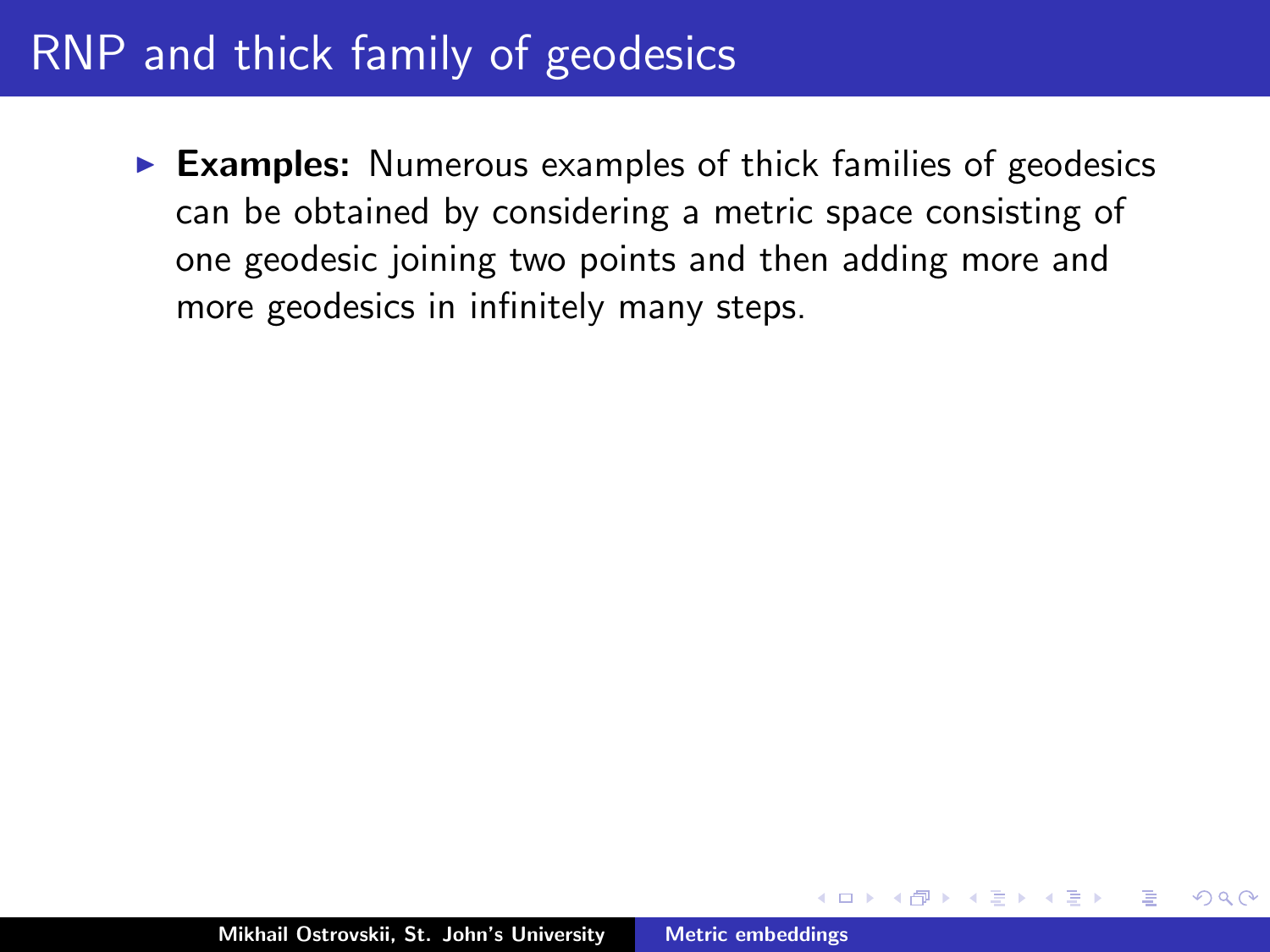- $\triangleright$  Examples: Numerous examples of thick families of geodesics can be obtained by considering a metric space consisting of one geodesic joining two points and then adding more and more geodesics in infinitely many steps.
- **Theorem 1** (M.O. (2014)). A Banach space X does not have the RNP if and only if there exists a metric space  $M_X$ containing a thick family  $T_x$  of geodesics which admits an embedding into  $X$  with finite distortion.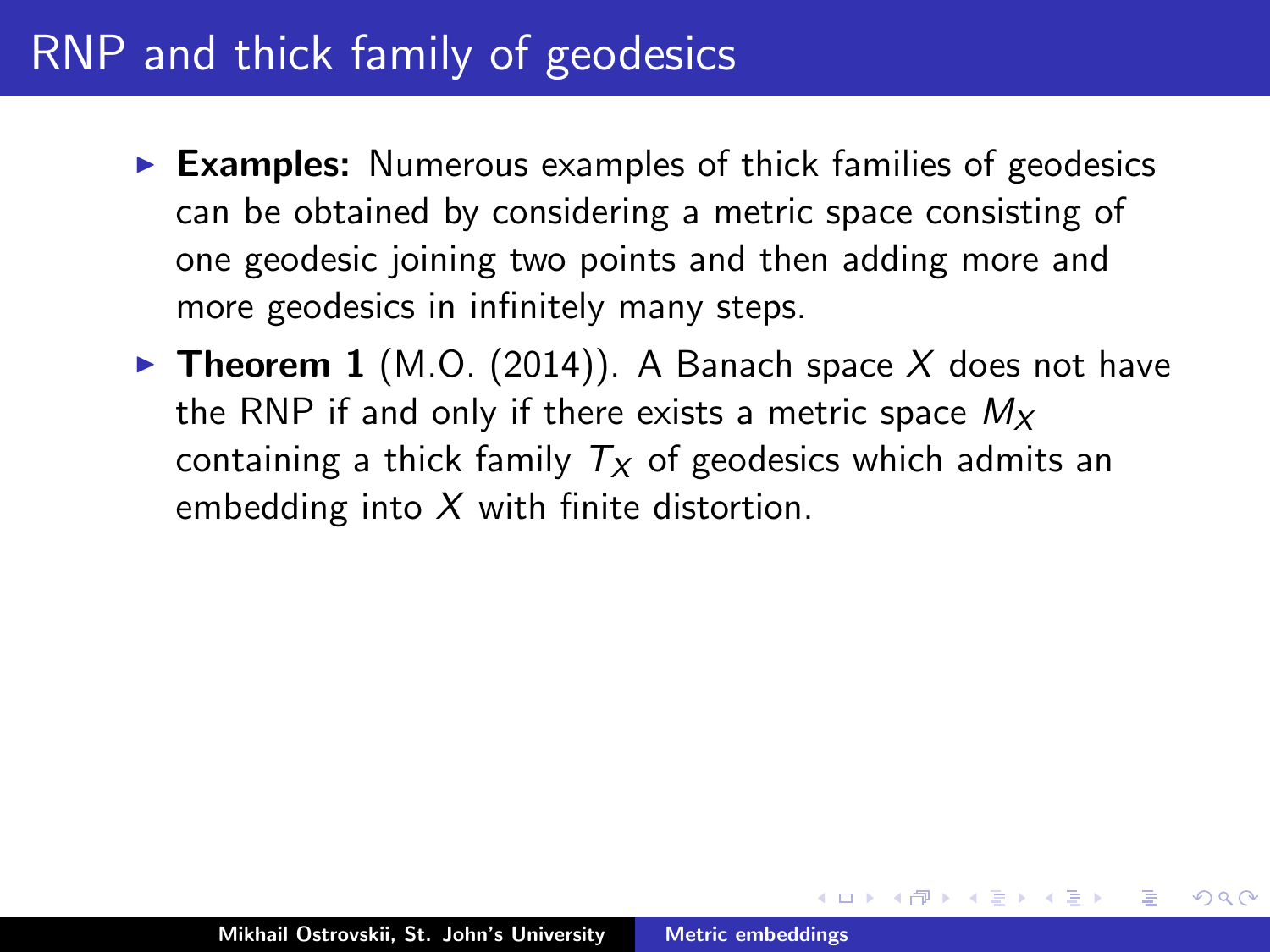- $\triangleright$  Examples: Numerous examples of thick families of geodesics can be obtained by considering a metric space consisting of one geodesic joining two points and then adding more and more geodesics in infinitely many steps.
- **Theorem 1** (M.O. (2014)). A Banach space X does not have the RNP if and only if there exists a metric space  $M_X$ containing a thick family  $T_x$  of geodesics which admits an embedding into  $X$  with finite distortion.
- At the same time, it turns out that the metric space  $M_X$  in Theorem 1 cannot be chosen independently of  $X$  because the following result holds.